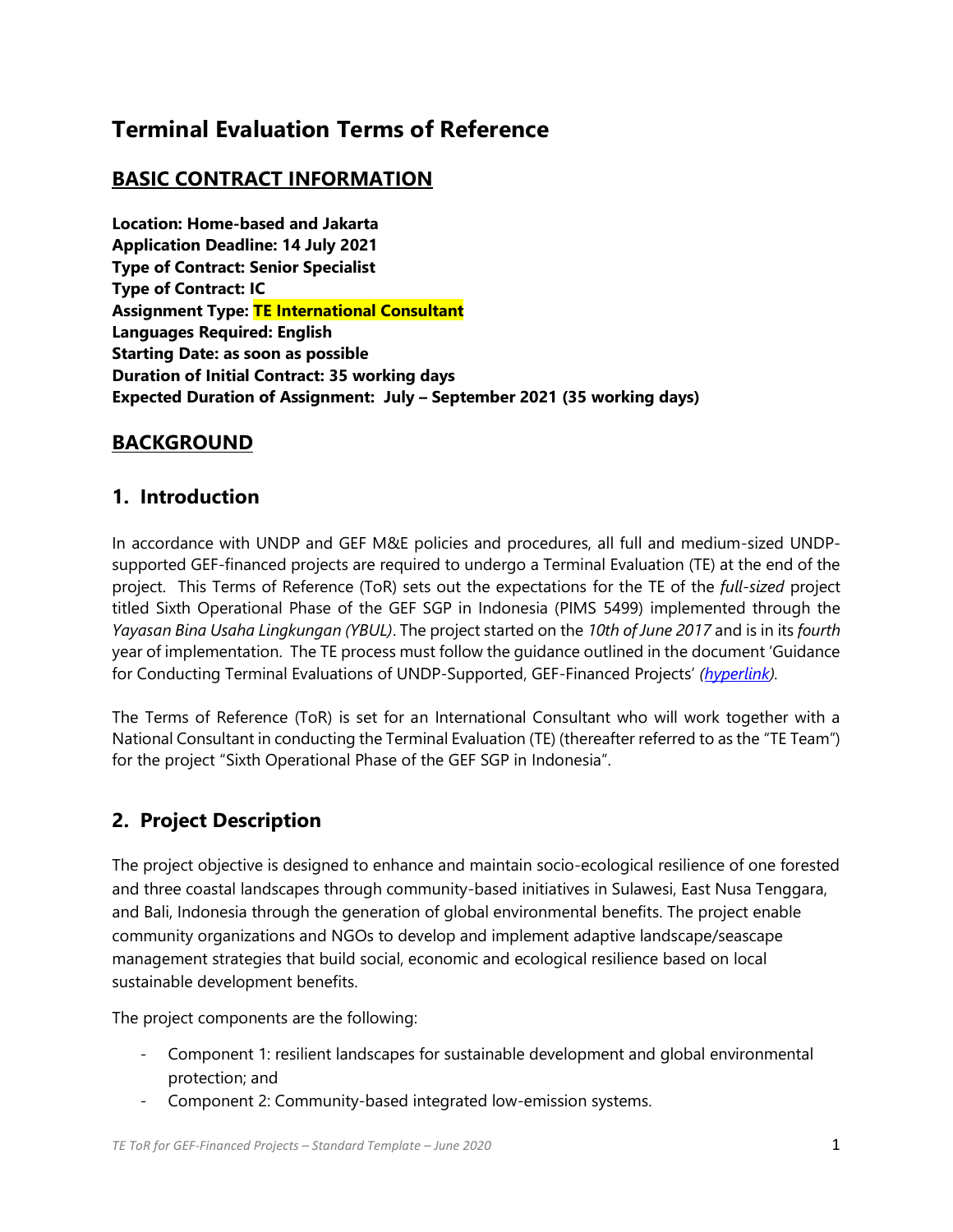The target landscapes and seascapes are a key forest landscape of Nantu Wild Life Reserve, Gorontalo province, as well as coastal seascapes of Sulawesi (Wakatobi archipelagos); Bali (Nusa Penida island); and East Nusa Tenggara (Semau Island). The key stakeholder to pursue the outcomes of these adaptive landscape/seascape management strategies are: a) community organizations, Indigenous Groups, Forest Protection Committees (FPCs), Federations, Cooperatives, Fishermen's Associations, Women groups, Youth groups, and NGOs as grant project implementers; b) SGP National Steering Committee reviews and approves projects submitted; and c) other stakeholders such as local government, private sector, NGOs and other partners.

The project contributes to SDGs:(a) End hunger, achieve food security and improved nutrition and promote sustainable agriculture (2); b) Ensure availability and sustainable management of water and sanitation for all (6), c) Ensure sustainable consumption and production patterns (12); and d) Protect, restore and promote sustainable use of terrestrial ecosystems, sustainably manage forests, combat desertification, and halt and reverse land degradation and halt biodiversity loss (15). In addition, the project responds to all three areas of development work per the UNDP Strategic Plan such as eradicating poverty; structural transformations; and building resilience.

The 4-year project (expected operational closure December 10th, 2021) is executed under UNDP's NGO modality by Yayasan Bina Usaha Lingkungan (YBUL). YBUL is responsible for the day-to-day management and implementation of project activities with the support of a full time Country Program Manager (CPM) and under the leadership of the National Steering Committee (NSC). UNDP performs Project Assurance function by providing independent feedback on progress towards project milestones.

As of to date, GEF SGP Indonesia has exceeded its target with a total of 125,612.51 hectares currently under resilient production landscape and seascape management (267% of the target), covering 71,826.97 hectares of coastal area and 53,785.54 hectares of forested area. The project has supported 73 small grants projects, 2 strategic projects for developing seascapes/landscape strategies and for developing exit strategy project through Terasmitra, and 7 knowledge management projects, totaling 82 projects. GEF SGP Indonesia has been supporting: 34 CBOs and 48 NGOs, with total 10,087 beneficiaries, with a women participation of over 51 percent, to mainstream biodiversity conservation and sustainable use in productive landscapes, seascapes and sectors in four target landscapes and seascapes in Semau Island, Nusa Penida Island, Wakatobi and Gorontalo. The communities are involved in various management actions including law enforcement, rehabilitation, reforestation, awareness raising and education, capacity building, biodiversity monitoring, policy development, and income creation. The overall total project cost is \$ 3,561,644 (grant amount without fee), with an expected co-financing of \$11,749,385.

Regarding covid-19 outbreak, as of 28 June 2021, there were 2,120,000 confirmed cases of Covid-19 in Indonesia, of which 57,138 were fatalities and 1,850,000 persons recovered. Covid-19 has been spread in 34 provinces and 487 regencies/cities across Indonesia. Some regions implemented large social restrictions to prevent of Covid-19 pandemics.

The global COVID-19 pandemic has increased the vulnerability of small islands, mainly because almost all small islands in Indonesia depend on external food and energy. The most noticeable impact of COVID-19 is the increasingly limited movement of people and goods to small islands or remote areas.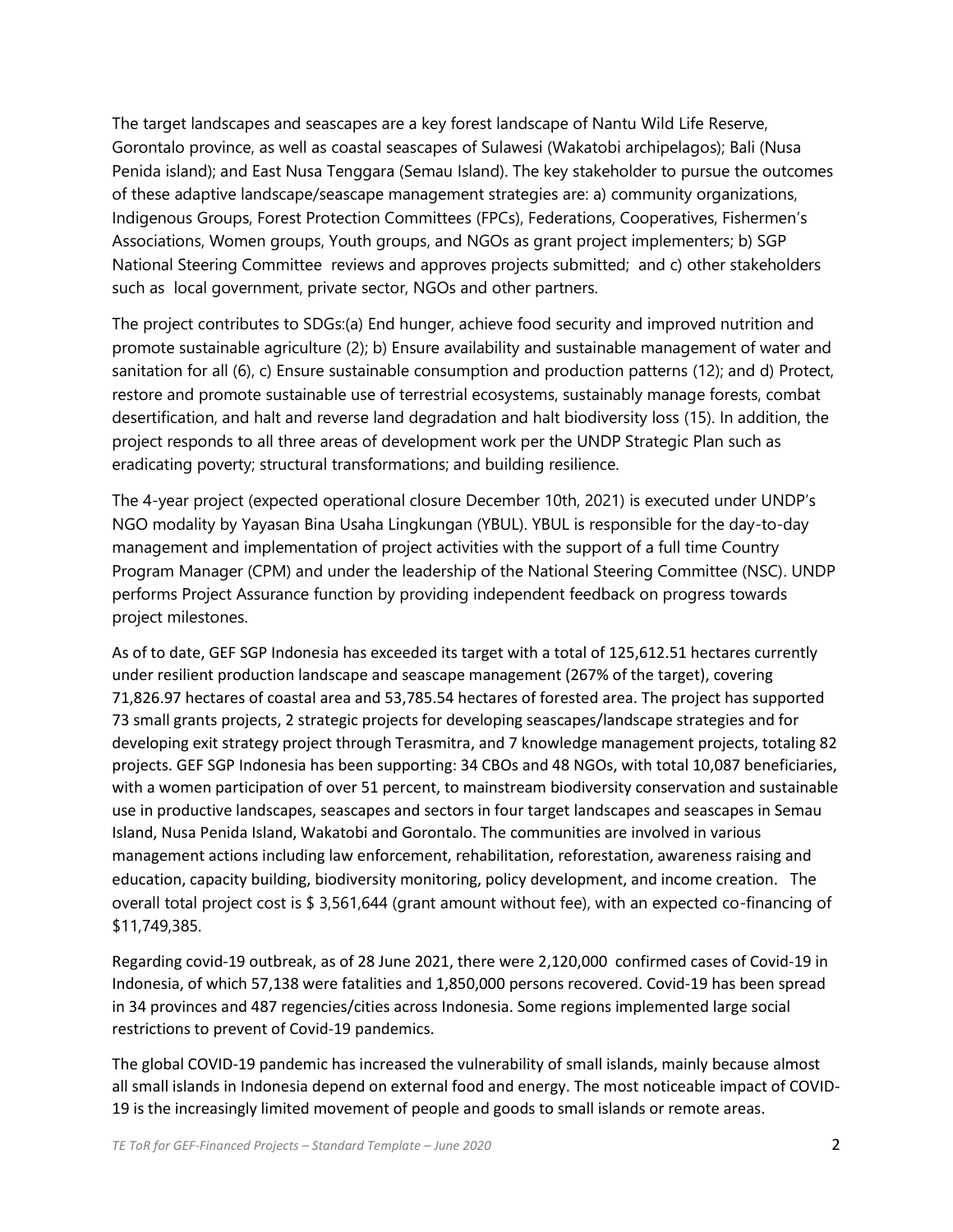The GEF SGP Indonesia Phase VI program has components related to the recovery of resilience capacity to meet vital needs such as food, water and energy, which are supported by intact natural ecosystems. In addition, the program has a key component related to developing and strengthening the resilience capacity of local agents in the target landscapes and seascapes, women and men, who have long-term commitment and skills related to resilience (local food security, water availability, environmentally friendly natural resource management, etc. ) and carry out activities even though the GEF SGP Indonesia program has been completed.

## **3. TE Purpose**

The TE will assess the achievement of project results against what was expected to be achieved, and draw lessons learnt that can both improve the project's sustainability, and provide input to the enhancement of UNDP programming. The TE report promotes accountability and transparency and assesses the extent of project accomplishments. The evaluation should include and analyze best practices, specific lessons learned, and recommendations on the strategies to be used and how to implement them. Results of this Terminal Evaluation will be used by key stakeholders (such as GEF, UNDP, grantee partners, government, local governments, etc.) to be replicated by other projects or by other countries, improving their implementation in future programs.

The evaluation must provide evidence‐based information that is credible, reliable and useful. The evaluator is expected to follow a participatory and consultative approach ensuring close engagement with government counterparts, in particular the GEF operational focal point, UNDP Country Office, GEF SGP project team, UNDP GEF Technical Adviser (Upgraded Country Programmes Global Coordinator (UCP GC) and key stakeholders and grantees.

Evaluation Terminal will conduct an evaluation for program implementation from February 2019 to July 2021.

The evaluation will mainly focus on assessing the relevance, effectiveness, efficiency, results, impact, coordination and sustainability of GEF SGP Indonesia project efforts and will be applied to all two components of the project. The following are guiding questions within the framework of the evaluation criterions (to be reviewed/elaborated in the evaluation inception report).

#### Relevance

- Is the project relevant to the GEF Focal Area objectives?
- Is the project relevant the GEF biodiversity focal area and other relevant focal areas?
- Is the project relevant to Indonesia's environment and sustainable development objectives?
- Is the project addressing the needs of target beneficiaries at the local and regional levels?
- Is the project internally coherent in its design?
- How is the project relevant with respect to other donor-supported activities?
- Does the project provide relevant lessons and experiences for other similar projects in the future?
- Is GEF SGP project's theory of change clearly articulated?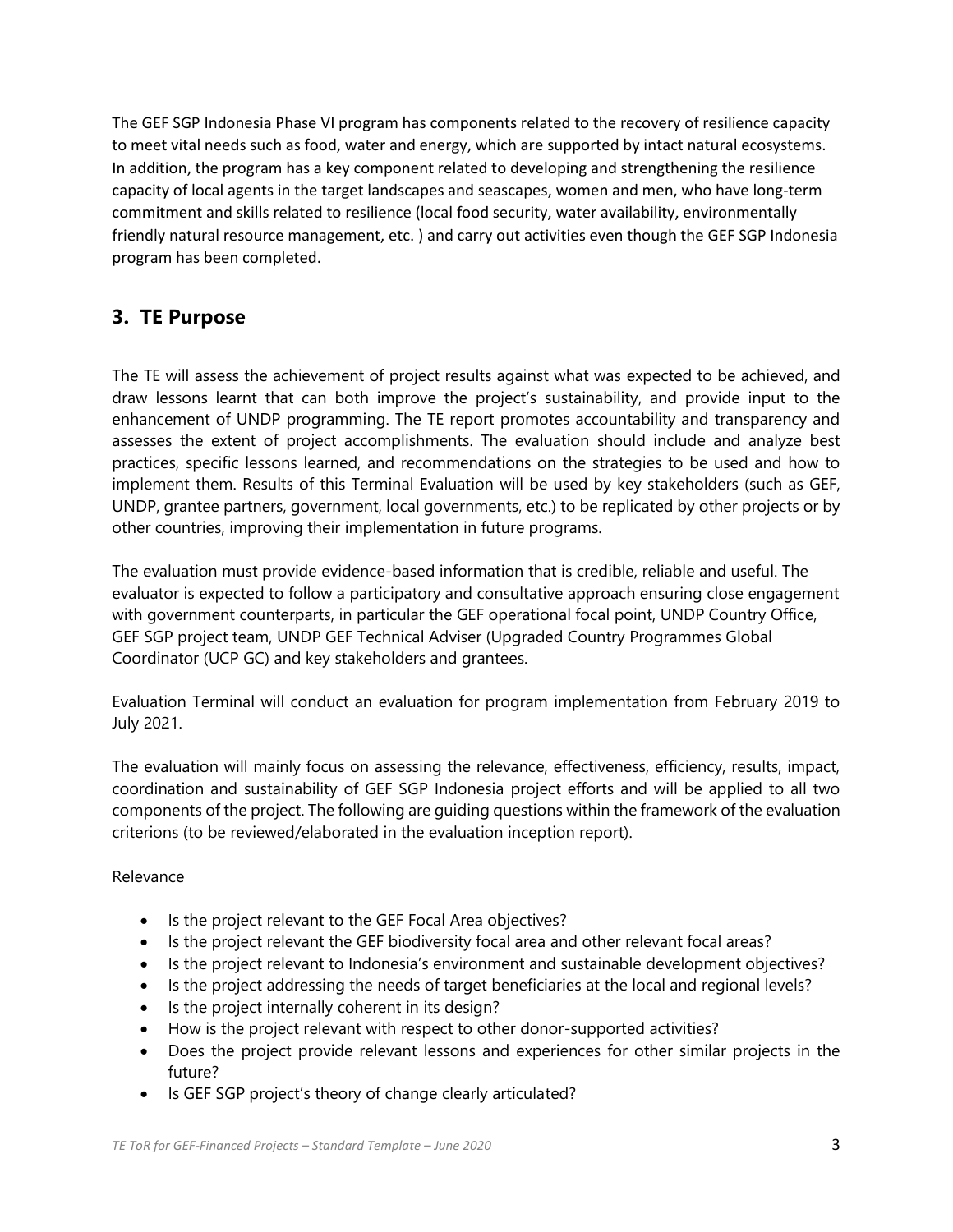- How did GEF SGP Project contribute towards and advance gender equality aspirations of the Government of Indonesia?
- How well does GEF SGP project react to changing work environment and how well has the design able to adjust to changing external circumstances?

Effectiveness & Results

- Has the project been effective in achieving the expected outcomes and objectives?
- How is risk and risk mitigation being managed?
- What lessons can be drawn regarding effectiveness for other similar projects in the future? **Efficiency** 
	- Was adaptive management used or needed to ensure efficient resource use?
	- Did the project logical framework and work plans and any changes made to them use as management tools during implementation?
	- Were the accounting and financial systems in place adequate for project management and producing accurate and timely financial information?
	- Were progress reports produced accurately, timely and responded to reporting requirements including adaptive management changes?
	- Was project implementation as cost effective as originally proposed (planned vs. actual)
	- Did the leveraging of funds (co-financing) happen as planned?
	- Were financial resources utilized efficiently? Could financial resources have been used more efficiently?
	- How was results-based management used during project implementation?
	- To what extent partnerships/linkages between institutions/ organizations were encouraged and supported?
	- Which partnerships/linkages were facilitated?
	- What was the level of efficiency of cooperation and collaboration arrangements?
	- Which methods were successful or not and why?
	- Did the project efficiently utilize local capacity in implementation?
	- What lessons can be drawn regarding efficiency for other similar projects in the future?

#### Coordination

- To what extent the project adopted a coordinated and participatory approach in mainstreaming gender into policies and programs?
- To what extent the project was effective in coordinating its activities with relevant development partners, donors, CSO, NGOs and academic institution?

#### Sustainability

- Were sustainability issues integrated into the design and implementation of the project?
- Did the project adequately address financial and economic sustainability issues?
- Are the recurrent costs after project completion sustainable?
- What are the main institutions/organizations in country that will take the project efforts forward after project end and what is the budget they have assigned to this?
- Were the results of efforts made during the project implementation period well assimilated by organizations and their internal systems and procedures?
- Is there evidence that project partners will continue their activities beyond project support?
- What degree is there of local ownership of initiatives and results?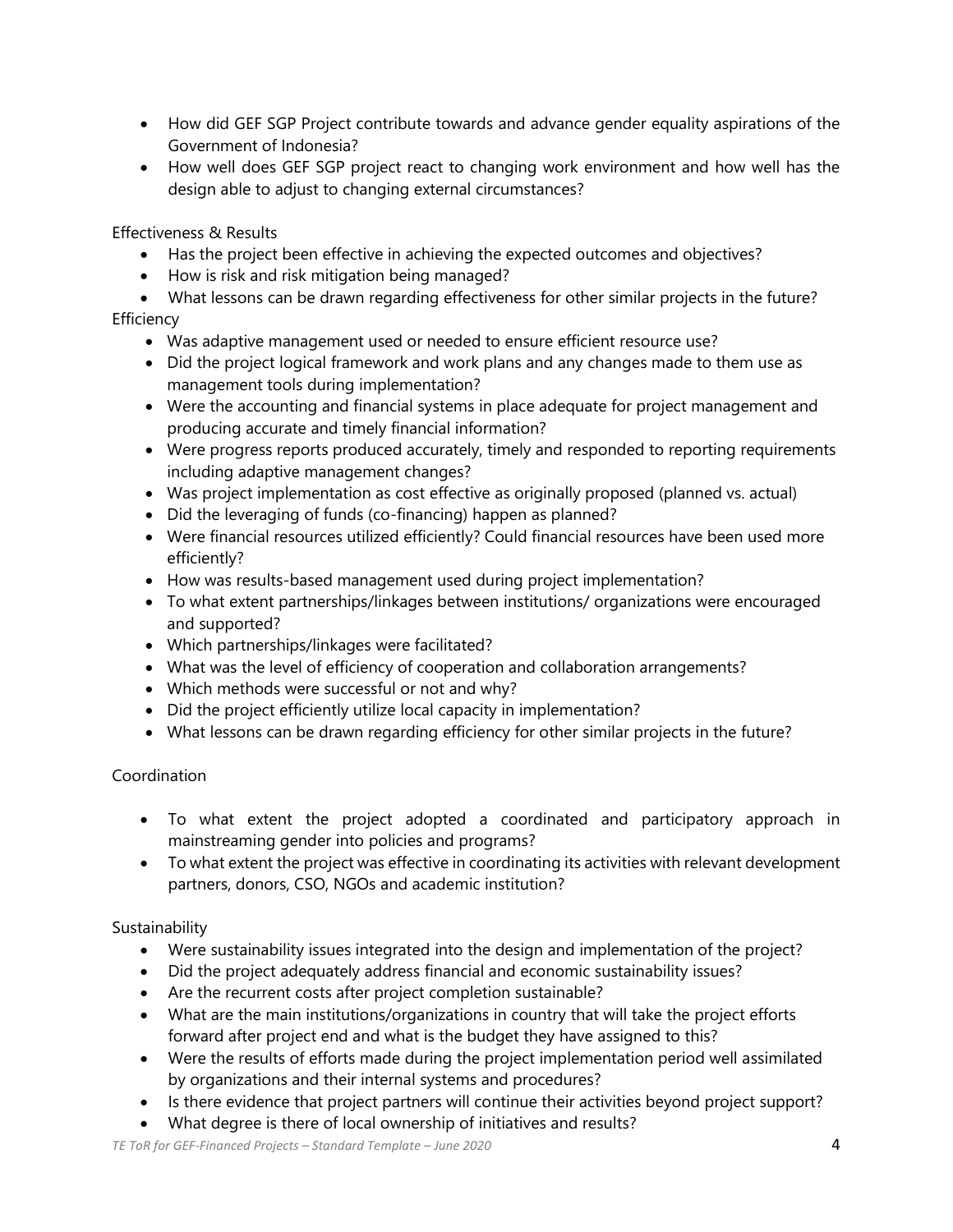- Were laws, policies and frameworks addressed through the project, in order to address sustainability of key initiatives and reforms?
- What is the level of political commitment to build on the results of the project?
- Are there policies or practices in place that create perverse incentives that would negatively affect long-term benefits?
- Are there adequate incentives to ensure sustained benefits achieved through the project?
- Are there risks to the environmental benefits that were created or that are expected to occur?
- Are there long-term environmental threats that have not been addressed by the project?
- Have any new environmental threats emerged in the project's lifetime?
- Is the capacity in place at the regional, national and local levels adequate to ensure sustainability of the results achieved to date?
- Is there potential to scale up or replicate project activities?
- Did the project's Exit Strategy actively promote replication?
- Which areas/arrangements under the project show the strongest potential for lasting longterm results?
- What are the key challenges and obstacles to the sustainability of results of the project initiatives that must be directly and quickly addressed?

Gender equality and women's empowerment

• What factors contribute or influence GEF SGP Indonesia project's ability to positively contribute to policy change from a gender perspective and women's economic empowerment.

The TE report will comprise a clear explanation of the methodology used, adequately address cross cutting areas including gender and human rights and include logical and well-articulated conclusions based on the findings which are linked to and supported by evidence. The TE will adhere to evaluation standards of integrity, accountability, transparency, and objectivity.

The TE will occur during the last months of project activities, allowing the TE team to proceed while the Project Team is still in place, yet ensuring the project is close enough to completion for the evaluation team reach conclusions on key aspects such as project sustainability.

## **DUTIES AND RESPONSIBILITIES**

## **4. TE Approach & Methodology**

The TE must provide evidence-based information that is credible, reliable and useful.

The TE team will review all relevant sources of information including documents prepared during the preparation phase (i.e. PIF, UNDP Initiation Plan, UNDP Social and Environmental Screening Procedure/SESP) the Project Document, project reports including annual PIRs, project budget revisions, lesson learned reports, national strategic and legal documents, and any other materials that the team considers useful for this evidence-based evaluation. The TE team will review the baseline and midterm GEF focal area Core Indicators/Tracking Tools submitted to the GEF at the CEO endorsement and midterm stages and the terminal Core Indicators/Tracking Tools that must be completed before the TE field mission begins.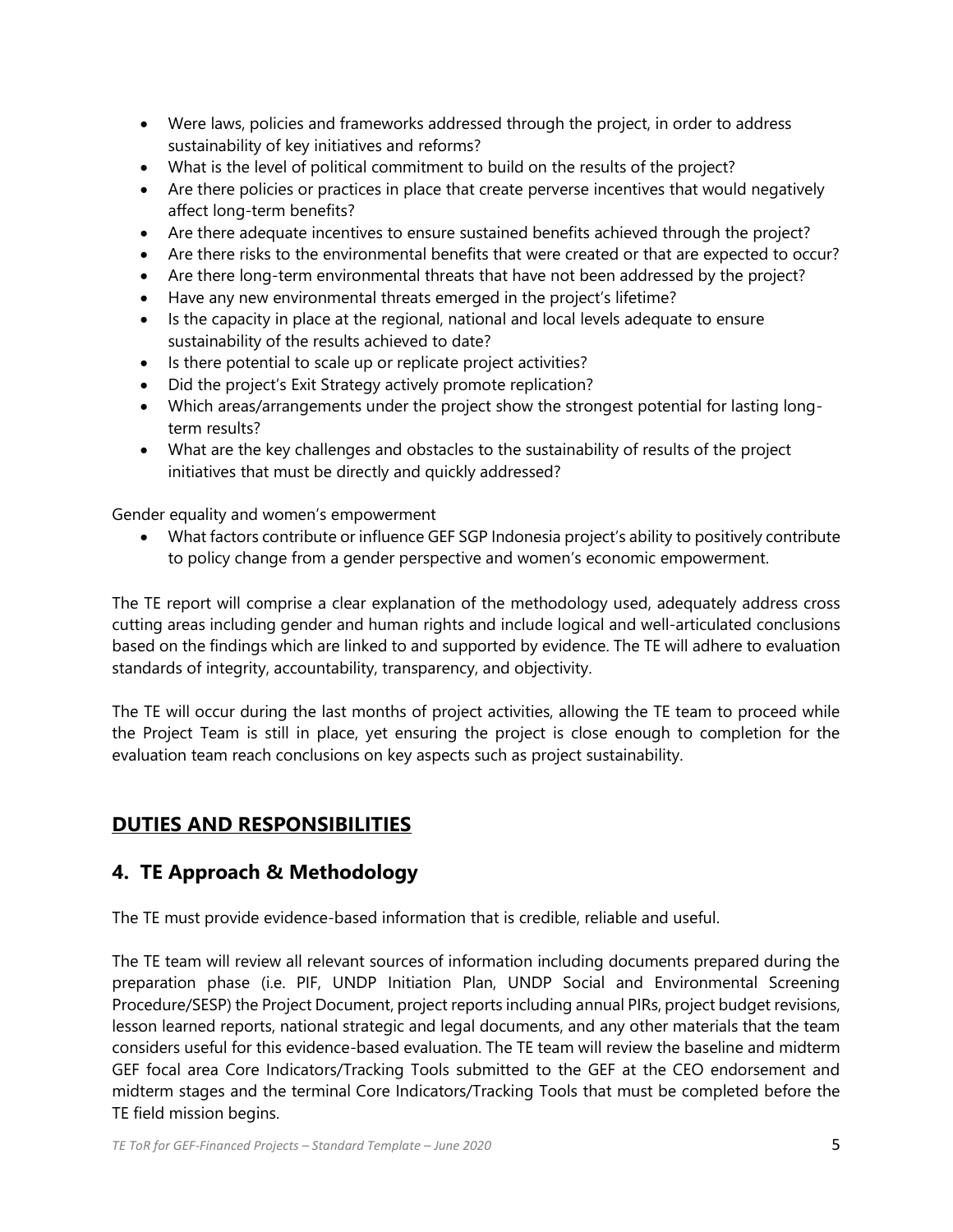The TE team is expected to follow a participatory and consultative approach ensuring close engagement with the Project Team, government counterparts (the GEF Operational Focal Point), Implementing Partners, the UNDP Country Office(s), the Regional Technical Advisors, direct beneficiaries and other stakeholders.

Engagement of stakeholders is vital to a successful TE. Stakeholder involvement should include interviews with stakeholders who have project responsibilities, including but not limited to ; executing agencies, senior officials and task team/component leaders, key experts and consultants in the subject area, National Steering Committee of GEF SGP Indonesia, local government and grantee-partners, etc. Additionally, the TE team is expected to conduct field missions, including the following project sites Semau, Nusa Penida, Gorontalo, and Wakatobi. If the COVID19 pandemic travel restrictions are still ongoing, then the TE mission for the international consultant may not be possible due to the Covid-19 situation in Indonesia. For this, virtual tools will be used to conduct the interviews.

The specific design and methodology for the TE should emerge from consultations between the TE team and the above-mentioned parties regarding what is appropriate and feasible for meeting the TE purpose and objectives and answering the evaluation questions, given limitations of budget, time and data. The TE team must use gender-responsive methodologies and tools and ensure that gender equality and women's empowerment, as well as other cross-cutting issues and SDGs are incorporated into the TE report.

The final methodological approach including interview schedule, field visits and data to be used in the evaluation should be clearly outlined in the inception report and be fully discussed and agreed between UNDP, stakeholders and the TE team.

If the COVID19 pandemic travel restrictions are still ongoing, then the Terminal Evaluation might be conducted using questionnaires, and virtual interviews, but the evaluation team should be able to revise the approach in consultation with the evaluation manager and the key stakeholders. These changes in approach should be agreed and reflected clearly in the TE Inception Report. The national expert consultant will have to play an important role in the conduct of the evaluation and will therefore, perform additional responsibilities. The main responsibilities of the national expert which will be further elaborated in the inception report is attached as Annex I.

The TE team has the flexibility to determine the best methods and tools to collect and analyze data. The final methodological approach including interview schedule, field visits and data to be used in the evaluation should be clearly outlined in the inception report and be fully discussed and agreed between UNDP stakeholders and the TE team.

The final TE report should describe the full TE approach taken and the rationale for the approach making explicit the underlying assumptions, challenges, strengths and weaknesses about the methods and approach of the evaluation.

As of 11 March 2020, the World Health Organization (WHO) declared COVID-19 a global pandemic as the new coronavirus rapidly spread to all regions of the world. Travel to the country has been restricted since March 2020 and travel in the country is also restricted. If it is not possible to travel to or within the country for the TE mission then the TE team should develop a methodology that takes this into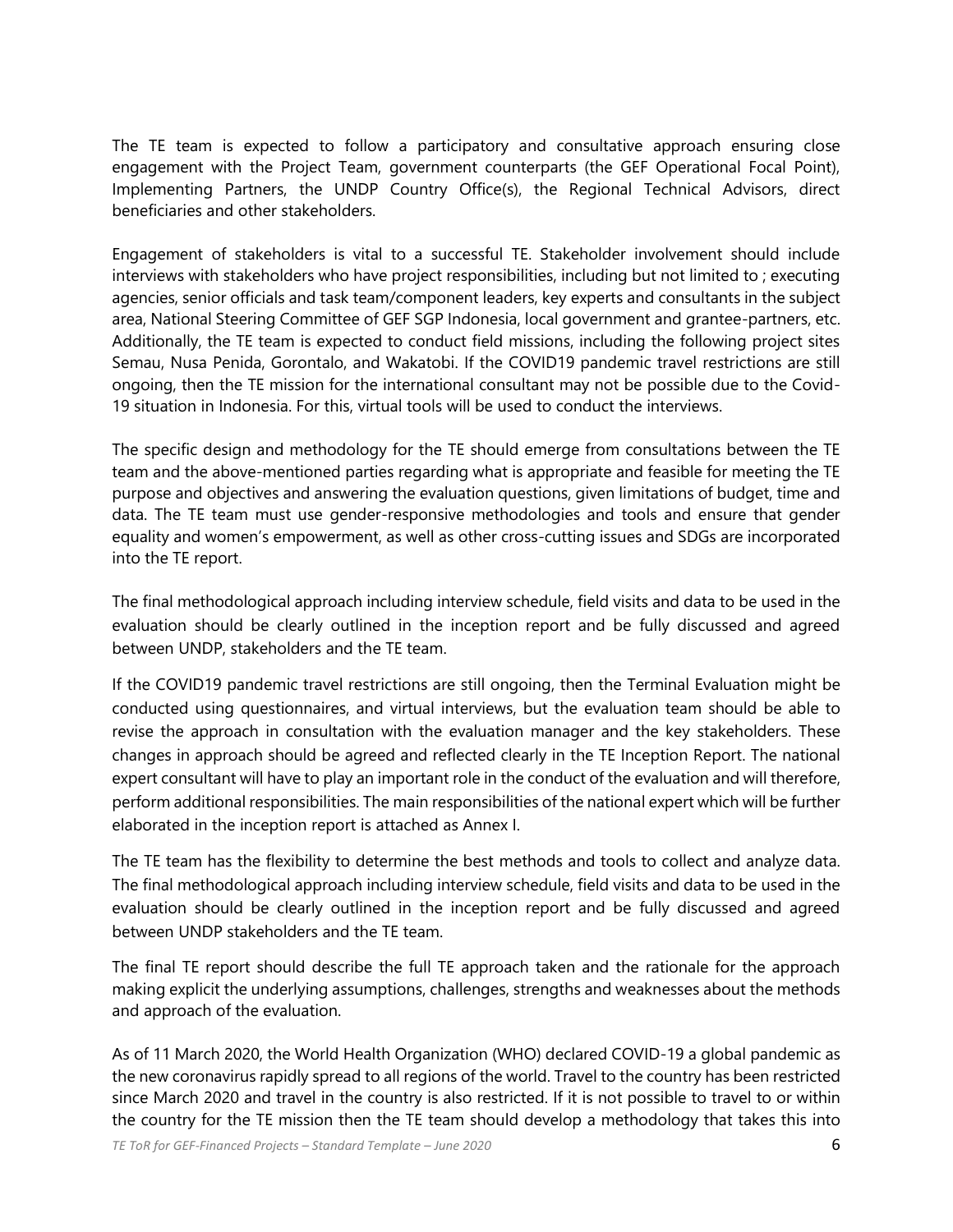account the conduct of the TE virtually and remotely, including the use of remote interview methods and extended desk reviews, data analysis, surveys and evaluation questionnaires. This should be detailed in the TE Inception Report and agreed with the Commissioning Unit.

If all or part of the TE is to be carried out virtually then consideration should be taken for stakeholder availability, ability or willingness to be interviewed remotely. In addition, their accessibility to the internet/computer may be an issue as many government and national counterparts may be working from home. These limitations must be reflected in the final TE report.

If a data collection/field mission is not possible then remote interviews may be undertaken through telephone or online (skype, zoom etc.). International consultants can work remotely with national evaluator support in the field if it is safe for them to operate and travel. No stakeholders, consultants or UNDP staff should be put in harm's way and safety is the key priority.

A short validation mission may be considered if it is confirmed to be safe for staff, consultants, stakeholders and if such a mission is possible within the TE schedule. Equally, qualified and independent national consultants can be hired to undertake the TE and interviews in country as long as it is safe to do so.

## **5. Detailed Scope of the TE**

The TE will assess project's achievements in accordance to the set of agreed project's Logical Framework/Results Framework (see TOR Annex A). The TE will assess results according to the criteria outlined in the Guidance for TEs of UNDP-supported GEF-financed Projects (https://tinyurl.com/68h94cp6).

The Findings section of the TE report will cover the topics listed below. A full outline of the TE report's content is provided in ToR Annex C.

The asterisk "(\*)" indicates criteria for which a rating is required.

Findings

- i. Project Design/Formulation
- National priorities and country driven-ness
- Theory of Change
- Gender equality and women's empowerment
- Social and Environmental Safeguards
- Analysis of Results Framework: project logic and strategy, indicators
- Assumptions and Risks
- Lessons from other relevant projects (e.g. same focal area) incorporated into project design
- Planned stakeholder participation
- Linkages between project and other interventions within the sector
- Management arrangements

#### ii. Project Implementation

*TE ToR for GEF-Financed Projects – Standard Template – June 2020* 7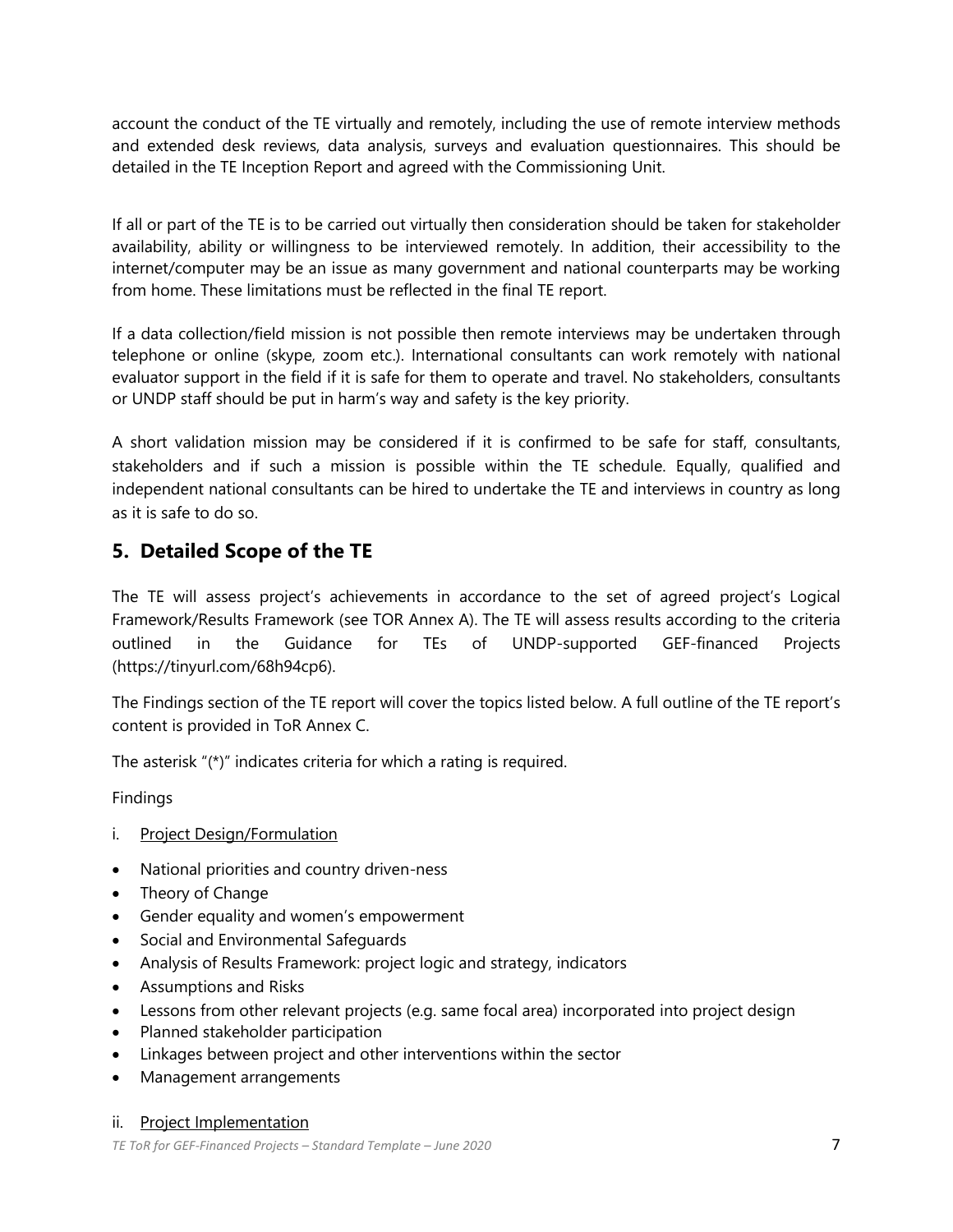- Adaptive management (changes to the project design and project outputs during implementation)
- Actual stakeholder participation and partnership arrangements
- Project Finance and Co-finance
- Monitoring & Evaluation: design at entry  $(*)$ , implementation  $(*)$ , and overall assessment of M&E (\*)
- Implementing Agency (UNDP) (\*) and Executing Agency (\*), overall project oversight/implementation and execution (\*)
- Risk Management, including Social and Environmental Standards

#### iii. Project Results

- Assess the achievement of outcomes against indicators by reporting on the level of progress for each objective and outcome indicator at the time of the TE and noting final achievements
- Relevance (\*), Effectiveness (\*), Efficiency (\*) and overall project outcome (\*)
- Sustainability: financial  $(*)$ , socio-political  $(*)$ , institutional framework and governance  $(*)$ , environmental (\*), overall likelihood of sustainability (\*)
- Country ownership
- Gender equality and women's empowerment
- Cross-cutting issues (poverty alleviation, improved governance, climate change mitigation and adaptation, disaster prevention and recovery, human rights, capacity development, South-South cooperation, knowledge management, volunteerism, etc., as relevant)
- GEF Additionality
- Catalytic Role / Replication Effect
- Progress to impact

#### iv. Main Findings, Conclusions, Recommendations and Lessons Learned

- The TE team will include a summary of the main findings of the TE report. Findings should be presented as statements of fact that are based on analysis of the data.
- The section on conclusions will be written in light of the findings. Conclusions should be comprehensive and balanced statements that are well substantiated by evidence and logically connected to the TE findings. They should highlight the strengths, weaknesses and results of the project, respond to key evaluation questions and provide insights into the identification of and/or solutions to important problems or issues pertinent to project beneficiaries, UNDP and the GEF, including issues in relation to gender equality and women's empowerment.
- Recommendations should provide concrete, practical, feasible and targeted recommendations directed to the intended users of the evaluation about what actions to take and decisions to make. The recommendations should be specifically supported by the evidence and linked to the findings and conclusions around key questions addressed by the evaluation.
- The TE report should also include lessons that can be taken from the evaluation, including best practices in addressing issues relating to relevance, performance and success that can provide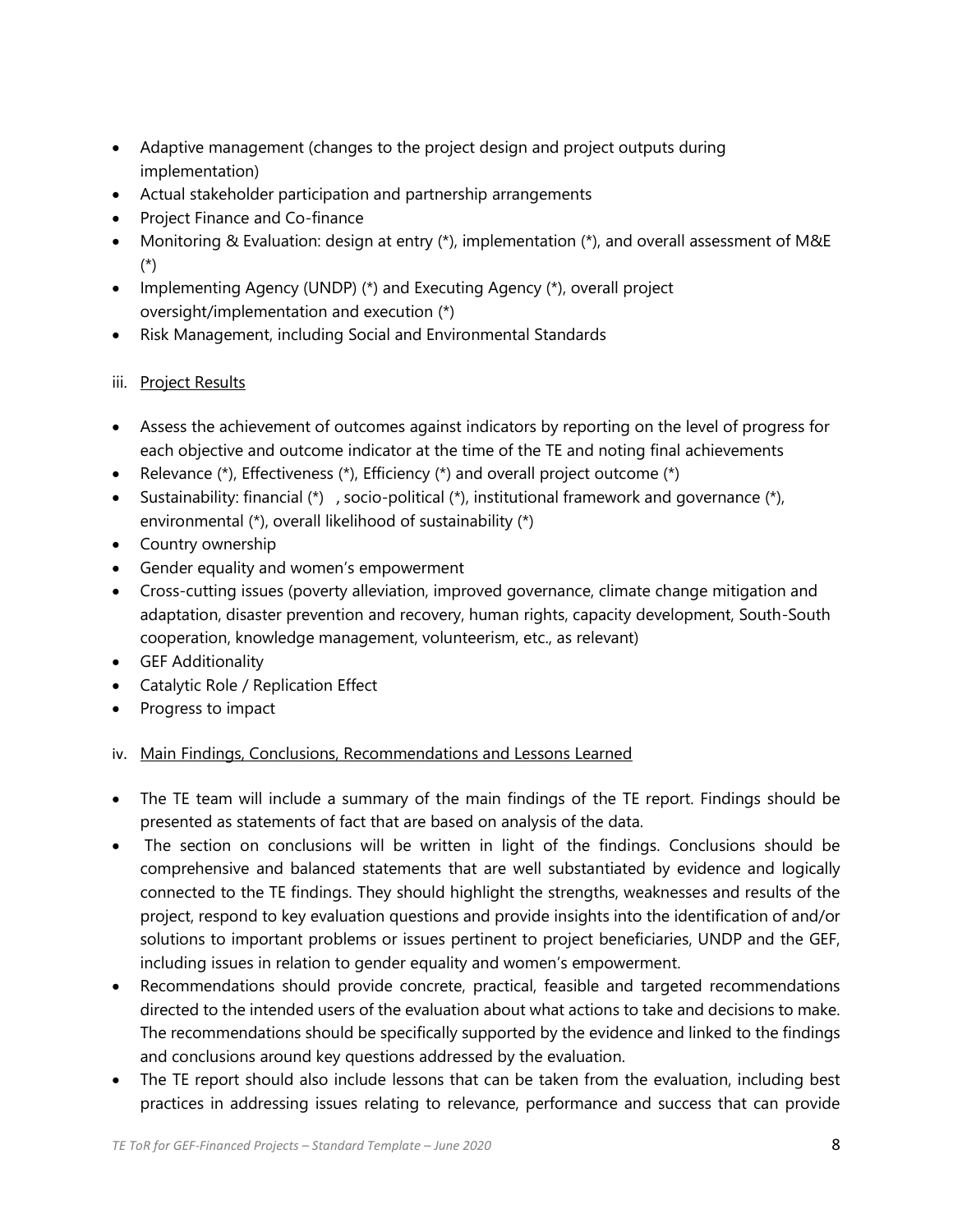knowledge gained from the particular circumstance (programmatic and evaluation methods used, partnerships, financial leveraging, etc.) that are applicable to other GEF and UNDP interventions. When possible, the TE team should include examples of good practices in project design and implementation.

• It is important for the conclusions, recommendations and lessons learned of the TE report to include results related to gender equality and empowerment of women.

The TE report will include an Evaluation Ratings Table, as shown in the ToR Annex.

## **6. Expected Outputs and Deliverables**

The TE consultant/team shall prepare and submit:

- TE Inception Report: TE team clarifies objectives and methods of the TE no later than *2 weeks* before the TE mission. TE team submits the Inception Report to the Commissioning Unit and project management. Approximate due date: *(13 August 2021)*
- Presentation: TE team presents initial findings to project management and the Commissioning Unit at the end of the TE mission. Approximate due date: *(27 August 2021)*
- Draft TE Report: TE team submits full draft report with annexes within 3 weeks of the end of the TE mission. Approximate due date: (06 September 2021)
- Final TE Report\* and Audit Trail: TE team submits revised report, with Audit Trail detailing how all received comments have (and have not) been addressed in the final TE report, to the Commissioning Unit within 1 week of receiving UNDP comments on draft. Approximate due date: (10 September 2021)

\*The final TE report must be in English. If applicable, the Commissioning Unit may choose to arrange for a translation of the report into a language more widely shared by national stakeholders.

All final TE reports will be quality assessed by the UNDP Independent Evaluation Office (IEO). Details of the IEO's quality assessment of decentralized evaluations can be found in Section 6 of the UNDP Evaluation Guidelines. 1

## **7. TE Arrangements**

The principal responsibility for managing the TE resides with the Commissioning Unit. The Commissioning Unit for this project's TE is UNDP Country Office in Indonesia.

The Commissioning Unit will contract the consultants and ensure the timely provision of per diems and travel arrangements within the country for the TE team. The Project Team will be responsible for

<sup>1</sup> Access at[: http://web.undp.org/evaluation/guideline/section-6.shtml](http://web.undp.org/evaluation/guideline/section-6.shtml)

*TE ToR for GEF-Financed Projects – Standard Template – June 2020* 9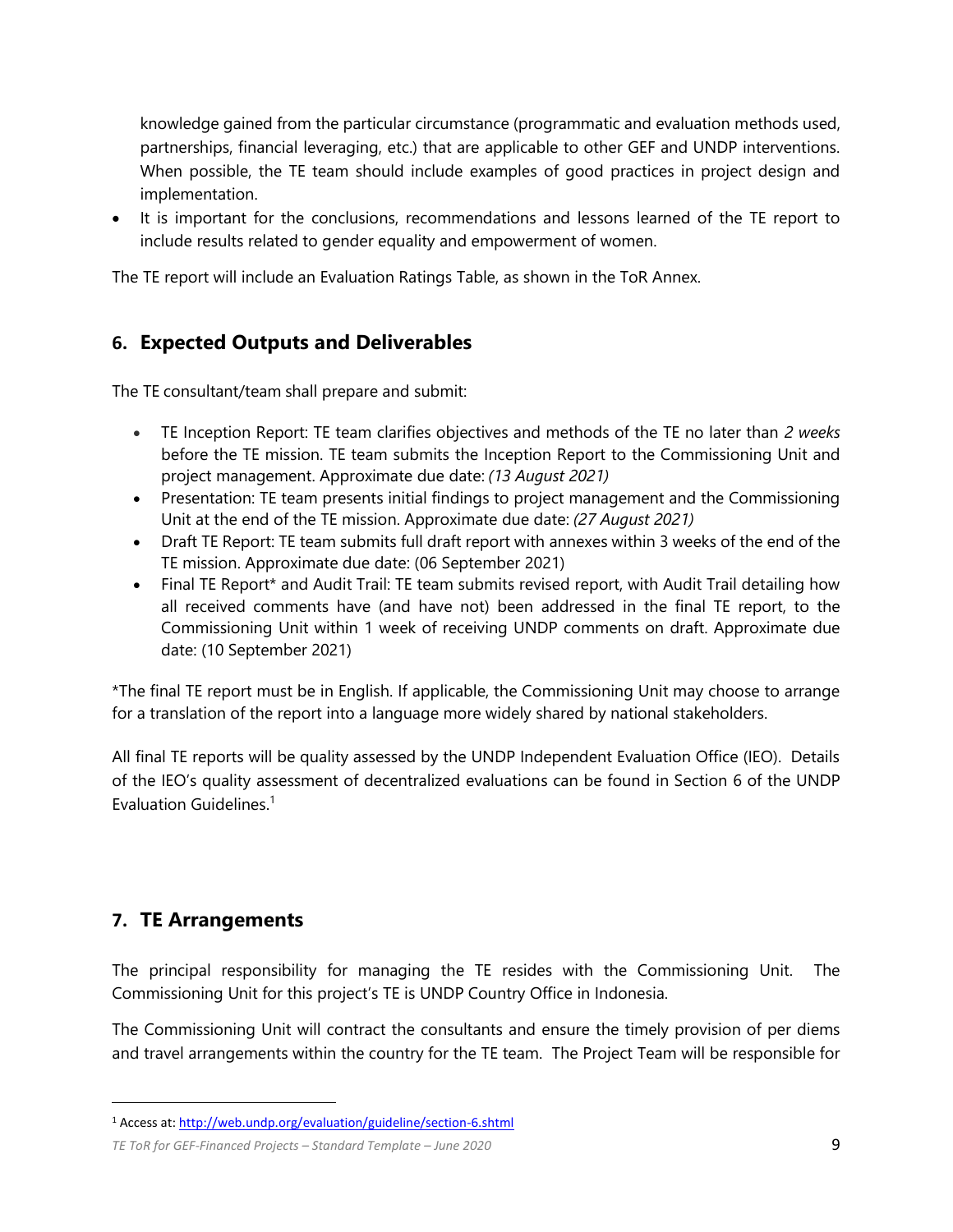liaising with the TE team to provide all relevant documents, set up stakeholder interviews, and arrange field visits.

Due to the COVID-19, the Commissioning Unit and Project Team will support the implementation of remote/virtual meetings. An updated stakeholder list with contact details (phone and email) will be provided by the Commissioning Unit to the TE team.

## **8. Duration of the Work**

The total duration of the TE will be approximately *35 working days* over a time period of *7 weeks* starting *29 July 2021* and shall not exceed five months from when the TE team is hired. The tentative TE timeframe is as follows:

- *14 July 2021:* Application closes
- *28 July 2021* Selection of TE Team
- *29 July 2021:* Prep the TE team (handover of project documents)
- *02 August 2021:* 02 days: Document review and preparing TE Inception Report
- *13 August 2021:* 01 days: Finalization and Validation of TE Inception Report- latest start of TE mission
- *13 August – 26 August 2021:* 14 days: TE mission: (online) stakeholder meetings, (online) interviews, field visits (if possible)
- *27 August 2021:* Assessment wrap-up meeting & presentation of initial findings- earliest end of TE mission
- *01 September 2021*: 05 days: Preparation of draft TE report
- *06 September 2021:* Circulation of draft TE report for comments
- *08 September 2021:* 03 days: Incorporation of comments on draft TE report into Audit Trail & finalization of TE report
- *09 September 2021:* Preparation & Issue of Management Response
- *10 September 2021:* (optional) Concluding Stakeholder Workshop
- *16 September 2021*: Expected date of full TE completion

The expected date start date of contract is *29 July 2021.*

## **9. Duty Station**

Home-based with potential travel to Indonesia, should Covid-19-related restrictions allow.

#### **Travel:**

- International travel may be required to Indonesia during the TE mission, should restrictions related to Covid-19 allow;
- The BSAFE course must be successfully completed prior to commencement of travel;
- Individual Consultants are responsible for ensuring they have vaccinations/inoculations when travelling to certain countries, as designated by the UN Medical Director.
- Consultants are required to comply with the UN security directives set forth under: <https://dss.un.org/dssweb/>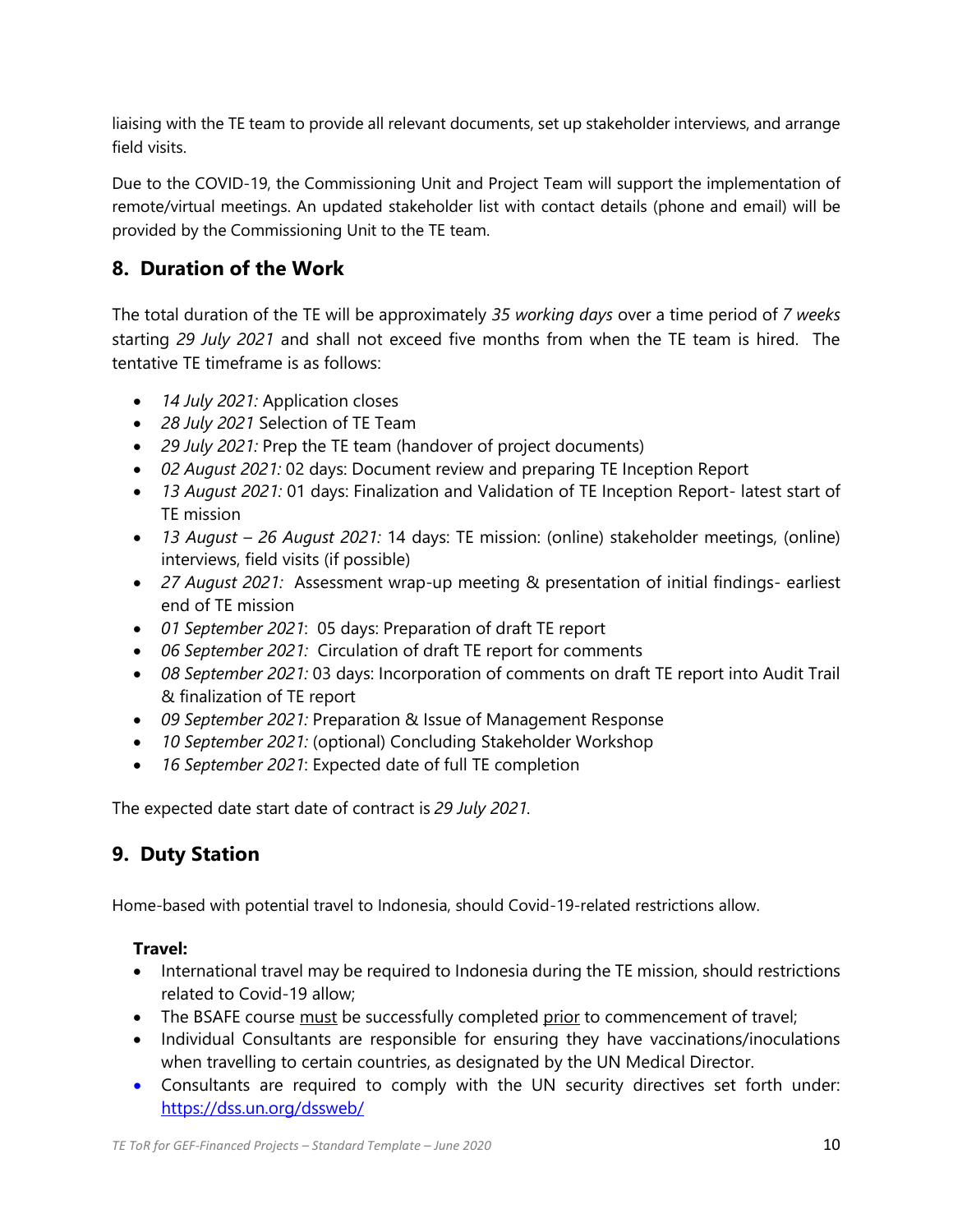• All related travel expenses will be covered and will be reimbursed as per UNDP rules and regulations upon submission of an F-10 claim form and supporting documents.

## **REQUIRED SKILLS AND EXPERIENCE**

## **10. TE Team Composition and Required Qualifications**

A team of two independent evaluators will conduct the TE – one team leader (with experience and exposure to projects and evaluations in other regions) and one team expert, usually from the country of the project. The team leader will be responsible for the overall design and writing of the TE report. The team expert will assess emerging trends with respect to regulatory frameworks, budget allocations, capacity building, develop communication with stakeholders who will be interviewed, and work with the Project Team in developing the TE workplan.

The evaluator(s) cannot have participated in the project preparation, formulation and/or implementation (including the writing of the project document), must not have conducted this project's Mid-Term Review and should not have a conflict of interest with the project's related activities.

If the COVID19 pandemic travel restrictions are still ongoing, then the International Consultant will work with the National Consultant. The International Consultant will operate remotely using tools to conduct virtual interviews and consultations. Please refer to Annex I for the main responsibilities / contributions of the national expert in the evaluation.

The selection of evaluators will be aimed at maximizing the overall "team" qualities in the following areas:

#### Education

• Master's degree in environment, sustainable development, and community-based development or other closely related field;

#### Experience

- Relevant experience with results-based management evaluation methodologies;
- Experience applying SMART indicators and reconstructing or validating baseline scenarios;
- Competence in adaptive management, as applied to *biodiversity, climate change, and land degradation;*
- Experience in evaluating projects;
- Experience working in developing countries in Asia*;*
- Experience in relevant technical areas for at least *10 years;*
- Demonstrated understanding of issues related to gender and *biodiversity, climate change, and land degradation;* experience in gender responsive evaluation and analysis;
- Excellent communication skills;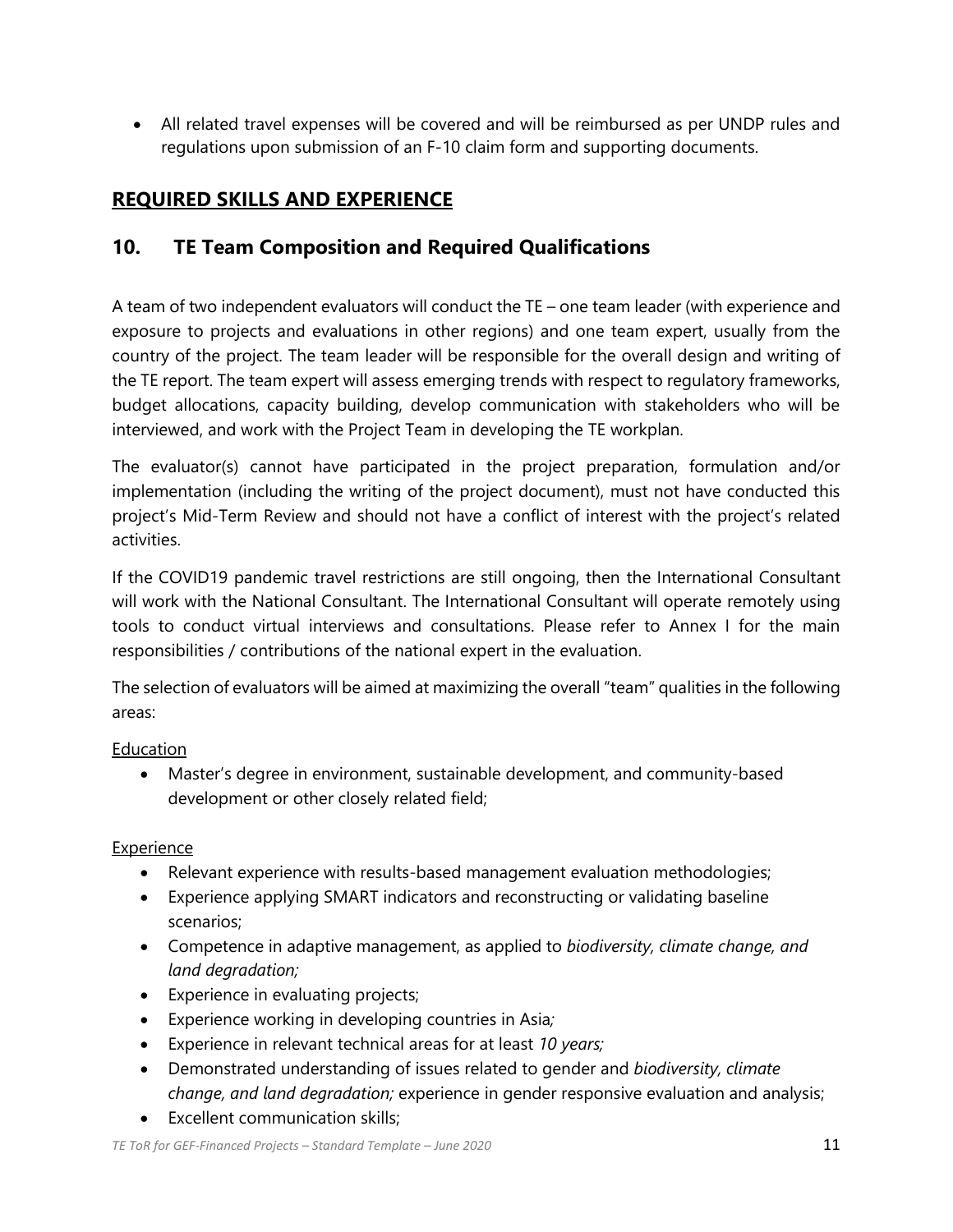- Demonstrable analytical skills;
- Project evaluation/review experience within United Nations system will be considered an asset
- Experience with implementing evaluations remotely will be considered an asset.
- Experience with the GEF Small Grants Programme will be considered an asset.

#### Language

• Fluency in written and spoken English.

## **11. Evaluator Ethics**

The TE team will be held to the highest ethical standards and is required to sign a code of conduct upon acceptance of the assignment. This evaluation will be conducted in accordance with the principles outlined in the UNEG 'Ethical Guidelines for Evaluation'. The evaluator must safeguard the rights and confidentiality of information providers, interviewees and stakeholders through measures to ensure compliance with legal and other relevant codes governing collection of data and reporting on data. The evaluator must also ensure security of collected information before and after the evaluation and protocols to ensure anonymity and confidentiality of sources of information where that is expected. The information knowledge and data gathered in the evaluation process must also be solely used for the evaluation and not for other uses without the express authorization of UNDP and partners.

### **12. Payment Schedule**

- 20% payment upon satisfactory delivery of the final TE Inception Report and approval by the Commissioning Unit
- 40% payment upon satisfactory delivery of the draft TE report to the Commissioning Unit
- 40% payment upon satisfactory delivery of the final TE report and approval by the Commissioning Unit and RTA (via signatures on the TE Report Clearance Form) and delivery of completed TE Audit Trail

Criteria for issuing the final payment of 40%

- The final TE report includes all requirements outlined in the TE TOR and is in accordance with the TE guidance.
- The final TE report is clearly written, logically organized, and is specific for this project (i.e. text has not been cut & pasted from other MTR reports).
- The Audit Trail includes responses to and justification for each comment listed.

In line with the UNDP's financial regulations, when determined by the Commissioning Unit and/or the consultant that a deliverable or service cannot be satisfactorily completed due to the impact of COVID-19 and limitations to the TE, that deliverable or service will not be paid.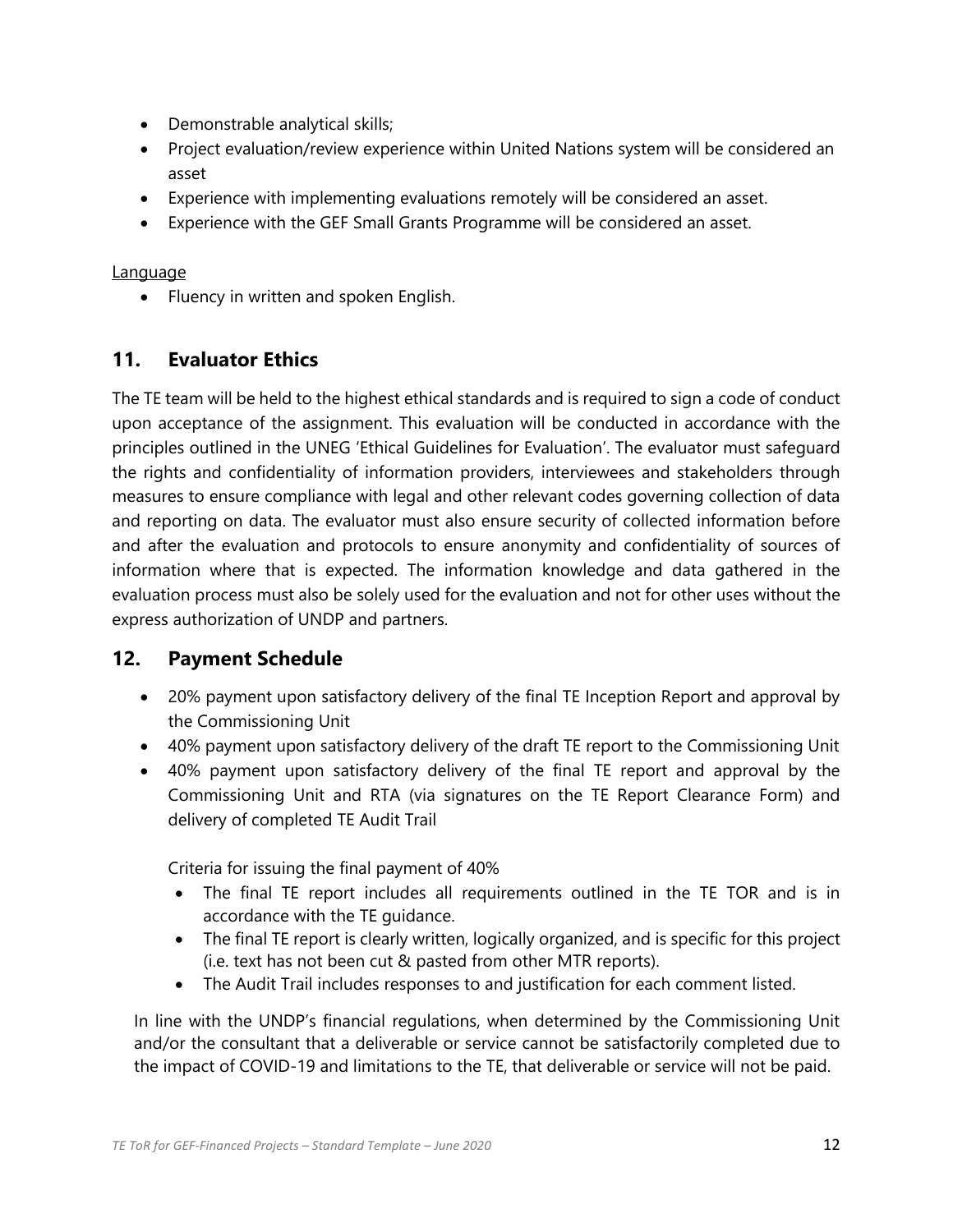Due to the current COVID-19 situation and its implications, a partial payment may be considered if the consultant invested time towards the deliverable but was unable to complete to circumstances beyond his/her control.

## **APPLICATION PROCESS**

### **13. Scope of Price Proposal and Schedule of Payments**

#### **Financial Proposal:**

- Financial proposals must be "all inclusive" and expressed in a lump-sum for the total duration of the contract. The term "all inclusive" implies all cost (professional fees, travel costs, living allowances etc.);
- If possible for travelling, for duty travels, the UN's Daily Subsistence Allowance (DSA) rates are (Jakarta, Bali, East Nusa Tenggara, Gorontalo, and Wakatobi), which should provide indication of the cost of living in a duty station/destination *(Note: Individuals on this contract are not UN staff and are therefore not entitled to DSAs. All living allowances required to perform the demands of the ToR must be incorporated in the financial proposal, whether the fees are expressed as daily fees or lump sum amount.)*
- The lump sum is fixed regardless of changes in the cost components.

## **14. Recommended Presentation of Proposal**

- a) Letter of Confirmation of Interest and Availability using the [template](https://intranet.undp.org/unit/bom/pso/Support%20documents%20on%20IC%20Guidelines/Template%20for%20Confirmation%20of%20Interest%20and%20Submission%20of%20Financial%20Proposal.docx) provided by UNDP;
- b) **CV** and a **Personal History Form** [\(P11 form\)](http://www.undp.org/content/dam/undp/library/corporate/Careers/P11_Personal_history_form.doc);
- c) **Brief description of approach to work/technical proposal** of why the individual considers him/herself as the most suitable for the assignment, and a proposed methodology on how they will approach and complete the assignment; (max 1 page)
- d) **Financial Proposal** that indicates the all-inclusive fixed total contract price and all other travel related costs (such as flight ticket, per diem, etc.), supported by a breakdown of costs, as per template attached to the **Letter of Confirmation of Interest template**. If an applicant is employed by an organization/company/institution, and he/she expects his/her employer to charge a management fee in the process of releasing him/her to UNDP under Reimbursable Loan Agreement (RLA), the applicant must indicate at this point, and ensure that all such costs are duly incorporated in the financial proposal submitted to UNDP.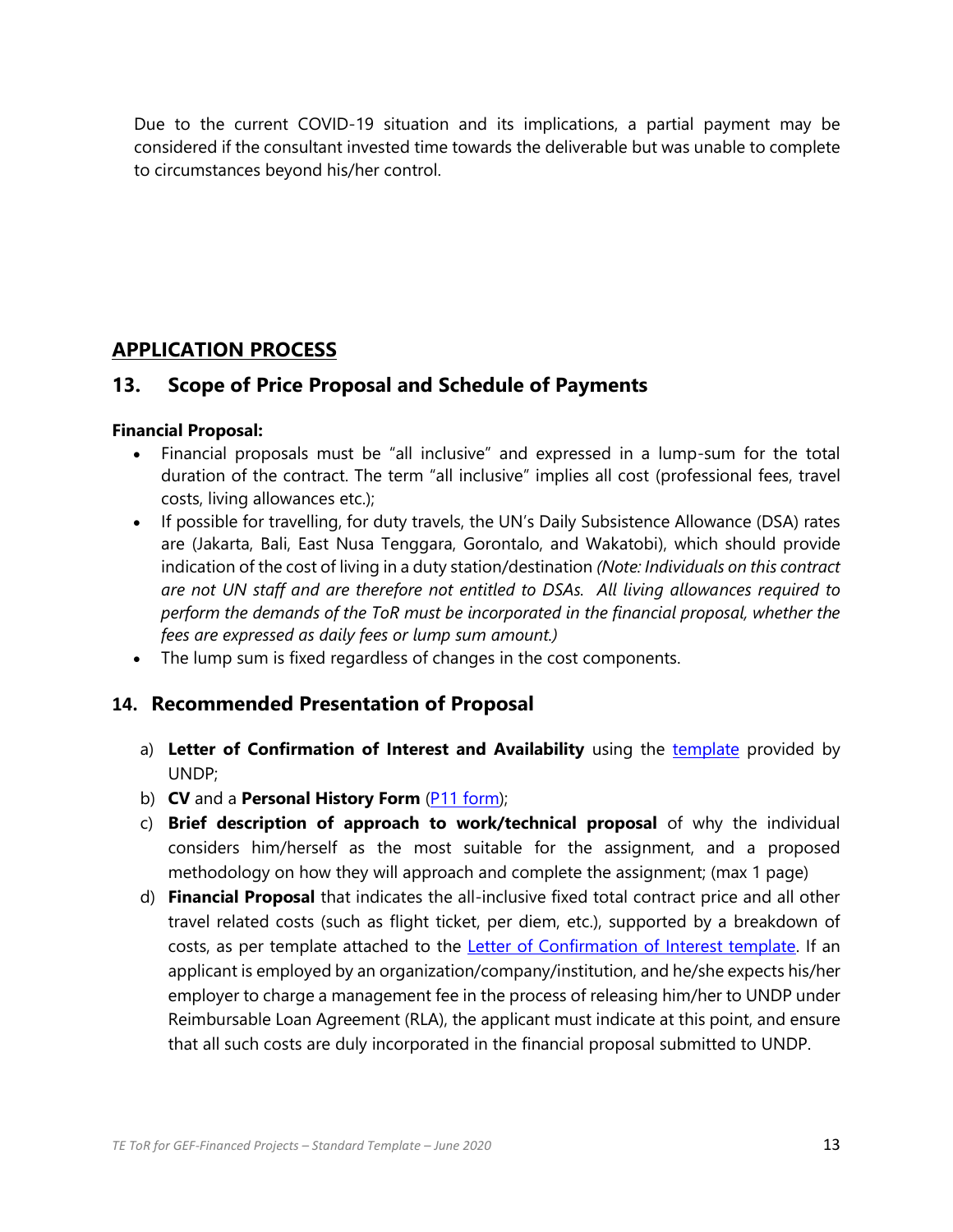All application materials should be submitted by email at the following address ONLY: *(bids.id@undp.org) by 23:59 PM GMT +7 on 14 July 2021.* Incomplete applications will be excluded from further consideration.

## **15. Criteria for Selection of the Best Offer**

Only those applications which are responsive and compliant will be evaluated. Offers will be evaluated according to the Combined Scoring method – where the educational background and experience on similar assignments will be weighted at 70% and the price proposal will weigh as 30% of the total scoring. The applicant receiving the Highest Combined Score that has also accepted UNDP's General Terms and Conditions will be awarded the contract.

## **16. Annexes to Terminal Evaluation Terms of Reference**

- ToR Annex A: Project Logical/Results Framework
- ToR Annex B: Project Information Package to be reviewed by TE team
- ToR Annex C: Content of the TE report
- ToR Annex D: Evaluation Criteria Matrix template
- ToR Annex E: UNEG Code of Conduct for Evaluators
- ToR Annex F: TE Rating Scales and TE Ratings Table
- ToR Annex G: TE Report Clearance Form
- ToR Annex H: TE Audit Trail template
- ToR Annex I: Main Responsibilities/Contributions to the Evaluation of the National **Consultant**

## **ToR Annex A: Project Logical/Results Framework**

|                                                                                                                                                                                                                                                | <b>Indicator</b>                                                                                                                                                                                                                                                                            | <b>Baseline</b>                                                                                                                                                                                     | <b>Targets</b>                                                                                                                                                                     | Source of                                                                                                                                                                                    |
|------------------------------------------------------------------------------------------------------------------------------------------------------------------------------------------------------------------------------------------------|---------------------------------------------------------------------------------------------------------------------------------------------------------------------------------------------------------------------------------------------------------------------------------------------|-----------------------------------------------------------------------------------------------------------------------------------------------------------------------------------------------------|------------------------------------------------------------------------------------------------------------------------------------------------------------------------------------|----------------------------------------------------------------------------------------------------------------------------------------------------------------------------------------------|
|                                                                                                                                                                                                                                                |                                                                                                                                                                                                                                                                                             |                                                                                                                                                                                                     | <b>End of Project</b>                                                                                                                                                              | verification                                                                                                                                                                                 |
| Project Objective <sup>2</sup> To<br>enhance and maintain socio-<br>ecological resilience of one<br>forested and three coastal<br>landscapes through<br>community-based initiatives<br>in Sulawesi, East Nusa<br>Tenggara, and Bali, Indonesia | A. Increased area of<br>sustainably managed<br>production integrating<br>biodiversity conservation in<br>one forested and three<br>coastal landscapes<br>Increased number of<br>В.<br>producers participating in<br>community based adaptive<br>landscape planning and<br>management in one | 5,000 ha sustainably<br>managed in the one<br>forested and three<br>coastal landscapes<br>500 producers<br>participating in<br>community based<br>landscape planning<br>and management<br>processes | At least 47,000<br>ha with<br>sustainable<br>activities under<br>implementation<br>in the forested<br>and coastal<br>landscapes<br>At least 2,500<br>producers<br>participating in | Use of<br>community-<br>generated maps,<br>along with aerial<br>photos or other<br>remote imaging<br>as needed, to<br>create maps of<br>land use and<br>forest cover to<br>monitor progress. |

<sup>2</sup> *Objective (Atlas output) monitored quarterly ERBM and annually in APR/PIR*

*TE ToR for GEF-Financed Projects – Standard Template – June 2020* 14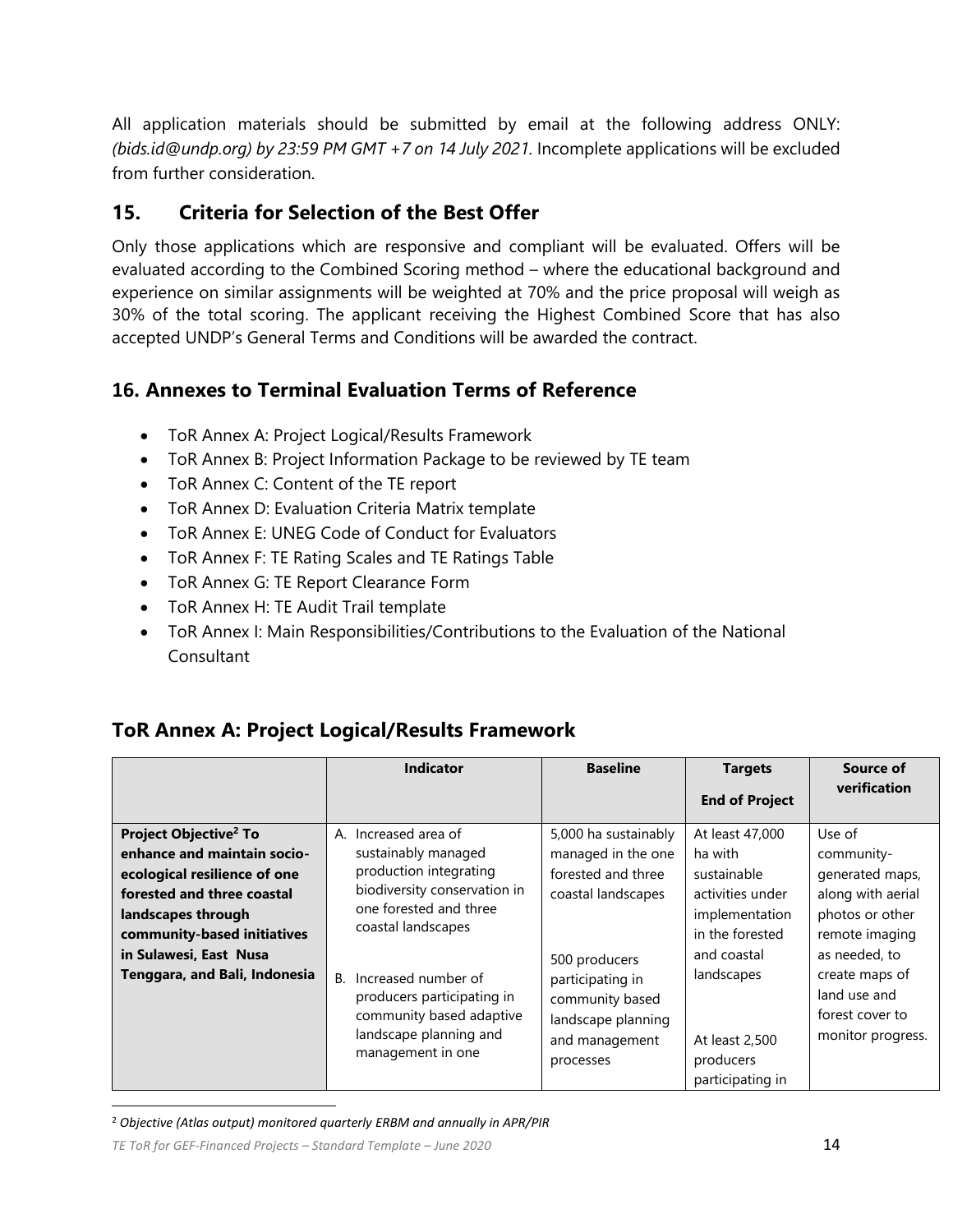|                                                             | <b>Indicator</b>                                                                                                                                                                                                                                                                                                           | <b>Baseline</b>                                                                                                                                                                                                                         | <b>Targets</b>                                                                                                                                                                                                                                                                                                                                                                                                                                                                                                                                  | <b>Source of</b><br>verification                                                                                                                                                                 |
|-------------------------------------------------------------|----------------------------------------------------------------------------------------------------------------------------------------------------------------------------------------------------------------------------------------------------------------------------------------------------------------------------|-----------------------------------------------------------------------------------------------------------------------------------------------------------------------------------------------------------------------------------------|-------------------------------------------------------------------------------------------------------------------------------------------------------------------------------------------------------------------------------------------------------------------------------------------------------------------------------------------------------------------------------------------------------------------------------------------------------------------------------------------------------------------------------------------------|--------------------------------------------------------------------------------------------------------------------------------------------------------------------------------------------------|
|                                                             |                                                                                                                                                                                                                                                                                                                            |                                                                                                                                                                                                                                         | <b>End of Project</b>                                                                                                                                                                                                                                                                                                                                                                                                                                                                                                                           |                                                                                                                                                                                                  |
|                                                             | forested and three coastal<br>landscapes                                                                                                                                                                                                                                                                                   |                                                                                                                                                                                                                                         | community<br>based landscape<br>planning and<br>management                                                                                                                                                                                                                                                                                                                                                                                                                                                                                      | Project reports                                                                                                                                                                                  |
|                                                             | Increased number of<br>C.<br>communities, within the<br>one forested and three<br>coastal landscapes,<br>participating in capacity<br>development activities, to<br>improve the social and<br>financial sustainability of<br>their organizations.<br>Increased number of<br>D.<br>knowledge sharing events<br>and products | 500 livestock<br>producers trained in<br>silvopastoral<br>systems<br>25 CSO<br>representatives<br>participating in<br>trainings to improve<br>the financial and<br>administrative<br>sustainability their<br>community<br>organizations | At least 1,000<br>producers<br>trained in agro-<br>ecological<br>practices and<br>systems<br>Up to 500<br>livestock<br>producers<br>trained in<br>silvopastoral<br>systems<br>At least 300 CSO<br>representatives<br>participating in<br>trainings to<br>improve the<br>financial and<br>administrative<br>sustainability of<br>their community<br>organizations<br>At least 12<br>workshops for<br>knowledge<br>sharing,<br>exchange of<br>experiences best<br>practices, and<br>fora in which<br>project<br>participants have<br>participated | Project Reports<br><b>APR/PIR Reports</b><br>MTE/FT<br>Evaluations<br>NC reports on the<br>advance of<br>projects<br>M&E system of<br>the project keeps<br>track of progress<br>towards targets. |
| <b>Component 1: Resilient</b><br>landscapes for sustainable | 1.1.1 Increased number of<br>multistakeholder governance                                                                                                                                                                                                                                                                   | No multi-<br>stakeholder                                                                                                                                                                                                                | At least four<br>multi-                                                                                                                                                                                                                                                                                                                                                                                                                                                                                                                         | Landscape<br>management                                                                                                                                                                          |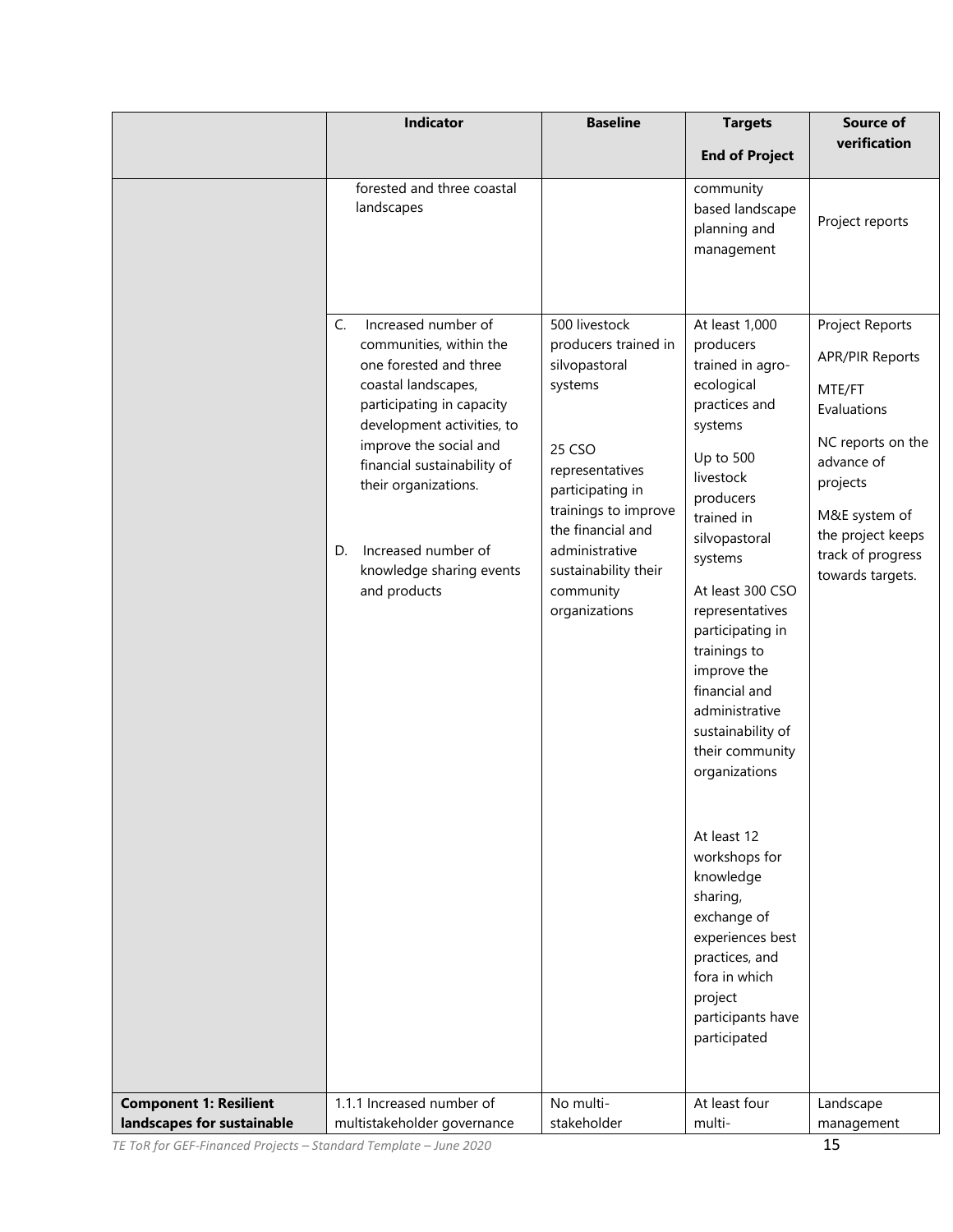|                                                                                                                                                                                                                                                                                                                                                                                                             | Indicator                                                                                                                                                                                                                                                                                                                                                                                                                                                                                                                                                                                                                         | <b>Baseline</b>                                                                                                                                                                                                                                                                                                                                                                                                                                                                                                                                                   | <b>Targets</b>                                                                                                                                                                                                                                                                                                                                                                                                                                                                                 | <b>Source of</b>                                                                                                                                                                                                                                                                                                                                                                                                                                                                                                                                                        |
|-------------------------------------------------------------------------------------------------------------------------------------------------------------------------------------------------------------------------------------------------------------------------------------------------------------------------------------------------------------------------------------------------------------|-----------------------------------------------------------------------------------------------------------------------------------------------------------------------------------------------------------------------------------------------------------------------------------------------------------------------------------------------------------------------------------------------------------------------------------------------------------------------------------------------------------------------------------------------------------------------------------------------------------------------------------|-------------------------------------------------------------------------------------------------------------------------------------------------------------------------------------------------------------------------------------------------------------------------------------------------------------------------------------------------------------------------------------------------------------------------------------------------------------------------------------------------------------------------------------------------------------------|------------------------------------------------------------------------------------------------------------------------------------------------------------------------------------------------------------------------------------------------------------------------------------------------------------------------------------------------------------------------------------------------------------------------------------------------------------------------------------------------|-------------------------------------------------------------------------------------------------------------------------------------------------------------------------------------------------------------------------------------------------------------------------------------------------------------------------------------------------------------------------------------------------------------------------------------------------------------------------------------------------------------------------------------------------------------------------|
|                                                                                                                                                                                                                                                                                                                                                                                                             |                                                                                                                                                                                                                                                                                                                                                                                                                                                                                                                                                                                                                                   |                                                                                                                                                                                                                                                                                                                                                                                                                                                                                                                                                                   | <b>End of Project</b>                                                                                                                                                                                                                                                                                                                                                                                                                                                                          | verification                                                                                                                                                                                                                                                                                                                                                                                                                                                                                                                                                            |
| development and global<br>environmental protection<br><b>Outcome 1.1</b><br>1.1. Community-based<br>institutional governance<br>structures and networks in<br>place in three coastal and<br>marine landscapes and one<br>forested landscape (Gorontalo,<br>Wakatobi Islands, Semau Island<br>and Nusa Penida Island) for<br>effective participatory decision<br>making to achieve resiliency<br>Outcome 1.2 | platforms established and<br>strengthened to support<br>participatory landscape<br>planning and adaptive<br>management in one forested<br>and three coastal landscapes<br>1.1.2 Participatory landscape<br>strategies and adaptive<br>management plans for the one<br>forested and three coastal<br>landscapes<br>1.1.3 Number and typology of<br>community level and strategic<br>projects developed and agreed<br>by multi-stakeholder groups<br>(together with eligibility criteria)<br>as outputs to achieve landscape<br>level outcomes<br>1.1.4 Number of case studies on<br>participatory adaptive<br>landscape management | governance<br>platforms<br>established in the<br>four landscapes<br>0 strategies to<br>enhance social and<br>ecological resilience<br>of the one forested<br>and three coastal<br>landscapes<br>Four community-<br>based projects<br>identified and<br>aligned with<br>landscape<br>strategies, identified<br>and agreed by<br>multi-stakeholder<br>groups during the<br>project lifetime and<br>implemented by<br>CBOs and NGOs in<br>partnership with<br>others in the four<br>areas<br>Traditional systems<br>exist but weakened<br>due to multiple<br>factors | stakeholder<br>landscape<br>governance<br>platforms in<br>place and<br>functioning<br>Four landscape<br>management<br>strategies and<br>plans delineating<br>landscape level<br>outcomes and<br>other elements<br>At least 16<br>community-<br>based projects<br>identified and<br>aligned with<br>landscape<br>strategies<br>Four revitalized<br>knowledge<br>management<br>systems<br>Four case studies<br>on participatory<br>adaptive<br>landscape<br>management<br>(one per<br>landscape) | plans and<br>agreements<br>Key CSO<br>stakeholders<br>identified and<br>involved<br>Number of<br>cooperation<br>agreements with<br>organizations and<br>institutions<br>GPS mapping and<br>characterization<br>of socio-<br>economic and<br>geographic<br>features of<br>landscapes<br>Participatory<br>appraisal that<br>identifies<br>strengths,<br>weaknesses and<br>lessons learned<br>Documentation of<br>the multi-<br>stakeholder<br>group<br>conformation<br>process<br>Legal document<br>or decree<br>formalizing these<br>platforms<br>Minutes of<br>meetings |
| Ecosystem services within<br>targeted landscapes are                                                                                                                                                                                                                                                                                                                                                        | 1.2.1 Increased area under<br>protection for biodiversity<br>conservation and sustainable<br>use                                                                                                                                                                                                                                                                                                                                                                                                                                                                                                                                  | Four community<br>based project for<br>biodiversity<br>conservation and<br>sustainability used                                                                                                                                                                                                                                                                                                                                                                                                                                                                    | Approximately<br>10,000 hectares<br>managed as<br>marine and/or<br>terrestrial                                                                                                                                                                                                                                                                                                                                                                                                                 | Project<br>implementation<br>reports                                                                                                                                                                                                                                                                                                                                                                                                                                                                                                                                    |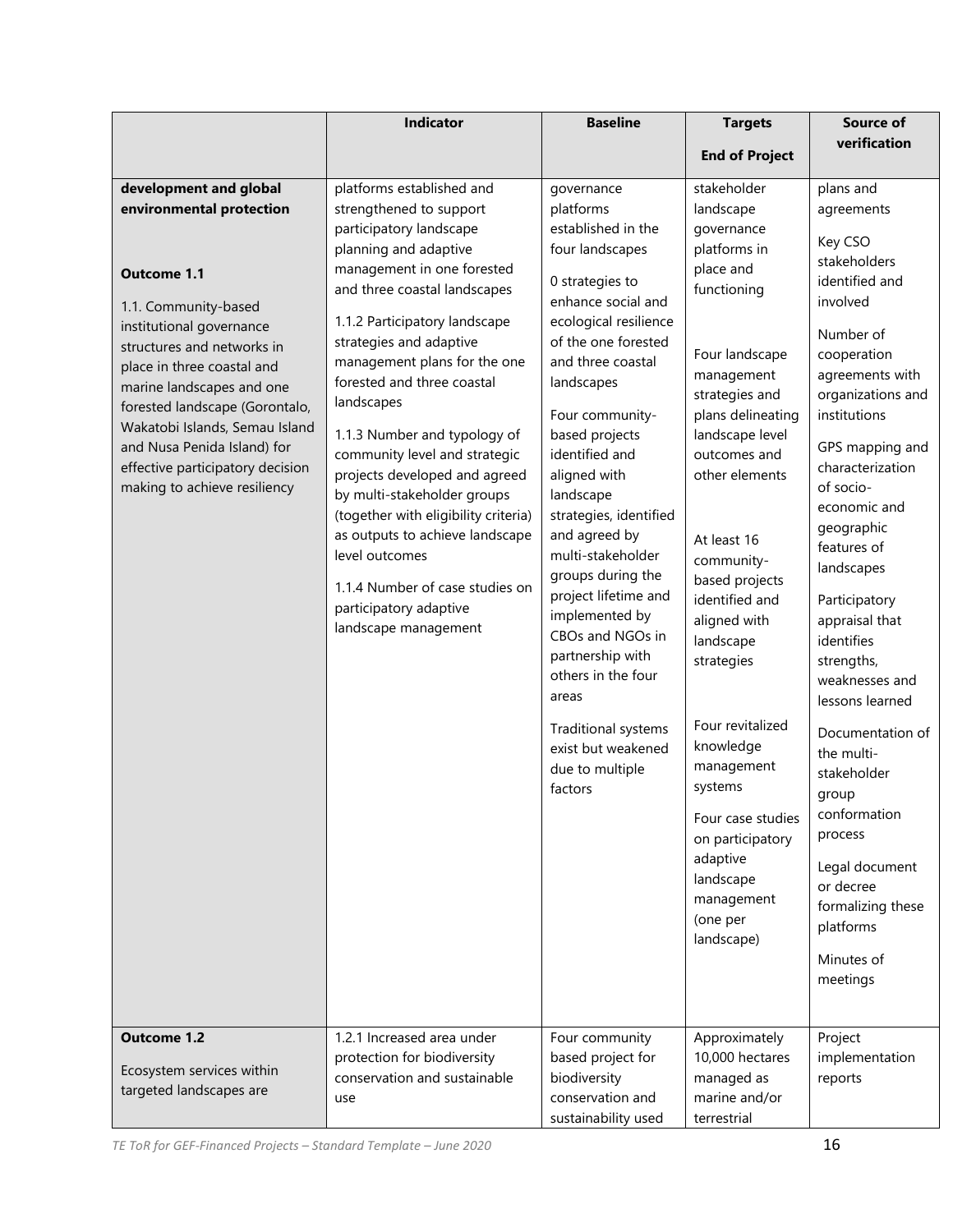|                                                        | Indicator                                                                                                                                                                                     | <b>Baseline</b>                                                                                                                                                                                                                                                          | <b>Targets</b>                                                                                                                                                                                                                                                                                                                                                     | <b>Source of</b>           |
|--------------------------------------------------------|-----------------------------------------------------------------------------------------------------------------------------------------------------------------------------------------------|--------------------------------------------------------------------------------------------------------------------------------------------------------------------------------------------------------------------------------------------------------------------------|--------------------------------------------------------------------------------------------------------------------------------------------------------------------------------------------------------------------------------------------------------------------------------------------------------------------------------------------------------------------|----------------------------|
|                                                        |                                                                                                                                                                                               |                                                                                                                                                                                                                                                                          | <b>End of Project</b>                                                                                                                                                                                                                                                                                                                                              | verification               |
| enhanced through multi-<br>functional land-use systems |                                                                                                                                                                                               | in the three coastal<br>and marine<br>landscapes and one<br>forested landscape                                                                                                                                                                                           | community<br>conservation<br>areas                                                                                                                                                                                                                                                                                                                                 | APR/PIR<br>Mid Term Review |
|                                                        | 1.2.2 Increased area under<br>reforestation or farmer<br>managed natural regeneration                                                                                                         | 0 hectares under<br>reforestation or<br>farmer managed<br>natural regeneration                                                                                                                                                                                           | At least 10,000<br>hectares under<br>reforestation or<br>farmer managed<br>natural<br>regeneration                                                                                                                                                                                                                                                                 |                            |
|                                                        |                                                                                                                                                                                               | 0 ha planted with<br>trees/bushes in<br>reforestation<br>campaigns in one<br>forested and three<br>coastal landscapes                                                                                                                                                    | At least 5,000 ha<br>planted with<br>trees/bushes in<br>reforestation<br>campaigns in the<br>forested and<br>three coastal<br>landscapes                                                                                                                                                                                                                           |                            |
|                                                        | 1.2.3 Increased area of<br>agricultural land under agro-<br>ecological practices and<br>systems that increase<br>sustainability and productivity<br>and/or conserve crop genetic<br>resources | At least 55 hectares<br>of agricultural land<br>under agro-<br>ecological practices<br>and systems that<br>increase<br>sustainability and<br>productivity and/or<br>conserve crop<br>genetic resources<br>At least 20,000 trees<br>planted in<br>agroforestry<br>systems | At least 14,000<br>hectares of<br>agricultural land<br>under agro-<br>ecological<br>practices and<br>systems that<br>increase<br>sustainability<br>and productivity<br>and/or conserve<br>crop genetic<br>resources<br>At least 100,000<br>trees planted in<br>agroforestry<br>systems<br>At least 8,000<br>hectares of<br>silvopastoral<br>systems<br>established |                            |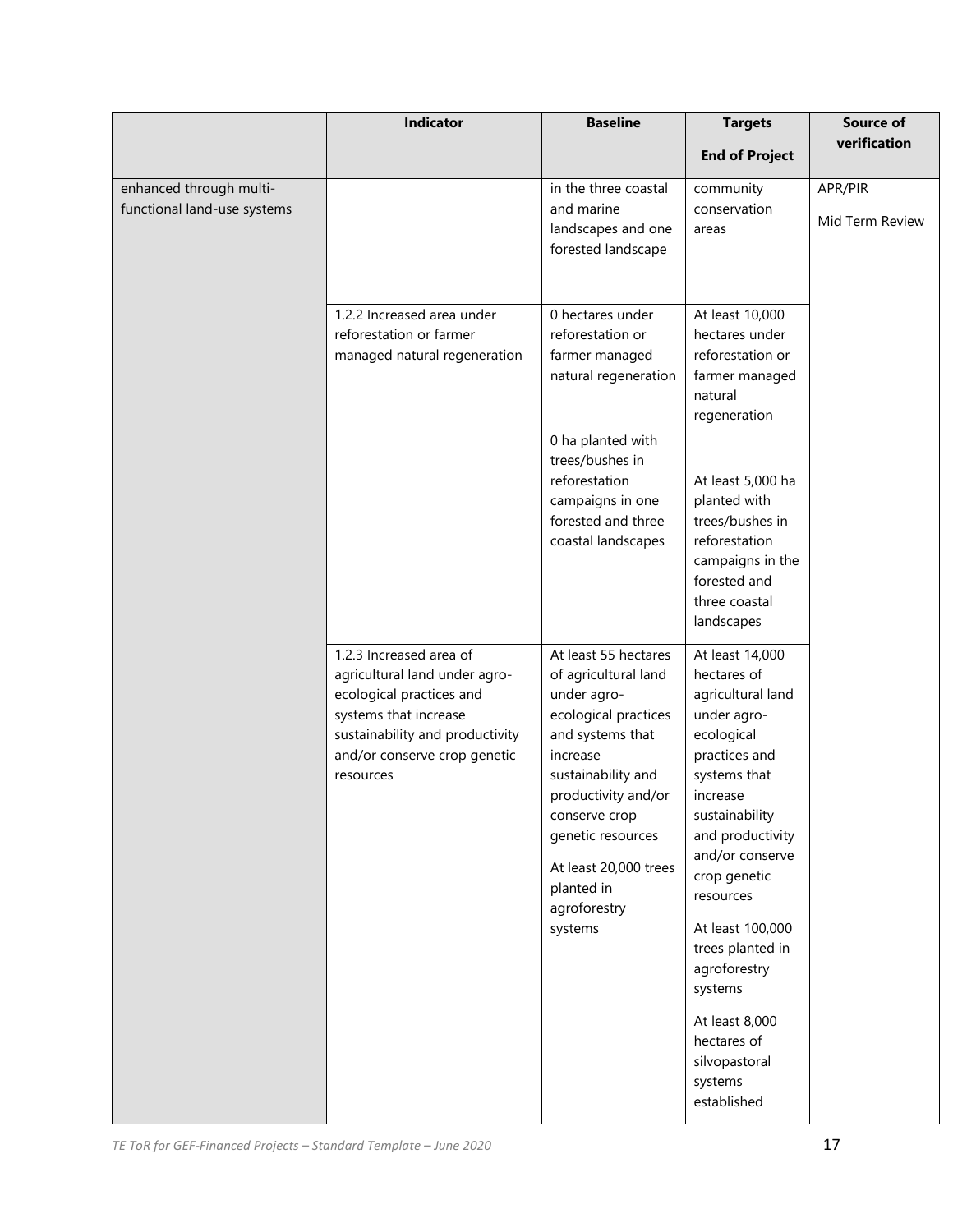|                                                                                                                                                                                          | Indicator                                                                                                                                                                                                                                                                                                                                                                                                                                                                                                                                                    | <b>Baseline</b>                                                                                                                                                                                                                                                                                                                                                                                                                                                                                                                                                                                                             | <b>Targets</b>                                                                                                                                                                                                                                                                                                                                                                         | Source of                                                                             |
|------------------------------------------------------------------------------------------------------------------------------------------------------------------------------------------|--------------------------------------------------------------------------------------------------------------------------------------------------------------------------------------------------------------------------------------------------------------------------------------------------------------------------------------------------------------------------------------------------------------------------------------------------------------------------------------------------------------------------------------------------------------|-----------------------------------------------------------------------------------------------------------------------------------------------------------------------------------------------------------------------------------------------------------------------------------------------------------------------------------------------------------------------------------------------------------------------------------------------------------------------------------------------------------------------------------------------------------------------------------------------------------------------------|----------------------------------------------------------------------------------------------------------------------------------------------------------------------------------------------------------------------------------------------------------------------------------------------------------------------------------------------------------------------------------------|---------------------------------------------------------------------------------------|
|                                                                                                                                                                                          |                                                                                                                                                                                                                                                                                                                                                                                                                                                                                                                                                              |                                                                                                                                                                                                                                                                                                                                                                                                                                                                                                                                                                                                                             | <b>End of Project</b>                                                                                                                                                                                                                                                                                                                                                                  | verification                                                                          |
| The sustainability of production<br>systems in the target<br>landscapes is strengthened<br>through integrated agro-<br>ecological practices.                                             | stakeholder groups active in the<br>one forested and three coastal<br>landscapes with<br>strategies/plans for sustainable<br>production of non -imber forest<br>product, craft and fisheries<br>production through Terasmitra.<br>1.3.2 Number of community<br>based organizations established<br>or strengthened in the one<br>forested and three coastal land<br>landscapes grouping individual<br>community producer<br>organizations in sustainable<br>production of non-timber forest<br>product, craft and fisheries<br>production through Terasmitra. | stakeholder groups<br>with a focus on<br>landscape resilience<br>engaged in analysis<br>and planning of<br>strategic<br>approaches to<br>upscaling successful<br>experiences with<br>ecotourism or<br>commercial<br>production of key<br>agricultural<br>products<br>No strategy<br>currently exists in<br>any of the<br>landscapes to<br>enable and facilitate<br>upscaling by<br>community<br>organizations of<br>these economic<br>activities based on<br>the detailed analysis<br>of successful SGP<br>supported<br>community<br>experiences and<br>identification of<br>upscaling<br>requirements and<br>opportunities | landscapes level<br>multi-<br>stakeholder<br>groups involved<br>in analysis of<br>experience,<br>lessons learned<br>and<br>development of<br>strategies for<br>sustainable<br>production of<br>non-timber<br>forest product,<br>craft and<br>fisheries<br>production<br>through<br>Terasmitra<br>At least 16<br>community<br>based<br>organizations<br>established or<br>strengthened. | implementation<br>reports                                                             |
| Outcome 1.4<br>Livelihoods of communities in<br>the target landscapes are<br>improved by developing eco-<br>friendly small-scale community<br>enterprises and improving<br>market access | 1.4.1 Alternative livelihoods and<br>innovative products developed<br>through support of activities<br>that promote market access as<br>well as microfinance<br>opportunities and other<br>services.                                                                                                                                                                                                                                                                                                                                                         | 15 projects funded<br>in previous<br>operational phases.                                                                                                                                                                                                                                                                                                                                                                                                                                                                                                                                                                    | At least 20<br>additional<br>income<br>generating<br>activities being<br>implemented<br>that represent<br>sustainable                                                                                                                                                                                                                                                                  | Project reports<br>Workshop reports<br>NC reports<br>APR/PIR<br>MTE/TE<br>evaluations |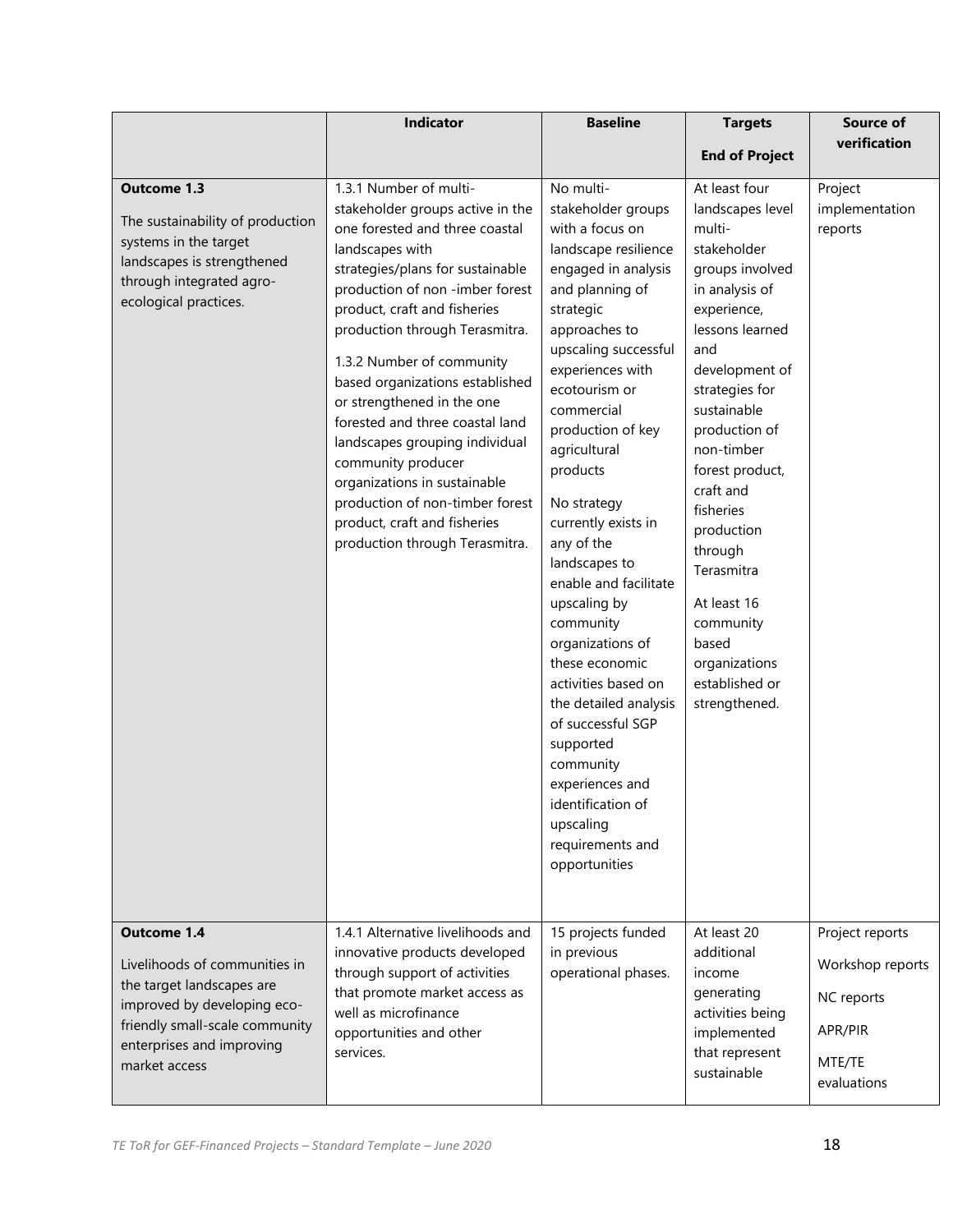| Indicator                                                                                                                                                                                                                                                                                                                                                                                      | <b>Baseline</b>                                                                                                                                                                                                                                                                                                                | <b>Targets</b>                                                                                                                                                                                                                                                                                                     | Source of                                                                             |
|------------------------------------------------------------------------------------------------------------------------------------------------------------------------------------------------------------------------------------------------------------------------------------------------------------------------------------------------------------------------------------------------|--------------------------------------------------------------------------------------------------------------------------------------------------------------------------------------------------------------------------------------------------------------------------------------------------------------------------------|--------------------------------------------------------------------------------------------------------------------------------------------------------------------------------------------------------------------------------------------------------------------------------------------------------------------|---------------------------------------------------------------------------------------|
|                                                                                                                                                                                                                                                                                                                                                                                                |                                                                                                                                                                                                                                                                                                                                | <b>End of Project</b>                                                                                                                                                                                                                                                                                              | verification                                                                          |
| 1.4.2 Increased number of case<br>study publications documenting<br>lessons learned from SGP-<br>supported projects<br>1.4.3 Traditional knowledge of<br>native crop/livestock genetic<br>resources documented and<br>disseminated<br>1.4.4 Farmers Rights under the<br>International Treaty on Plant<br>Genetic Resources for Food and<br>Agriculture discussed and<br>materials disseminated | One case study<br>publications<br>prepared and<br>disseminated in<br>previous<br><b>Operational Phases</b><br>Communication<br>strategy outdated<br>Traditional<br>knowledge of<br>genetic resources<br>relatively poorly<br>documented and<br>difficult to access<br>for non-academics<br>Farmers Rights<br>poorly understood | livelihood<br>options<br>At least three<br>case study<br>publications<br>documenting<br>lessons learned<br>from SGP-<br>supported<br>projects<br>Communication<br>strategy under<br>implementation<br>At least two<br>publications and<br>other forms of<br>communication<br>regarding<br>traditional              | Project reports<br>Workshop reports<br>NC reports<br>APR/PIR<br>MTE/TE<br>evaluations |
|                                                                                                                                                                                                                                                                                                                                                                                                |                                                                                                                                                                                                                                                                                                                                | knowledge of<br>native<br>crop/livestock<br>genetic<br>resources<br>At least two<br>knowledge fairs<br>or workshops<br>regarding<br>genetic<br>resources and<br>farmers' rights<br>At least one<br>regional/national<br>workshop on<br>Farmers' Rights<br>under the<br>International<br>Treaty on Plant<br>Genetic |                                                                                       |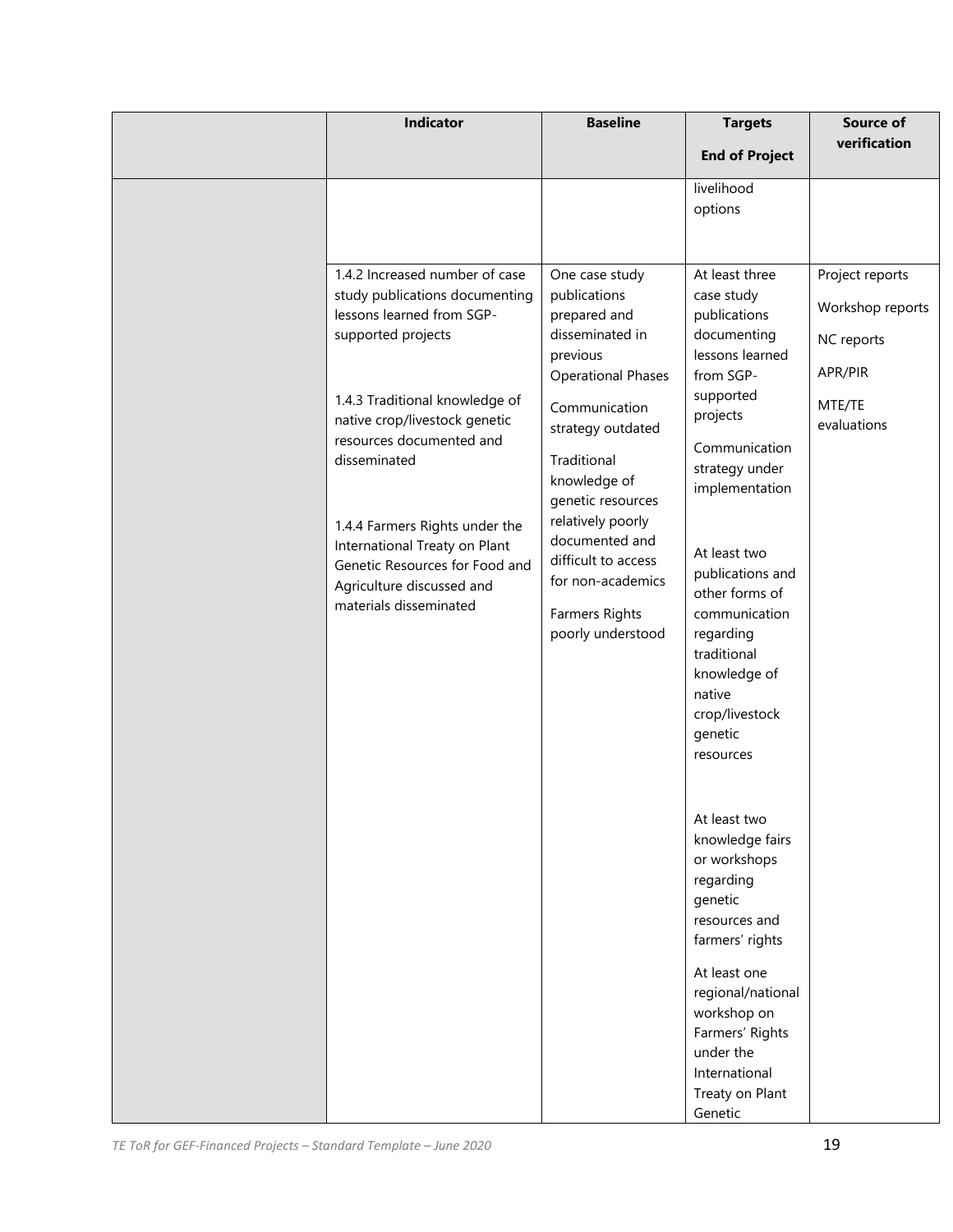|                                                                                                                                                                                                                                                | Indicator                                                                                                                                                                                                                                                                                                                                                                                                                                                                                        | <b>Baseline</b>                                                                                                                                                                               | <b>Targets</b>                                                                                                                                                                                                         | Source of                                                                                                            |
|------------------------------------------------------------------------------------------------------------------------------------------------------------------------------------------------------------------------------------------------|--------------------------------------------------------------------------------------------------------------------------------------------------------------------------------------------------------------------------------------------------------------------------------------------------------------------------------------------------------------------------------------------------------------------------------------------------------------------------------------------------|-----------------------------------------------------------------------------------------------------------------------------------------------------------------------------------------------|------------------------------------------------------------------------------------------------------------------------------------------------------------------------------------------------------------------------|----------------------------------------------------------------------------------------------------------------------|
|                                                                                                                                                                                                                                                |                                                                                                                                                                                                                                                                                                                                                                                                                                                                                                  |                                                                                                                                                                                               | <b>End of Project</b>                                                                                                                                                                                                  | verification                                                                                                         |
|                                                                                                                                                                                                                                                |                                                                                                                                                                                                                                                                                                                                                                                                                                                                                                  |                                                                                                                                                                                               | Resources for<br>Food and<br>Agriculture                                                                                                                                                                               |                                                                                                                      |
| Component 2. Community-<br>based integrated low-emission<br>systems<br>Outcome 2.1: Multi-stakeholder<br>partnerships in place for<br>managing the development<br>and implementation of<br>community-based integrated<br>low-emission systems. | 2.1.1 Increased number of<br>multi-stakeholder partnerships<br>for managing the development<br>and implementation of<br>community-based integrated<br>low-emission systems<br>2.1.2 Targeted community grant<br>projects (including strategic<br>projects) to build the capacities<br>of selected community<br>organizations to plan<br>strategically, operate efficiently,<br>and monitor the use of<br>renewable energy                                                                        | No partnerships<br>currently<br>established<br>No community<br>members with the<br>capacity to plan<br>strategically,<br>operate efficiently<br>or monitor the use<br>of renewable energy     | Four<br>partnerships<br>established and<br>functioning<br>30 community<br>representatives<br>have the<br>capacity to plan<br>strategically,<br>operate<br>efficiently and<br>monitor the use<br>of renewable<br>energy | Project reports<br>Workshop reports<br>NC reports<br>APR/PIR<br>MTE/TE<br>evaluations                                |
| Outcome 2.2: Increased<br>adoption (or development,<br>demonstration and financing)<br>of renewable and energy<br>efficient technologies and<br>mitigation options at<br>community level                                                       | 2.2.1. Increased use of<br>renewable energy technologies<br>at a community scale<br>implemented in the target<br>landscape: i) increased<br>numbers of fuel efficient stoves<br>in use; (ii) increased number of<br>solar panels dscape including:<br>2.2.2 Knowledge from<br>innovative project experience is<br>shared for replication and<br>upscaling of community-based<br>integrated low-emission<br>systems across the landscape,<br>across the country, and to the<br>global SGP network | Limited number of<br>solar panel and<br>other renewable<br>energy applications<br>to support HH<br>needs and farming<br>activities:<br>Negligible<br>knowledge<br>compiled or<br>disseminated | At least 500 fuel<br>efficient stoves<br>in use<br>At least 200 solar<br>panels installed<br>and in use<br>At least five<br>experiences<br>evaluated,<br>codified, and<br>disseminated in<br>appropriate<br>media      | Project reports<br>Workshop reports<br>NC reports<br>APR/PIR<br>MTE/TE<br>evaluations<br>Publications<br>Web posting |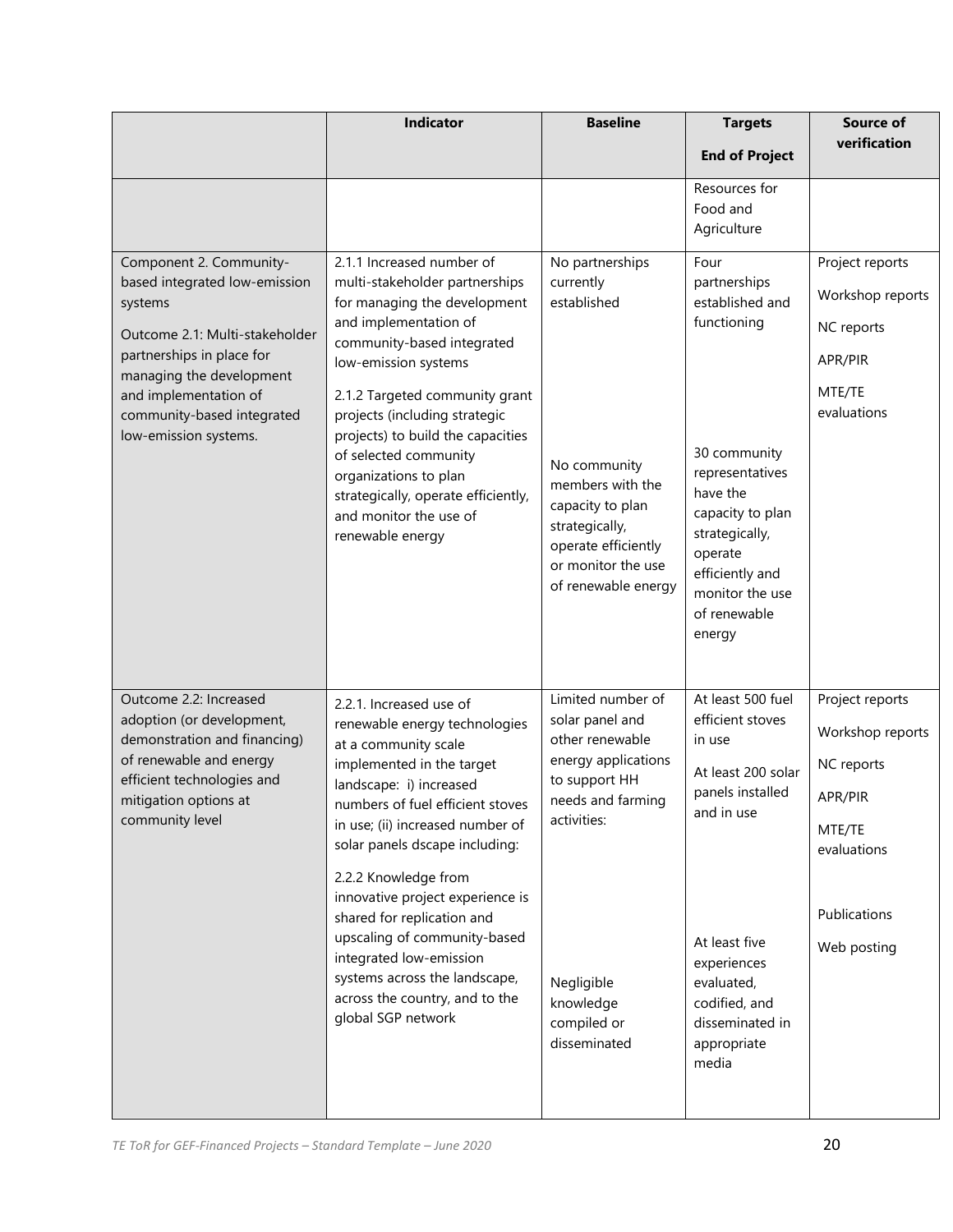| <b>Indicator</b> | <b>Baseline</b> | <b>Targets</b><br><b>End of Project</b>                                                                   | <b>Source of</b><br>verification |
|------------------|-----------------|-----------------------------------------------------------------------------------------------------------|----------------------------------|
|                  |                 | A model of<br>innovative<br>energy<br>management for<br>efficiency at<br>selected villages<br>established |                                  |

# **ToR Annex B: Project Information Package to be reviewed by TE team**

| #  | Item (electronic versions preferred if available)                                      |
|----|----------------------------------------------------------------------------------------|
|    | Project Identification Form (PIF)                                                      |
| 2  | <b>UNDP Initiation Plan</b>                                                            |
| 3  | Final UNDP-GEF Project Document with all annexes                                       |
| 4  | <b>CEO Endorsement Request</b>                                                         |
| 5  | UNDP Social and Environmental Screening Procedure (SESP) and associated management     |
|    | plans (if any)                                                                         |
| 6  | Inception Workshop Report                                                              |
| 7  | Mid-Term Review report and management response to MTR recommendations                  |
| 8  | All Project Implementation Reports (PIRs)                                              |
| 9  | Progress reports (quarterly, semi-annual or annual, with associated workplans and      |
|    | financial reports)                                                                     |
| 10 | Oversight mission reports                                                              |
| 11 | Minutes of Project Board Meetings and of other meetings (i.e. Project Appraisal        |
|    | Committee meetings)                                                                    |
| 12 | GEF Tracking Tools (from CEO Endorsement, midterm and terminal stages)                 |
| 13 | GEF/LDCF/SCCF Core Indicators (from PIF, CEO Endorsement, midterm and terminal         |
|    | stages); for GEF-6 and GEF-7 projects only                                             |
| 14 | Financial data, including actual expenditures by project outcome, including management |
|    | costs, and including documentation of any significant budget revisions                 |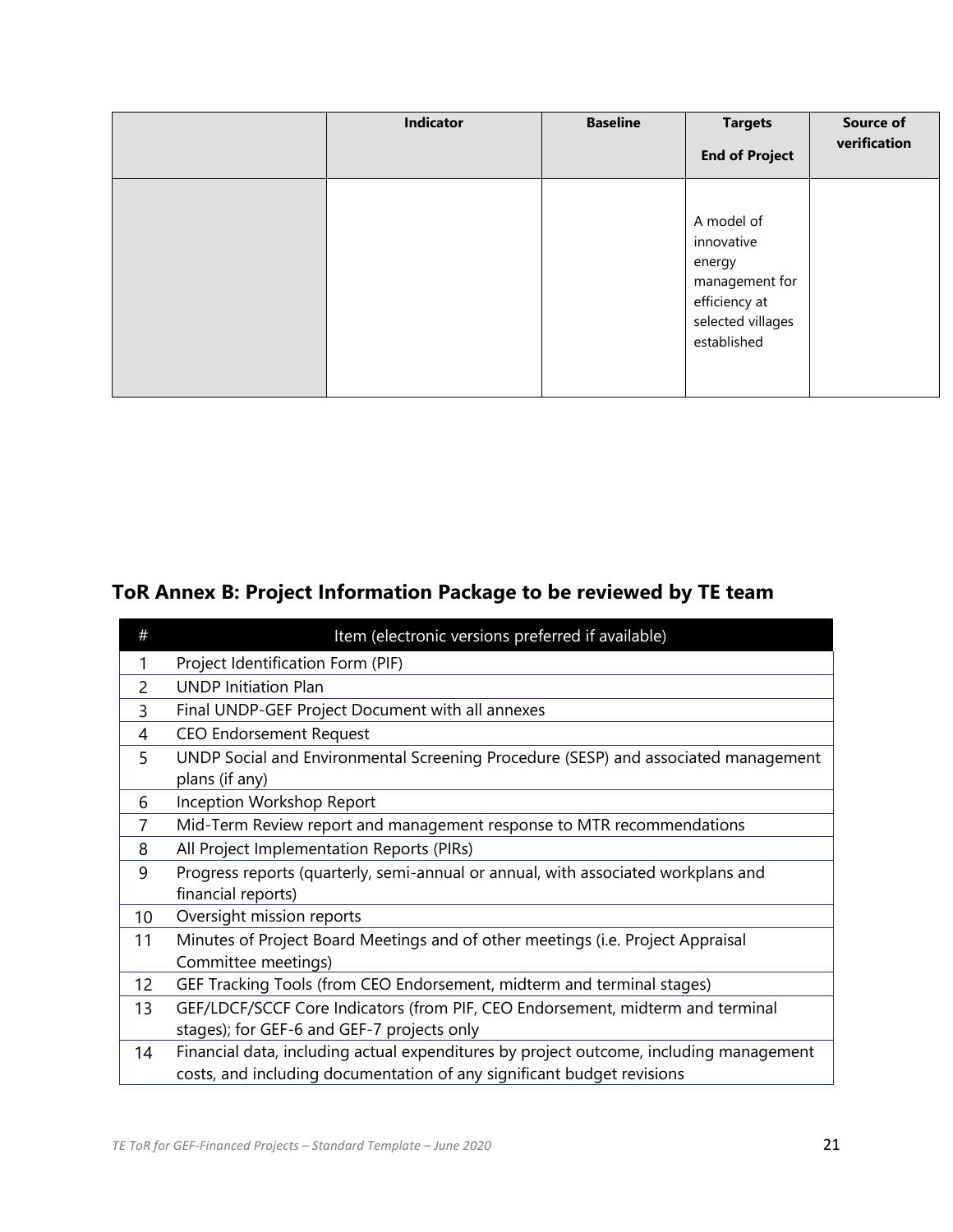| 15 | Co-financing data with expected and actual contributions broken down by type of co-                                                                                             |
|----|---------------------------------------------------------------------------------------------------------------------------------------------------------------------------------|
|    | financing, source, and whether the contribution is considered as investment mobilized or                                                                                        |
|    | recurring expenditures                                                                                                                                                          |
| 16 | Audit reports                                                                                                                                                                   |
| 17 | Electronic copies of project outputs (booklets, manuals, technical reports, articles, etc.)                                                                                     |
| 18 | Sample of project communications materials                                                                                                                                      |
| 19 | Summary list of formal meetings, workshops, etc. held, with date, location, topic, and<br>number of participants                                                                |
| 20 | Any relevant socio-economic monitoring data, such as average incomes / employment<br>levels of stakeholders in the target area, change in revenue related to project activities |
| 21 | List of contracts and procurement items over ~US\$5,000 (i.e. organizations or companies<br>contracted for project outputs, etc., except in cases of confidential information)  |
| 22 | List of related projects/initiatives contributing to project objectives approved/started after<br>GEF project approval (i.e. any leveraged or "catalytic" results)              |
| 23 | Data on relevant project website activity - e.g. number of unique visitors per month,<br>number of page views, etc. over relevant time period, if available                     |
| 24 | <b>UNDP Country Programme Document (CPD)</b>                                                                                                                                    |
| 25 | List/map of project sites, highlighting suggested visits                                                                                                                        |
| 26 | List and contact details for project staff, key project stakeholders, including Project Board<br>members, RTA, Project Team members, and other partners to be consulted         |
| 27 | Project deliverables that provide documentary evidence of achievement towards project<br>outcomes                                                                               |
| 28 | Gender action plan                                                                                                                                                              |

## **ToR Annex C: Content of the TE report**

- i. Title page
	- Tile of UNDP-supported GEF-financed project
	- UNDP PIMS ID and GEF ID
	- TE timeframe and date of final TE report
	- Region and countries included in the project
	- GEF Focal Area/Strategic Program
	- Executing Agency, Implementing partner and other project partners
	- TE Team members
- ii. Acknowledgements
- iii. Table of Contents
- iv. Acronyms and Abbreviations
- 1. Executive Summary (3-4 pages)
	- Project Information Table
	- Project Description (brief)
	- Evaluation Ratings Table
	- Concise summary of findings, conclusions and lessons learned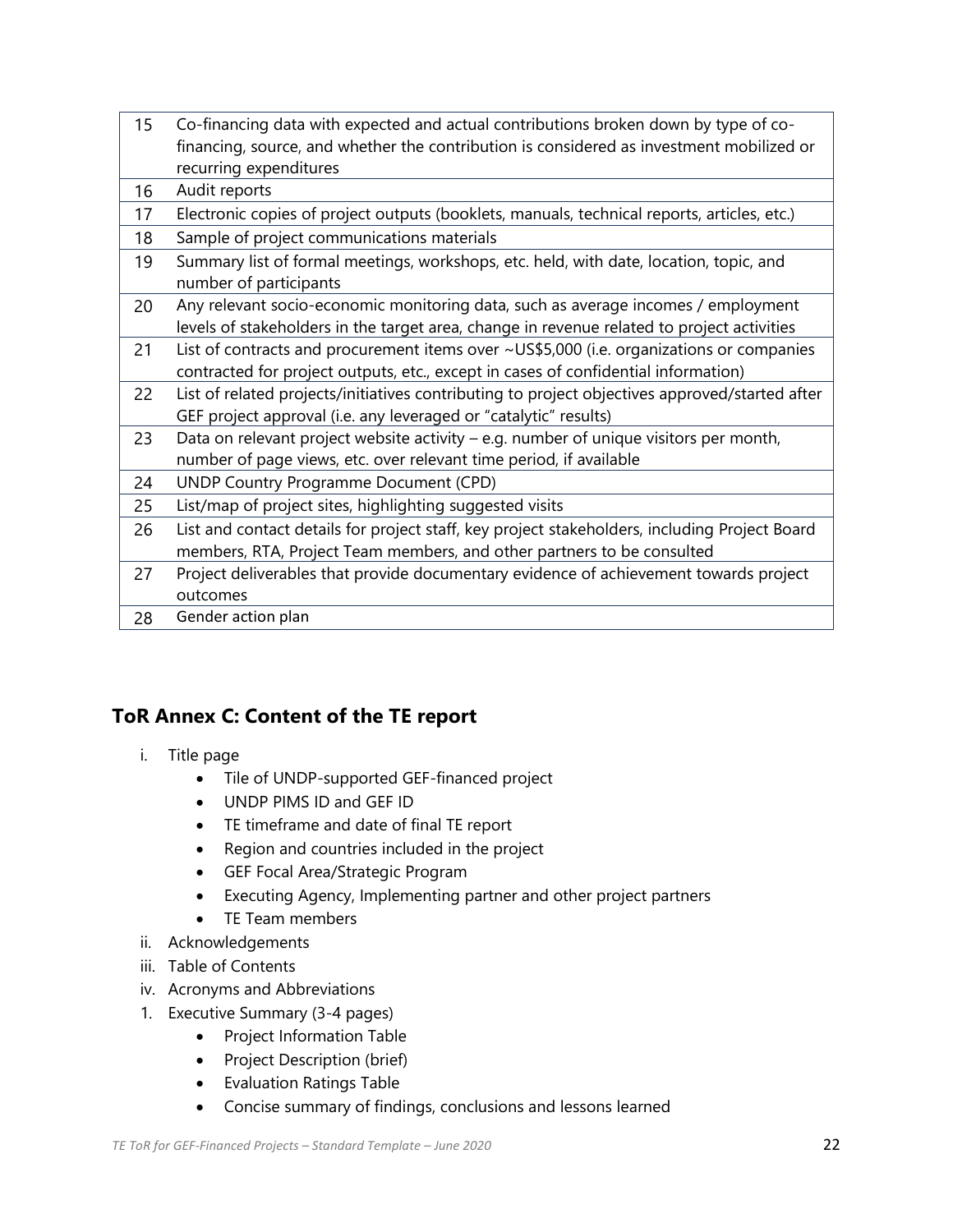- Recommendations summary table
- 2. Introduction (2-3 pages)
	- Purpose and objective of the TE
	- Scope
	- Methodology
	- Data Collection & Analysis
	- Ethics
	- Limitations to the evaluation
	- Structure of the TE report
- 3. Project Description (3-5 pages)
	- Project start and duration, including milestones
	- Development context: environmental, socio-economic, institutional, and policy factors relevant to the project objective and scope
	- Problems that the project sought to address: threats and barriers targeted
	- Immediate and development objectives of the project
	- Expected results
	- Main stakeholders: summary list
	- Theory of Change
- 4. Findings

(in addition to a descriptive assessment, all criteria marked with  $(*)$  must be given a rating3)

- 4.1 Project Design/Formulation
	- Analysis of Results Framework: project logic and strategy, indicators
	- Assumptions and Risks
	- Lessons from other relevant projects (e.g. same focal area) incorporated into project design
	- Planned stakeholder participation
	- Linkages between project and other interventions within the sector
	- Cover assessment/evaluation of cross cutting in every aspect under point 4. (4.1, 4.2, 4.3)
- 4.2. Project Implementation
	- Adaptive management (changes to the project design and project outputs during implementation)
	- Actual stakeholder participation and partnership arrangements
	- Project Finance and Co-finance
	- Monitoring & Evaluation: design at entry (\*), implementation (\*), and overall assessment of M&E (\*)
	- UNDP implementation/oversight (\*) and Implementing Partner execution (\*), overall project implementation/execution (\*), coordination, and operational issues
	- Risk Management incl. Social and Environmental Standards (Safeguards)
- 4.3 Project Results
	- Progress towards objective and expected outcomes (\*)

<sup>&</sup>lt;sup>3</sup> See ToR Annex F for rating scales.

*TE ToR for GEF-Financed Projects – Standard Template – June 2020* 23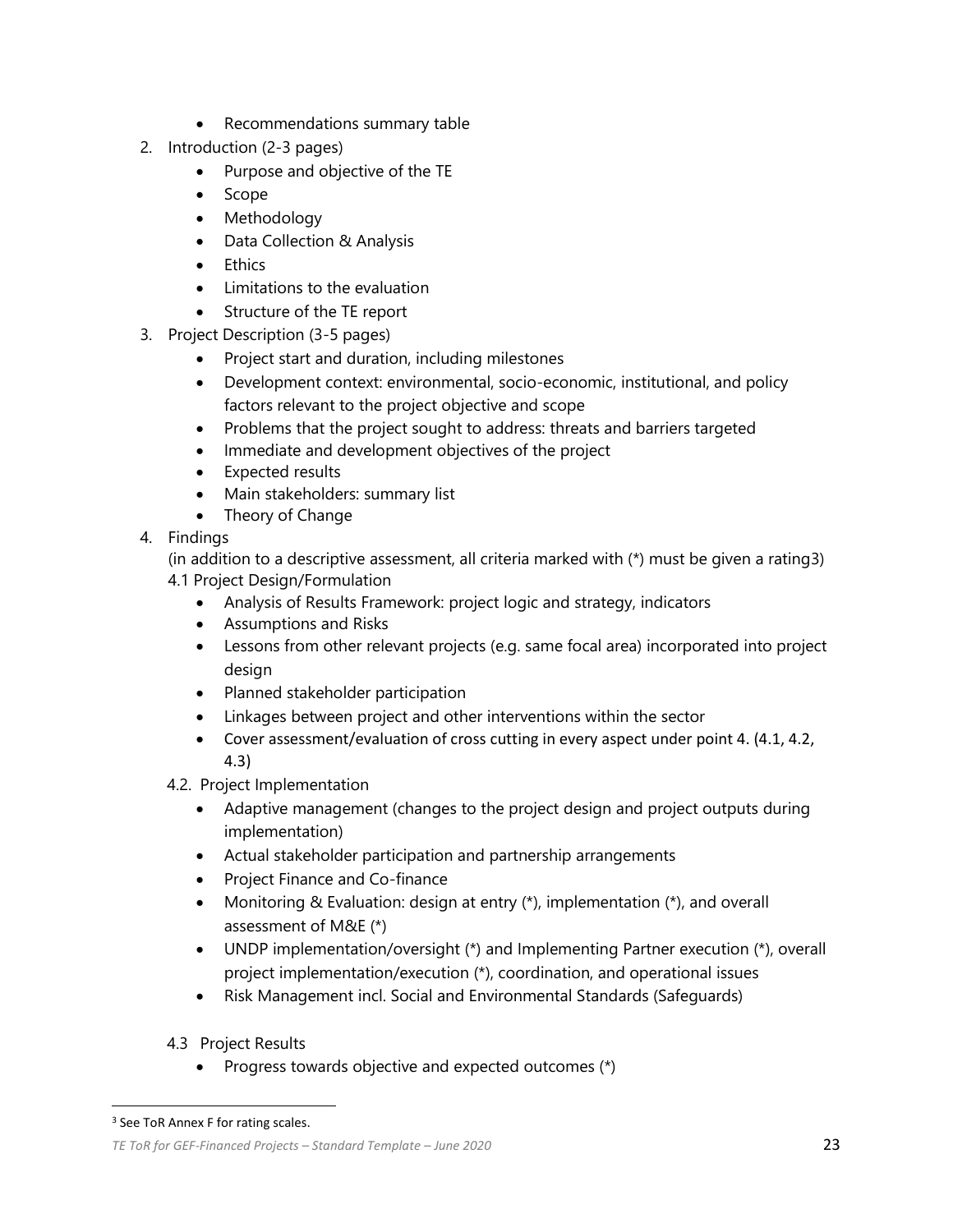- Relevance (\*)
- Effectiveness (\*)
- Efficiency (\*)
- Overall Outcome (\*)
- Country ownership
- Gender
- Other Cross-cutting Issues
- Sustainability: financial (\*), socio-economic (\*), institutional framework and governance (\*), environmental (\*), and overall likelihood (\*)
- Country Ownership
- Gender equality and women's empowerment
- Cross-cutting Issues
- GEF Additionality
- Catalytic Role / Replication Effect
- Progress to Impact
- 5. Main Findings, Conclusions, Recommendations & Lessons
	- Main Findings
	- Conclusions
	- Recommendations
	- Lessons Learned
- 6. Annexes
	- TE ToR (excluding ToR annexes)
	- TE Mission itinerary
	- List of persons interviewed
	- List of documents reviewed
	- Summary of field visits
	- Evaluation Question Matrix (evaluation criteria with key questions, indicators, sources of data, and methodology)
	- Questionnaire used and summary of results
	- Co-financing tables (if not include in body of report)
	- TE Rating scales
	- Signed Evaluation Consultant Agreement form
	- Signed UNEG Code of Conduct form
	- Signed TE Report Clearance form
	- *Annexed in a separate file*: TE Audit Trail
	- *Annexed in a separate file:* relevant terminal GEF/LDCF/SCCF Core Indicators or Tracking Tools, as applicable

## **ToR Annex D: Evaluation Criteria Matrix**

NOTE: Include COVID-19 specific questions, as needed.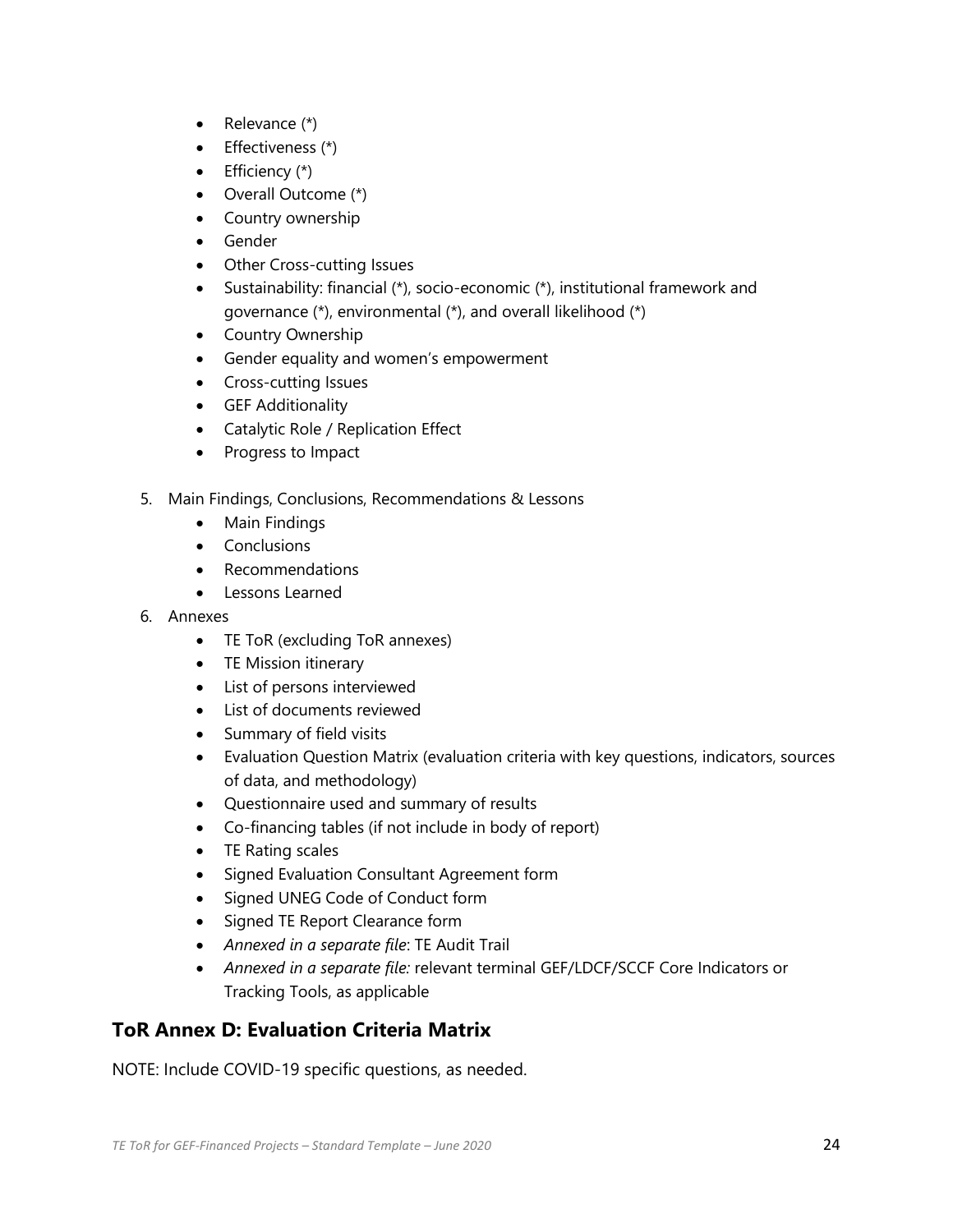| <b>Evaluative Criteria</b><br><b>Questions</b>                                                            | <b>Indicators</b>                                                                                                                                                                                                                                                                                                                                                                                                                                                                                                                                                    | <b>Sources</b>                                                                                                                                                                                                                           | <b>Methodology</b>                                                                                                                                                     |
|-----------------------------------------------------------------------------------------------------------|----------------------------------------------------------------------------------------------------------------------------------------------------------------------------------------------------------------------------------------------------------------------------------------------------------------------------------------------------------------------------------------------------------------------------------------------------------------------------------------------------------------------------------------------------------------------|------------------------------------------------------------------------------------------------------------------------------------------------------------------------------------------------------------------------------------------|------------------------------------------------------------------------------------------------------------------------------------------------------------------------|
|                                                                                                           | Relevance: How does the project relate to the main objectives of the GEF Focal area, and to the                                                                                                                                                                                                                                                                                                                                                                                                                                                                      |                                                                                                                                                                                                                                          |                                                                                                                                                                        |
| Is the project relevant to<br>the GEF Focal Area<br>objectives?                                           | environment and development priorities a the local, regional and national level?<br>• UNCBD priorities and areas of<br>work incorporated in project<br>design<br>• Extent to which the project is<br>implemented in line with<br>incremental cost argument                                                                                                                                                                                                                                                                                                           | • Project documents<br>• National policies and<br>strategies to implement<br>the UNCBD, other<br>international conventions,<br>or related to environment<br>more generally<br>• UNCBD and other<br>international convention<br>web sites | • Documents<br>Analyses<br>• Interviews with<br>project team,<br>UNDP and other<br>partners<br>• UNDP Guidance<br>for conducting<br>evaluations<br>during COVID-<br>19 |
| Is the project relevant<br>the GEF biodiversity<br>focal area and other<br>relevant focal areas?          | Existence of a clear relationship<br>between the project objectives and<br>GEF biodiversity focal area                                                                                                                                                                                                                                                                                                                                                                                                                                                               | • Project documents<br>• GEF focal areas strategies<br>and documents                                                                                                                                                                     | • Documents<br>analyses<br>• GEF website<br>• Interviews with<br>UNDP and<br>project team                                                                              |
| Is the project relevant to<br>Indonesia's<br>environment and<br>sustainable<br>development<br>objectives? | • Degree to which the project<br>supports national environmental<br>objectives<br>• Degree of coherence between the<br>project and national's priorities,<br>policies and strategies<br>• Appreciation from national<br>stakeholders with respect to<br>adequacy of project design and<br>implementation to national<br>realities and existing capacities<br>• Level of involvement of<br>government officials and other<br>partners in the project design<br>process<br>• Coherence between needs<br>expressed by national<br>stakeholders and UNDP-GEF<br>criteria | • Project documents<br>• National policies and<br>strategies<br>• Key project partners                                                                                                                                                   | • Documents<br>analyses<br>• Interviews with<br>UNDP and<br>project partners                                                                                           |
| Is the project<br>addressing the needs of<br>target beneficiaries at<br>the local and regional<br>levels? | • Strength of the link between<br>expected results from the project<br>and the needs of relevant<br>stakeholders<br>• Degree of involvement and<br>inclusiveness of stakeholders in<br>project design and<br>implementation                                                                                                                                                                                                                                                                                                                                          | • Project partners and<br>stakeholders<br>• Needs assessment studies<br>• Project documents                                                                                                                                              | • Document<br>analysis<br>• Guidance for<br>Conducting TE<br>of UNDP-<br>Supported, GEF-<br>Financed<br>Projects<br>• UNDP Guidance<br>for conducting<br>evaluations   |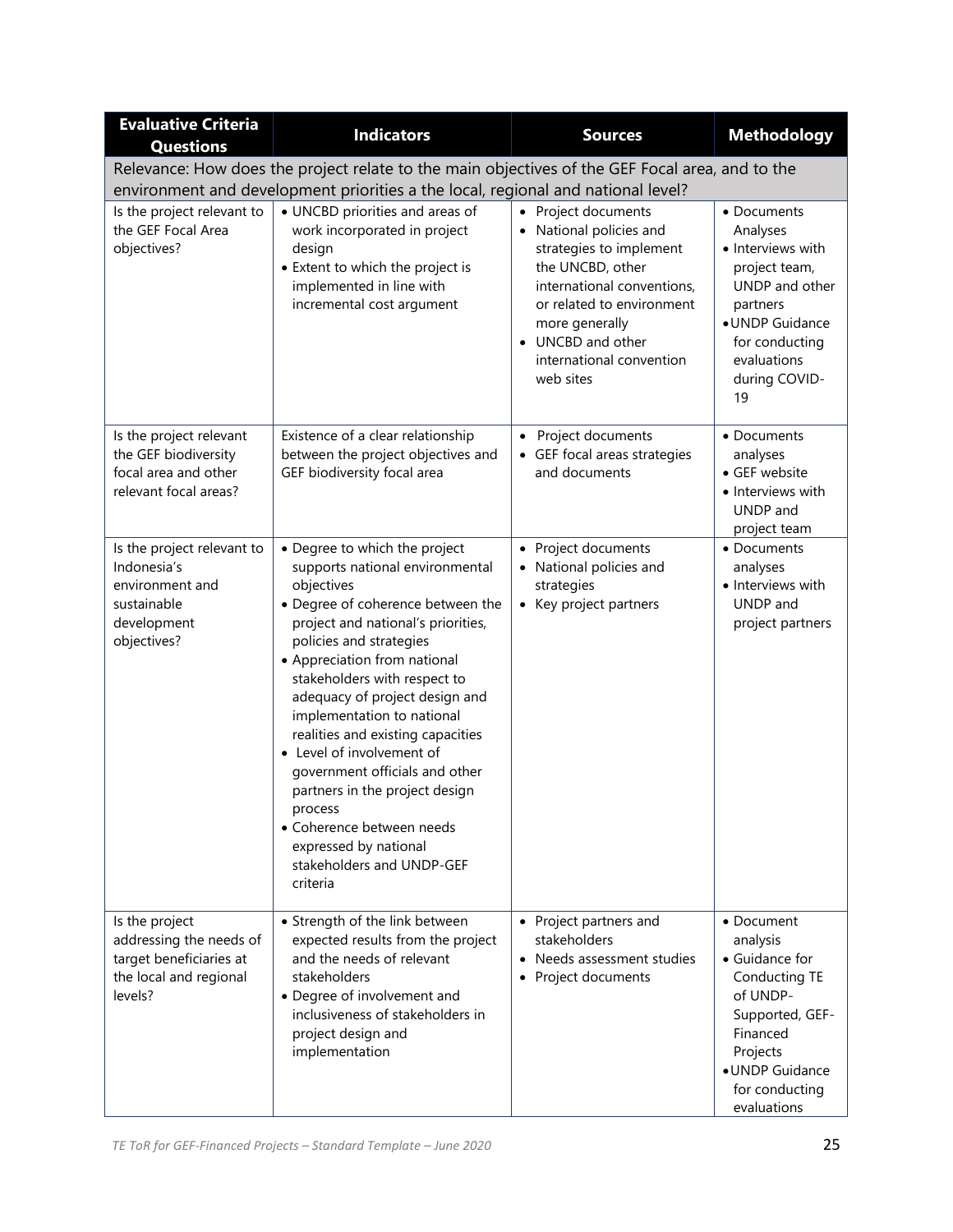| Is the project internally<br>coherent in its design?                                                                                                                                                                                                                                                                                                                                   | • Level of coherence between<br>project expected results and<br>project design internal logic<br>• Level of coherence between<br>project design and project<br>implementation approach                                                                                                                                                                                                                                                                                                            | • Program and project<br>documents<br>• Key project stakeholders                                                                                                 | during COVID-<br>19<br>• Interviews with<br>relevant<br>stakeholders<br>• Document<br>analysis<br>• Key interviews                                                                                                                                                                                                                                                                   |
|----------------------------------------------------------------------------------------------------------------------------------------------------------------------------------------------------------------------------------------------------------------------------------------------------------------------------------------------------------------------------------------|---------------------------------------------------------------------------------------------------------------------------------------------------------------------------------------------------------------------------------------------------------------------------------------------------------------------------------------------------------------------------------------------------------------------------------------------------------------------------------------------------|------------------------------------------------------------------------------------------------------------------------------------------------------------------|--------------------------------------------------------------------------------------------------------------------------------------------------------------------------------------------------------------------------------------------------------------------------------------------------------------------------------------------------------------------------------------|
| · Is GEF SGP project's<br>theory of change<br>clearly articulated?<br>• How did GEF SGP<br>Project contribute<br>towards and advance<br>gender equality<br>aspirations of the<br>Government of<br>Indonesia?<br>• How well does GEF<br>SGP project react to<br>changing work<br>environment and how<br>well has the design<br>able to adjust to<br>changing external<br>circumstances? | • Level of coherence between<br>project expected results and<br>project design internal logic<br>• Level of coherence between<br>project expected results and<br>individual CBOs/NGOs proposals<br>• Adequacy of Indicators (SMART)<br>• Evidence of gender monitoring<br>• Appreciation from national<br>stakeholders with respect to<br>adequacy of project design and<br>implementation to national<br>realities and existing capacities:<br>evidence of incorporation of<br>their perspective | • Project documents<br>UNDP/GEF/SGP policies<br>and strategies<br>National policies and<br>$\bullet$<br>strategies<br>• Key project partners and<br>stakeholders | •Documents<br>analyses<br>•UNDP website<br>•GEF SGP website<br>·Interviews with<br>UNDP, GEF/SGP,<br>project staff and<br>participating<br>national<br>stakeholders<br>•Guidance for<br>Conducting TE of<br>UNDP-<br>Supported, GEF-<br>Financed<br>Projects<br>· UNDP Guidance<br>for conducting<br>evaluations<br>during COVID-19<br>• Interviews with<br>relevant<br>stakeholders |
| How is the project<br>relevant with respect to<br>other donor-supported<br>activities?                                                                                                                                                                                                                                                                                                 | Degree to which program was<br>coherent and complementary to<br>other donor programming<br>nationally and regionally                                                                                                                                                                                                                                                                                                                                                                              | • Documents from other<br>donor supported activities<br>• Other donor<br>representatives<br>• Project documents                                                  | • Documents<br>analyses<br>• Interviews with<br>project partners<br>and relevant<br>stakeholders                                                                                                                                                                                                                                                                                     |
| Does the project<br>provide relevant lessons<br>and experiences for<br>other similar projects in<br>the future?                                                                                                                                                                                                                                                                        |                                                                                                                                                                                                                                                                                                                                                                                                                                                                                                   | Data collected throughout<br>evaluation                                                                                                                          | Data analysis                                                                                                                                                                                                                                                                                                                                                                        |
| achieved?                                                                                                                                                                                                                                                                                                                                                                              | Effectiveness: To what extent have the expected outcomes and objectives of the project been                                                                                                                                                                                                                                                                                                                                                                                                       |                                                                                                                                                                  |                                                                                                                                                                                                                                                                                                                                                                                      |
| Has the project been<br>effective in achieving<br>the expected outcomes<br>and objectives?                                                                                                                                                                                                                                                                                             | See indicators in project document<br>results framework and logframe                                                                                                                                                                                                                                                                                                                                                                                                                              | • Project documents<br>• Project team and relevant<br>stakeholders                                                                                               | • Documents<br>analysis<br>· Interviews with<br>project team                                                                                                                                                                                                                                                                                                                         |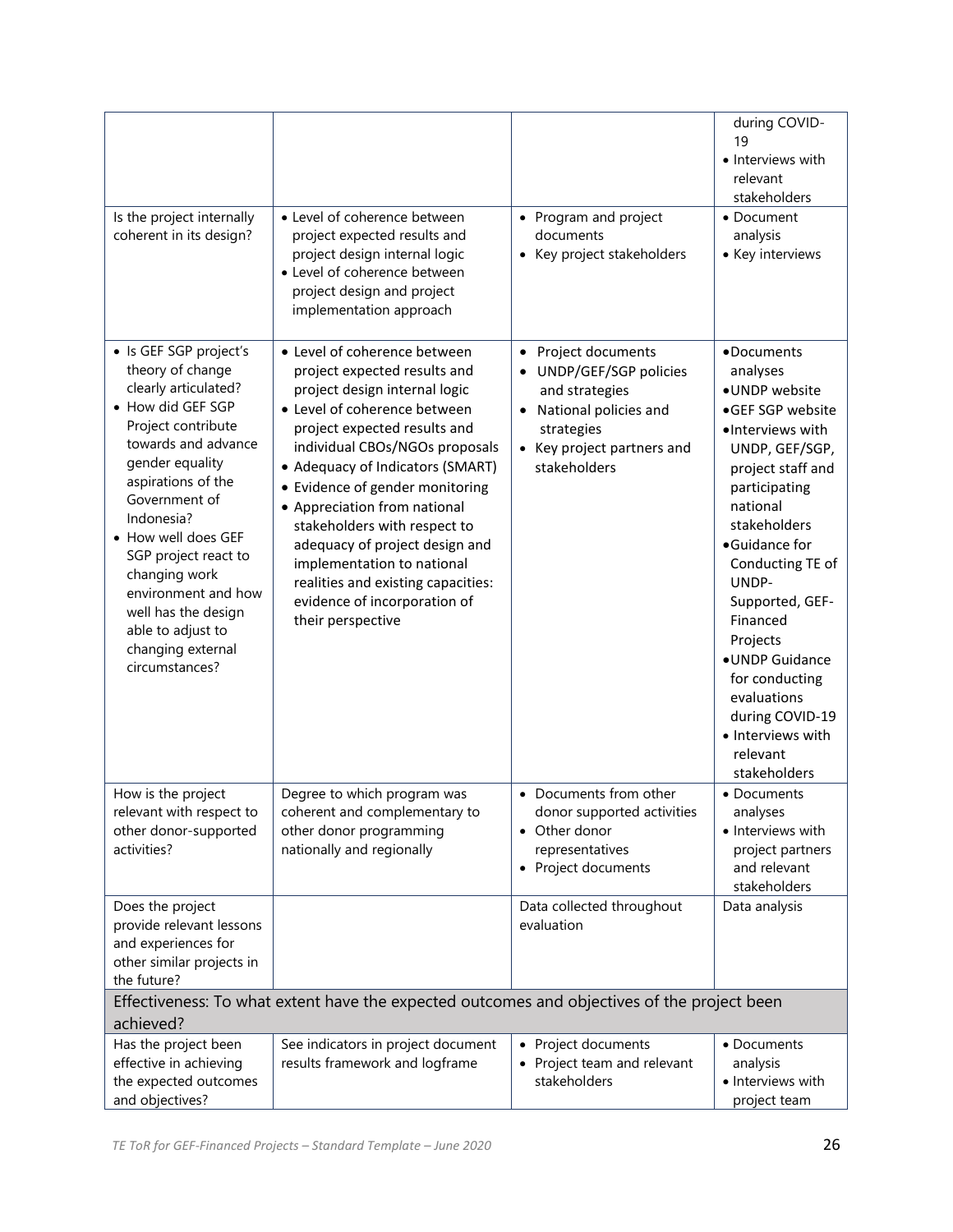|                                                                                                                                                                                                                                                                                                                                                                                                                                                                                                                                                                                                                                         |                                                                                                                                                                                                                                                                                                                                                                                                                                                                                                                                                                                                                                                                                                                                                                                                                         | • Data reported in project<br>annual and quarterly<br>reports                                                                                             | • Interviews with<br>relevant<br>stakeholders |
|-----------------------------------------------------------------------------------------------------------------------------------------------------------------------------------------------------------------------------------------------------------------------------------------------------------------------------------------------------------------------------------------------------------------------------------------------------------------------------------------------------------------------------------------------------------------------------------------------------------------------------------------|-------------------------------------------------------------------------------------------------------------------------------------------------------------------------------------------------------------------------------------------------------------------------------------------------------------------------------------------------------------------------------------------------------------------------------------------------------------------------------------------------------------------------------------------------------------------------------------------------------------------------------------------------------------------------------------------------------------------------------------------------------------------------------------------------------------------------|-----------------------------------------------------------------------------------------------------------------------------------------------------------|-----------------------------------------------|
| How is risk and risk<br>mitigation being<br>managed?                                                                                                                                                                                                                                                                                                                                                                                                                                                                                                                                                                                    | • Completeness of risk<br>identification and assumptions<br>during project planning and<br>design<br>• Quality of existing information<br>systems in place to identify<br>emerging risks and other issues<br>· Quality of risk mitigations<br>strategies developed and<br>followed                                                                                                                                                                                                                                                                                                                                                                                                                                                                                                                                      | • Project documents<br>• Project documents and<br>reporting<br>• Project Case Studies<br>· UNDP/GEF-SGP, project<br>staff and partners<br>• Beneficiaries | • Document<br>analysis<br>• Interviews        |
| What lessons can be<br>drawn regarding<br>effectiveness for other<br>similar projects in the<br>future?                                                                                                                                                                                                                                                                                                                                                                                                                                                                                                                                 |                                                                                                                                                                                                                                                                                                                                                                                                                                                                                                                                                                                                                                                                                                                                                                                                                         | • Data collected throughout<br>evaluation<br>• Project documents and<br>reporting<br>• Project Case Studies                                               | Data analysis                                 |
| standards?                                                                                                                                                                                                                                                                                                                                                                                                                                                                                                                                                                                                                              | Efficiency: Was the project implemented efficiently, in line with international and national norms and                                                                                                                                                                                                                                                                                                                                                                                                                                                                                                                                                                                                                                                                                                                  |                                                                                                                                                           |                                               |
| Was project support<br>provided in an efficient<br>way?:<br>• Was adaptive<br>management used or<br>needed to ensure<br>efficient resource use?<br>• Did the project logical<br>framework and work<br>plans and any<br>changes made to<br>them use as<br>management tools<br>during<br>implementation?<br>• Were the accounting<br>and financial systems<br>in place adequate for<br>project management<br>and producing<br>accurate and timely<br>financial information?<br>• Were progress<br>reports produced<br>accurately, timely and<br>responded to<br>reporting<br>requirements<br>including adaptive<br>management<br>changes? | • Availability and quality of financial<br>and progress reports<br>• Timeliness and adequacy of<br>reporting provided<br>• Level of discrepancy between<br>planned and utilized financial<br>expenditures<br>· Planned vs. actual funds<br>leveraged<br>• Cost in view of results achieved<br>compared to costs of similar<br>projects from other organizations<br>• Adequacy of project choices in<br>view of existing context,<br>infrastructure and cost<br>• Quality of results-based<br>management reporting (progress<br>reporting, monitoring and<br>evaluation)<br>• Occurrence of change in project<br>design/implementation approach<br>(i.e. restructuring) when needed<br>to improve project efficiency<br>• Cost associated with delivery<br>mechanism and management<br>structure compare to alternatives | • Project documents and<br>evaluations<br>• UNDP/ GEF SGP<br>• Project team                                                                               | • Document<br>analysis<br>• Key interviews    |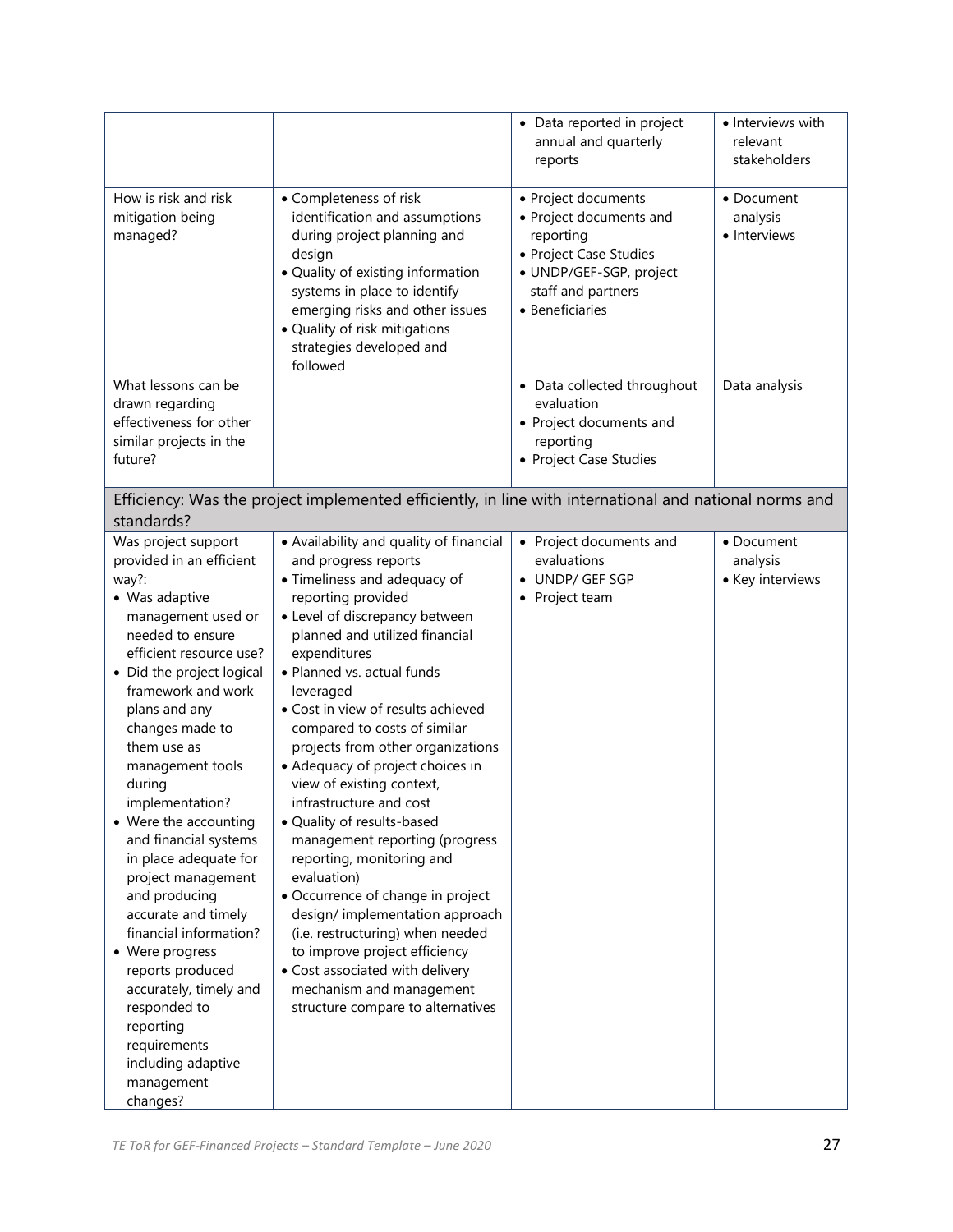| • Was project<br>implementation as         |                                                                |                         |              |
|--------------------------------------------|----------------------------------------------------------------|-------------------------|--------------|
| cost effective as                          |                                                                |                         |              |
|                                            |                                                                |                         |              |
| originally proposed                        |                                                                |                         |              |
| (planned vs. actual)                       |                                                                |                         |              |
| • Did the leveraging of                    |                                                                |                         |              |
| funds (co-financing)                       |                                                                |                         |              |
| happen as planned?                         |                                                                |                         |              |
| • Were financial                           |                                                                |                         |              |
| resources utilized                         |                                                                |                         |              |
| efficiently? Could                         |                                                                |                         |              |
| financial resources                        |                                                                |                         |              |
| have been used more                        |                                                                |                         |              |
| efficiently?                               |                                                                |                         |              |
| • Was procurement                          |                                                                |                         |              |
| carried out in a                           |                                                                |                         |              |
| manner making                              |                                                                |                         |              |
| efficient use of                           |                                                                |                         |              |
| project resources?                         |                                                                |                         |              |
| • How was results-                         |                                                                |                         |              |
| based management                           |                                                                |                         |              |
| used during project                        |                                                                |                         |              |
| implementation?                            |                                                                |                         |              |
| How efficient are                          | • Specific activities conducted to                             | • Project documents and | • Document   |
| partnership                                | support the development of                                     | evaluations             | analysis     |
| arrangements for the                       | cooperative arrangements                                       | • Project partners and  | • Interviews |
| project:                                   | between partners,                                              | relevant stakeholders   |              |
| • To what extent                           | • Examples of supported                                        |                         |              |
| partnerships/linkages                      | partnerships                                                   |                         |              |
| between institutions/                      | • Evidence that particular                                     |                         |              |
| organizations were                         | partnerships/linkages will be<br>sustained                     |                         |              |
| encouraged and                             |                                                                |                         |              |
| supported?<br>• Which                      | • Types/quality of partnership<br>cooperation methods utilized |                         |              |
|                                            |                                                                |                         |              |
| partnerships/linkages<br>were facilitated? |                                                                |                         |              |
| • What was the level of                    |                                                                |                         |              |
| efficiency of                              |                                                                |                         |              |
| cooperation and                            |                                                                |                         |              |
| collaboration                              |                                                                |                         |              |
| arrangements?                              |                                                                |                         |              |
| • Which methods were                       |                                                                |                         |              |
| successful or not and                      |                                                                |                         |              |
| why?                                       |                                                                |                         |              |
| Did the project                            | · Proportion of expertise utilized                             | • Project documents and | • Document   |
| efficiently utilize local                  | from international experts                                     | evaluations             | analysis     |
| capacity in                                | compared to national experts                                   | • UNDP/GEF SGP          | • Interviews |
| implementation?:                           | • Number/quality of analyses done                              | • Beneficiaries         |              |
| • Was an appropriate                       | to assess local capacity potential                             |                         |              |
| balance struck                             | and absorptive capacity                                        |                         |              |
| between utilization of                     |                                                                |                         |              |
| international expertise                    |                                                                |                         |              |
| as well as local                           |                                                                |                         |              |
| capacity?                                  |                                                                |                         |              |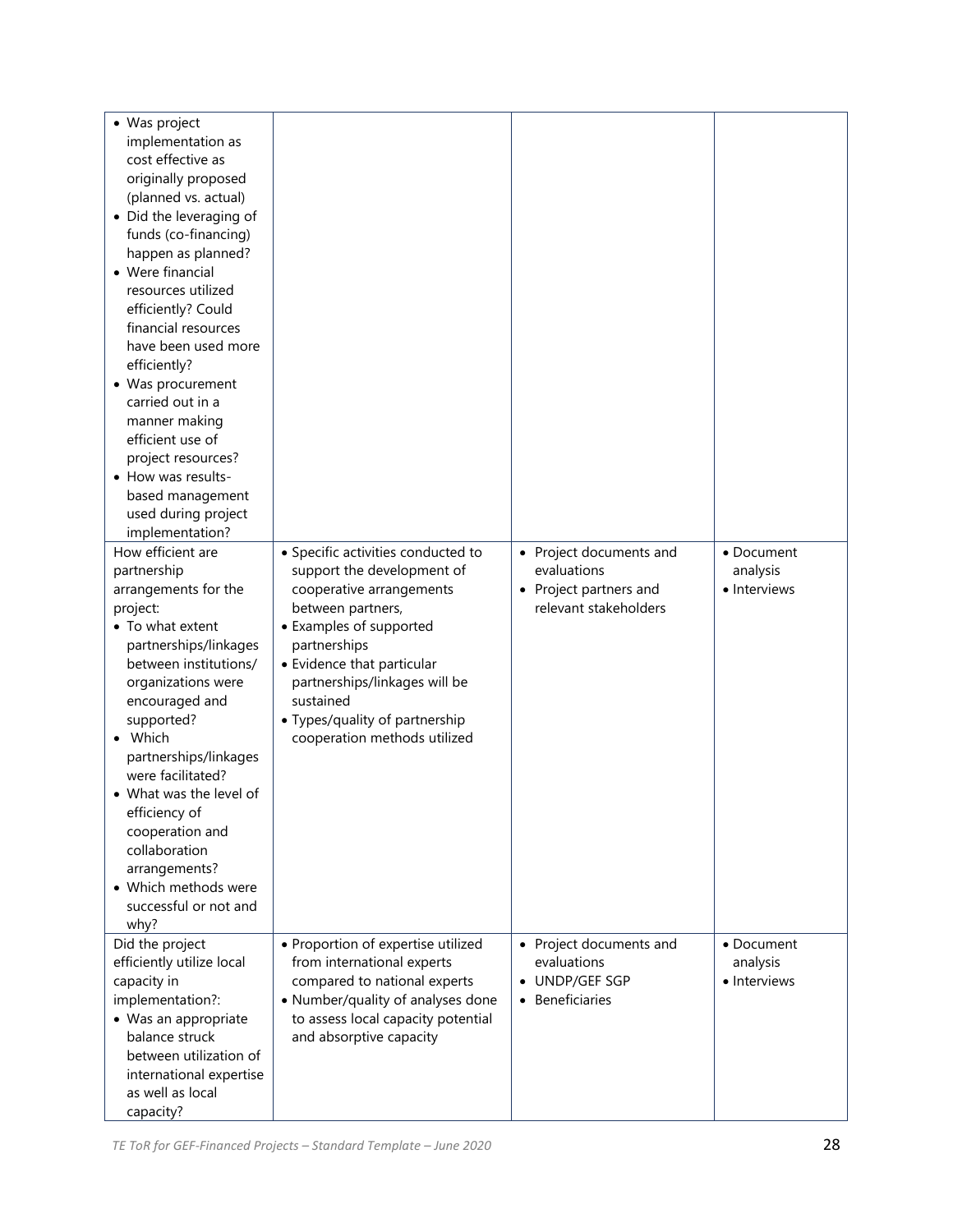| • Did the project take    |                                                                                                          |                            |               |
|---------------------------|----------------------------------------------------------------------------------------------------------|----------------------------|---------------|
| into account local        |                                                                                                          |                            |               |
| capacity in design and    |                                                                                                          |                            |               |
| implementation of         |                                                                                                          |                            |               |
| the project?              |                                                                                                          |                            |               |
| • Was there an effective  |                                                                                                          |                            |               |
| collaboration             |                                                                                                          |                            |               |
| between institutions      |                                                                                                          |                            |               |
| responsible for           |                                                                                                          |                            |               |
| implementing the          |                                                                                                          |                            |               |
| project?                  |                                                                                                          |                            |               |
| • What lessons can be     |                                                                                                          | Data collected throughout  | Data analysis |
| drawn regarding           |                                                                                                          | evaluation                 |               |
| efficiency for other      |                                                                                                          |                            |               |
| similar projects in the   |                                                                                                          |                            |               |
| future?:                  |                                                                                                          |                            |               |
| • What lessons can be     |                                                                                                          |                            |               |
| learnt from the           |                                                                                                          |                            |               |
| project regarding         |                                                                                                          |                            |               |
| efficiency?               |                                                                                                          |                            |               |
| • How could the project   |                                                                                                          |                            |               |
| have more efficiently     |                                                                                                          |                            |               |
| carried out               |                                                                                                          |                            |               |
| implementation (in        |                                                                                                          |                            |               |
| terms of management       |                                                                                                          |                            |               |
| structures and            |                                                                                                          |                            |               |
| procedures,               |                                                                                                          |                            |               |
| partnerships              |                                                                                                          |                            |               |
| arrangements etc)?        |                                                                                                          |                            |               |
| • What changes could      |                                                                                                          |                            |               |
| have been made (if        |                                                                                                          |                            |               |
| any) to the project in    |                                                                                                          |                            |               |
| order to improve its      |                                                                                                          |                            |               |
| efficiency?               |                                                                                                          |                            |               |
|                           |                                                                                                          |                            |               |
|                           | Sustainability: To what extent are there financial, institutional, socio-political, and/or environmental |                            |               |
|                           | risks to sustaining long-term project results?                                                           |                            |               |
| Were sustainability       | • Evidence / quality of sustainability                                                                   | • Project documents and    | • Document    |
| issues integrated into    | strategy                                                                                                 | evaluations                | analysis      |
| the design and            | • Evidence / quality of steps taken                                                                      | • UNDP/GEF SGP and project | · Interviews  |
| implementation of the     | to ensure sustainability                                                                                 | personnel and project      |               |
| project?                  |                                                                                                          | partners                   |               |
|                           |                                                                                                          | • Beneficiaries            |               |
| Financial sustainability: | • Level and source of future                                                                             | • Project documents and    | • Document    |
| • Did the project         | financial support to be provided                                                                         | evaluations                | analysis      |
| adequately address        | to relevant sectors and activities                                                                       | • UNDP/GEF SGP and project | • Interviews  |
| financial and             | after project ends                                                                                       | personnel and project      |               |
| economic                  | • Evidence of commitments from                                                                           | partners                   |               |
| sustainability issues?    | international partners,                                                                                  | • Beneficiaries            |               |
| • Are the recurrent       | governments or other                                                                                     |                            |               |
| costs after project       | stakeholders to financially                                                                              |                            |               |
| completion                | support relevant sectors of                                                                              |                            |               |
| sustainable?              | activities after project end                                                                             |                            |               |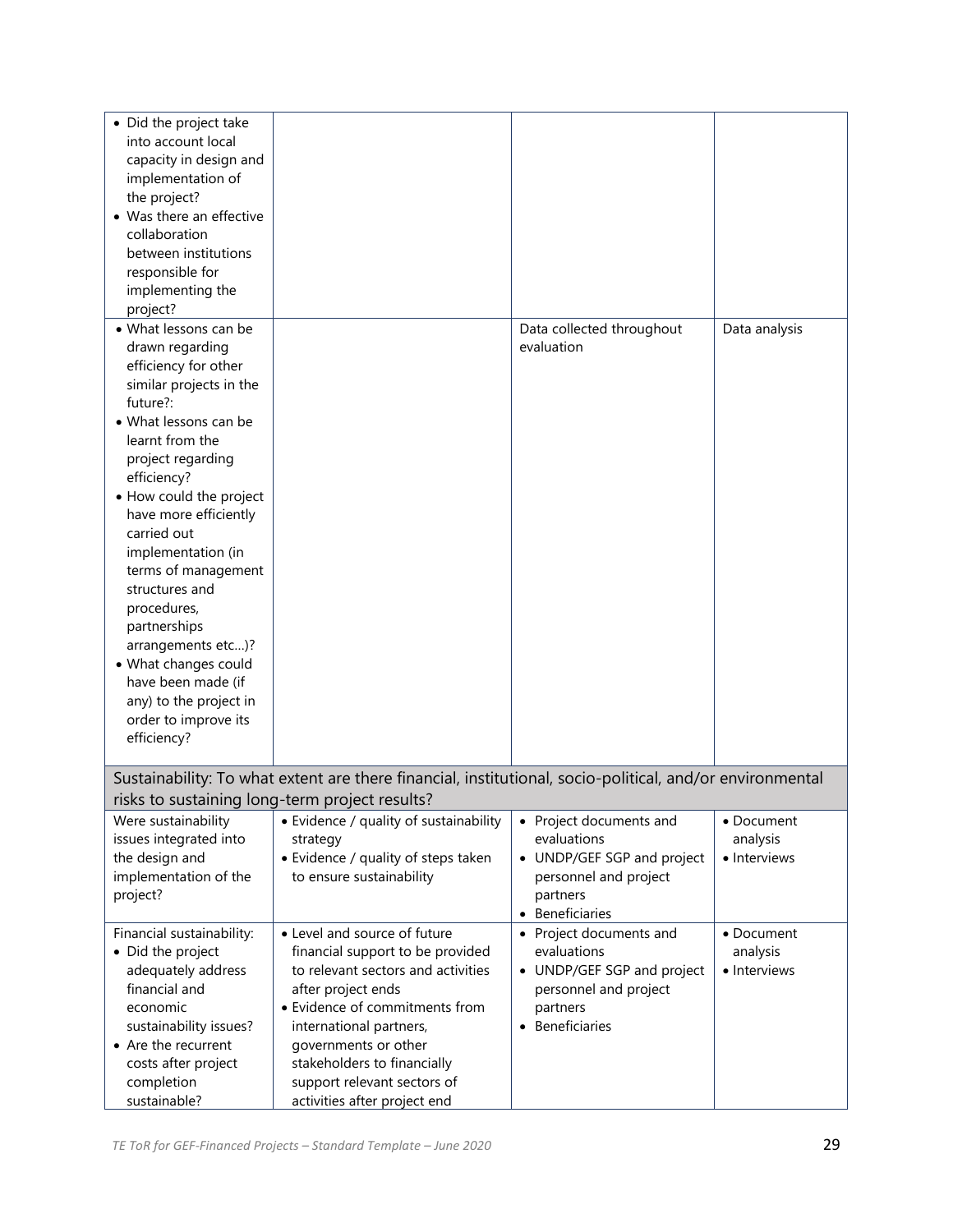| • What are the main<br>institutions/organizati<br>ons in country that<br>will take the project<br>efforts forward after<br>project end and what<br>is the budget they<br>have assigned to this?                                                                                                                                                                                                                                                                                                                                                                                                                                                                                                                                                                                                                                                    | • Level of recurrent costs after<br>completion of project and<br>funding sources for those<br>recurrent costs                                                                                                                                                                                                                                                                                                                                                                                                     |                                                                                                                              |                                           |
|----------------------------------------------------------------------------------------------------------------------------------------------------------------------------------------------------------------------------------------------------------------------------------------------------------------------------------------------------------------------------------------------------------------------------------------------------------------------------------------------------------------------------------------------------------------------------------------------------------------------------------------------------------------------------------------------------------------------------------------------------------------------------------------------------------------------------------------------------|-------------------------------------------------------------------------------------------------------------------------------------------------------------------------------------------------------------------------------------------------------------------------------------------------------------------------------------------------------------------------------------------------------------------------------------------------------------------------------------------------------------------|------------------------------------------------------------------------------------------------------------------------------|-------------------------------------------|
| Institutional and<br>governance<br>sustainability:<br>• Were the results of<br>efforts made during<br>the project<br>implementation<br>period well<br>assimilated by<br>organizations and<br>their internal systems<br>and procedures?<br>• Is there evidence that<br>project partners will<br>continue their<br>activities beyond<br>project support?<br>• What degree is there<br>of local ownership of<br>initiatives and results?<br>• Were laws, policies<br>and frameworks<br>addressed through<br>the project, in order<br>to address<br>sustainability of key<br>initiatives and<br>reforms?<br>• What is the level of<br>political commitment<br>to build on the results<br>of the project?<br>• Are there policies or<br>practices in place that<br>create perverse<br>incentives that would<br>negatively affect<br>long-term benefits? | • Degree to which project activities<br>and results have been taken over<br>by local counterparts or<br>institutions/organizations<br>• Level of financial support to be<br>provided to relevant sectors and<br>activities by in-country actors<br>after project end<br>• Efforts to support the<br>development of relevant laws and<br>policies<br>• State of enforcement and law<br>making capacity<br>• Evidences of commitment by<br>government enactment of laws<br>and resource allocation to<br>priorities | • Project documents and<br>evaluations<br>• UNDP/GEF SGP and project<br>personnel and project<br>partners<br>• Beneficiaries | • Document<br>analysis<br>• Interviews    |
| Are there adequate<br>incentives to ensure<br>sustained benefits<br>achieved through the<br>project?                                                                                                                                                                                                                                                                                                                                                                                                                                                                                                                                                                                                                                                                                                                                               |                                                                                                                                                                                                                                                                                                                                                                                                                                                                                                                   | • Project documents and<br>evaluations<br>• UNDP/GEF SGP, project<br>personnel and project<br>partners<br>• Beneficiaries    | • Interviews<br>· Documentation<br>review |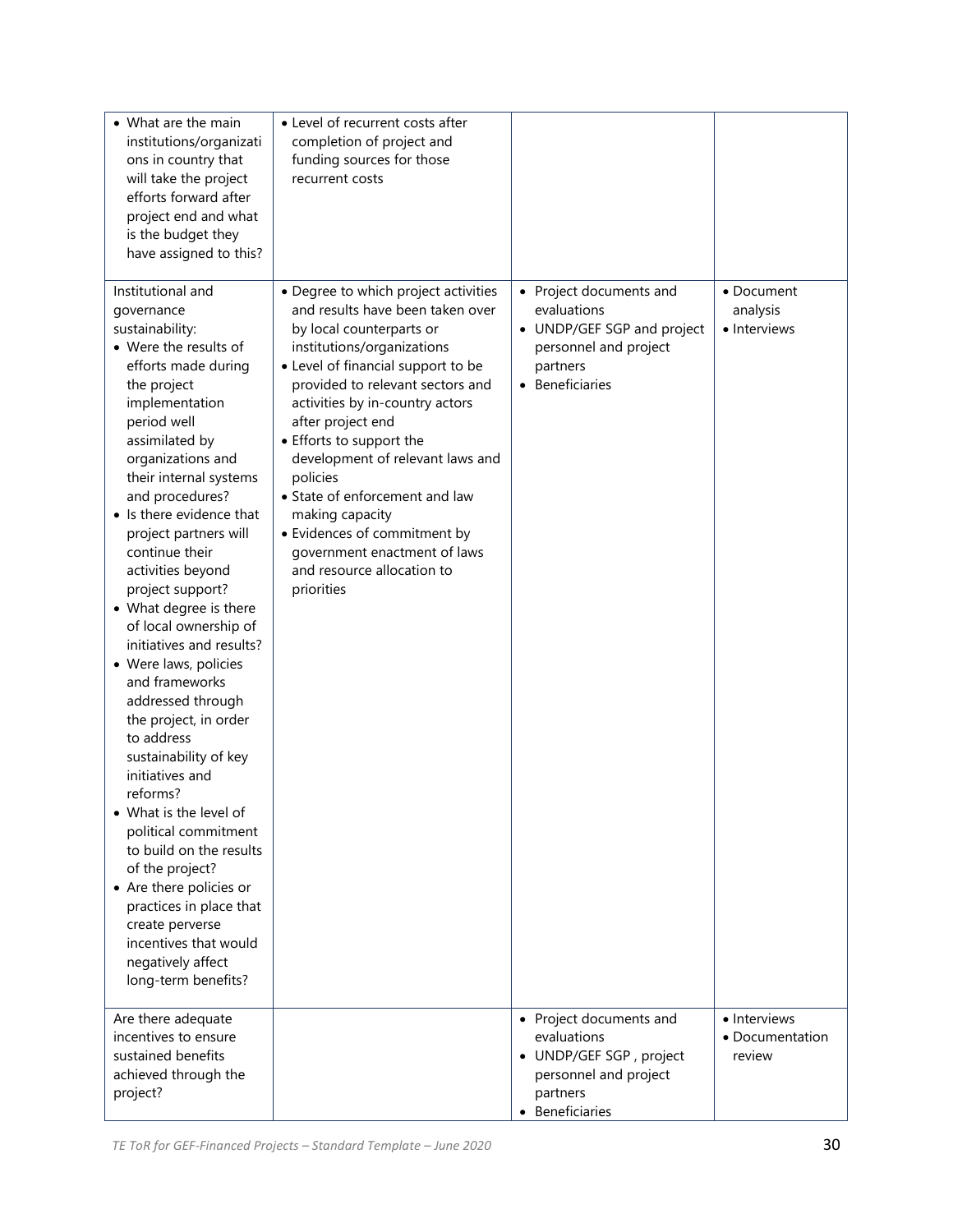| • Are there risks to the<br>environmental<br>benefits that were<br>created or that are<br>expected to occur?<br>• Are there long-term<br>environmental threats<br>that have not been                                                                                                                    | • Evidence of potential threats such<br>as infrastructure development<br>• Assessment of unaddressed or<br>emerging threats                                                                                                                                    | • Project documents and<br>evaluations<br>• Threat assessments<br>Government documents or<br>other external published<br>information<br>• UNDP/GEF SGP, project<br>personnel and project | • Interviews<br>• Documentation<br>review |
|---------------------------------------------------------------------------------------------------------------------------------------------------------------------------------------------------------------------------------------------------------------------------------------------------------|----------------------------------------------------------------------------------------------------------------------------------------------------------------------------------------------------------------------------------------------------------------|------------------------------------------------------------------------------------------------------------------------------------------------------------------------------------------|-------------------------------------------|
| addressed by the<br>project?<br>• Have any new<br>environmental threats<br>emerged in the<br>project's lifetime?                                                                                                                                                                                        |                                                                                                                                                                                                                                                                | partners<br>• Beneficiaries                                                                                                                                                              |                                           |
| Is the capacity in place<br>at the regional, national<br>and local levels<br>adequate to ensure<br>sustainability of the<br>results achieved to<br>date?                                                                                                                                                | Elements in place in those different<br>management functions, at the<br>appropriate levels (regional,<br>national and local) in terms of<br>adequate structures, strategies,<br>systems, skills, incentives and<br>interrelationships with other key<br>actors | Project documents<br>$\bullet$<br>UNDP, project personnel<br>and project partners<br><b>Beneficiaries</b><br>$\bullet$<br>Capacity assessments<br>available, if any                      | • Interviews<br>• Documentation<br>review |
| • Is there potential to<br>scale up or replicate<br>project activities?<br>• Did the project's Exit<br>Strategy actively<br>promote replication?                                                                                                                                                        | • Number/quality of replicated<br>initiatives<br>• Number/quality of replicated<br>innovative initiatives<br>• Scale of additional investment<br>leveraged                                                                                                     | • Project Exit Strategy<br>• UNDP/GEF SGP, project<br>personnel and project<br>partners                                                                                                  | • Document<br>analysis<br>• Interviews    |
| • What are the main<br>challenges that may<br>hinder sustainability<br>of efforts?<br>• Have any of these<br>been addressed<br>through project<br>management?<br>• What could be the<br>possible measures to<br>further contribute to<br>the sustainability of<br>efforts achieved with<br>the project? | • Challenges in view of building<br>blocks of sustainability as<br>presented above<br>• Recent changes which may<br>present new challenges to the<br>project<br>• Education strategy and<br>partnership with school,<br>education institutions etc.            | • Project documents and<br>evaluations<br>Beneficiaries<br>$\bullet$<br>• UNDP/GEF SGP, project<br>personnel and project<br>partners                                                     | • Document<br>analysis<br>• Interviews    |
| • Which<br>areas/arrangements<br>under the project<br>show the strongest<br>potential for lasting<br>long-term results?<br>• What are the key<br>challenges and<br>obstacles to the<br>sustainability of<br>results of the project                                                                      |                                                                                                                                                                                                                                                                | Data collected throughout<br>evaluation                                                                                                                                                  | Data analysis                             |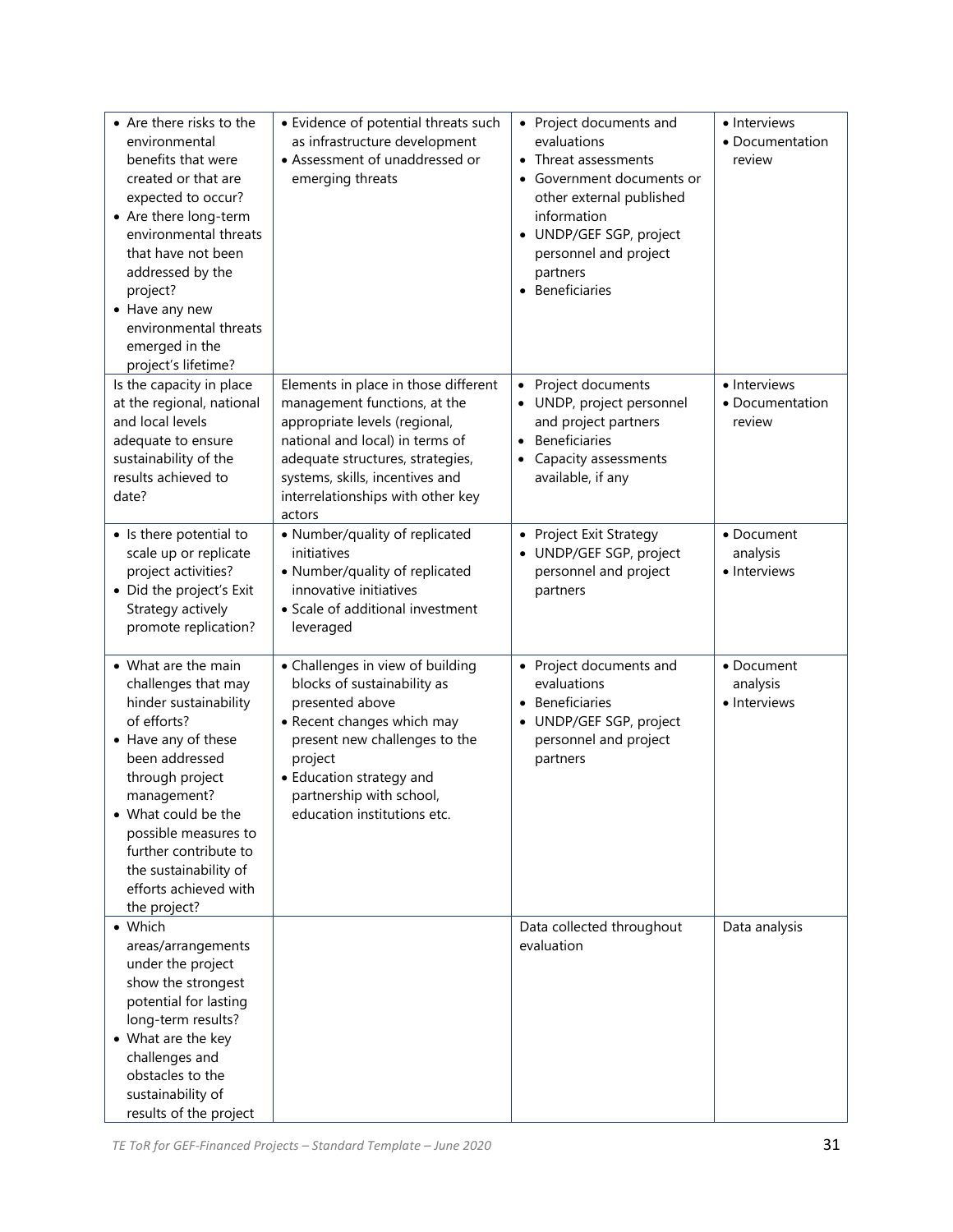| initiatives that must<br>be directly and<br>quickly addressed?                                                                                                                                     |                                                                                                |                                                                                                                                     |               |
|----------------------------------------------------------------------------------------------------------------------------------------------------------------------------------------------------|------------------------------------------------------------------------------------------------|-------------------------------------------------------------------------------------------------------------------------------------|---------------|
| women's empowerment?                                                                                                                                                                               | Gender equality and women's empowerment: How did the project contribute to gender equality and |                                                                                                                                     |               |
| What factors contribute<br>or influence GEF SGP<br>Indonesia project's<br>ability to positively<br>contribute to policy<br>change from a gender<br>perspective, women's<br>economic<br>empowerment |                                                                                                | • Gender Action Plan<br>• Project documents and<br>reporting<br>• Project Case Studies<br>• Data collected throughout<br>evaluation | Data analysis |

## **ToR Annex E: UNEG Code of Conduct for Evaluators**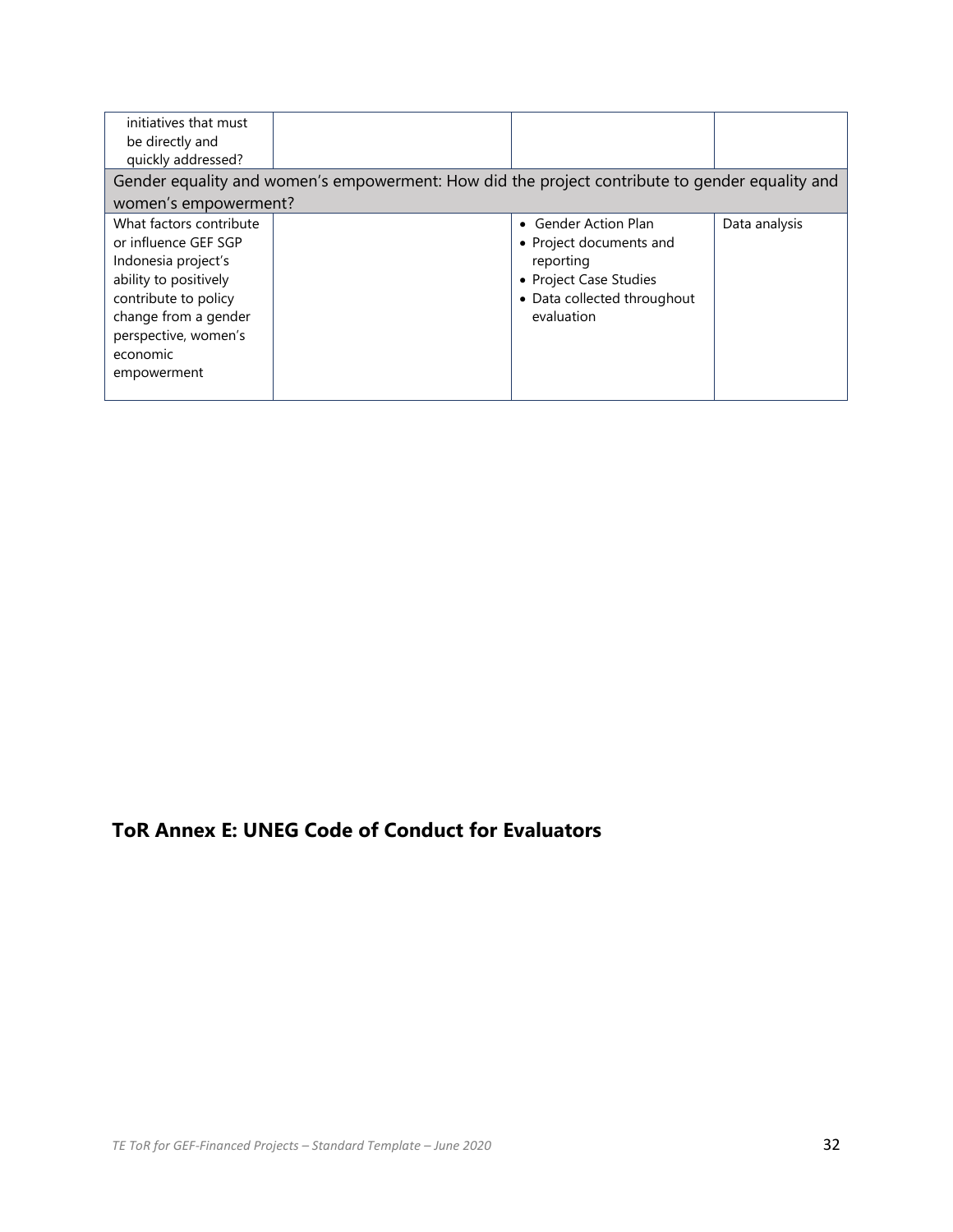Independence entails the ability to evaluate without undue influence or pressure by any party (including the hiring unit) and providing evaluators with free access to information on the evaluation subject. Independence provides legitimacy to and ensures an objective perspective on evaluations. An independent evaluation reduces the potential for conflicts of interest which might arise with self-reported ratings by those involved in the management of the project being evaluated. Independence is one of ten general principles for evaluations (together with internationally agreed principles, goals and targets: utility, credibility, impartiality, ethics, transparency, human rights and gender equality, national evaluation capacities, and professionalism).

#### **Evaluators/Consultants:**

- 1. Must present information that is complete and fair in its assessment of strengths and weaknesses so that decisions or actions taken are well founded.
- 2. Must disclose the full set of evaluation findings along with information on their limitations and have this accessible to all affected by the evaluation with expressed legal rights to receive results.
- 3. Should protect the anonymity and confidentiality of individual informants. They should provide maximum notice, minimize demands on time, and respect people's right not to engage. Evaluators must respect people's right to provide information in confidence, and must ensure that sensitive information cannot be traced to its source. Evaluators are not expected to evaluate individuals, and must balance an evaluation of management functions with this general principle.
- 4. Sometimes uncover evidence of wrongdoing while conducting evaluations. Such cases must be reported discreetly to the appropriate investigative body. Evaluators should consult with other relevant oversight entities when there is any doubt about if and how issues should be reported.
- 5. Should be sensitive to beliefs, manners and customs and act with integrity and honesty in their relations with all stakeholders. In line with the UN Universal Declaration of Human Rights, evaluators must be sensitive to and address issues of discrimination and gender equality. They should avoid offending the dignity and self-respect of those persons with whom they come in contact in the course of the evaluation. Knowing that evaluation might negatively affect the interests of some stakeholders, evaluators should conduct the evaluation and communicate its purpose and results in a way that clearly respects the stakeholders' dignity and self-worth.
- 6. Are responsible for their performance and their product(s). They are responsible for the clear, accurate and fair written and/or oral presentation of study imitations, findings and recommendations.
- 7. Should reflect sound accounting procedures and be prudent in using the resources of the evaluation.
- 8. Must ensure that independence of judgement is maintained, and that evaluation findings and recommendations are independently presented.
- 9. Must confirm that they have not been involved in designing, executing or advising on the project being evaluated and did not carry out the project's Mid-Term Review.

#### **Evaluation Consultant Agreement Form**

Agreement to abide by the Code of Conduct for Evaluation in the UN System:

| Name of Evaluator: |
|--------------------|
|--------------------|

Name of Consultancy Organization (where relevant): \_\_\_\_\_\_\_\_\_\_\_\_\_\_\_\_\_\_\_\_\_\_\_\_\_\_\_\_\_

I confirm that I have received and understood and will abide by the United Nations Code of Conduct for Evaluation.

Signed at \_\_\_\_\_\_\_\_\_\_\_\_\_\_\_\_\_\_\_\_\_\_\_\_\_\_\_\_\_\_\_\_\_\_ (Place) on \_\_\_\_\_\_\_\_\_\_\_\_\_\_\_\_\_\_\_\_\_\_ (Date)

Signature: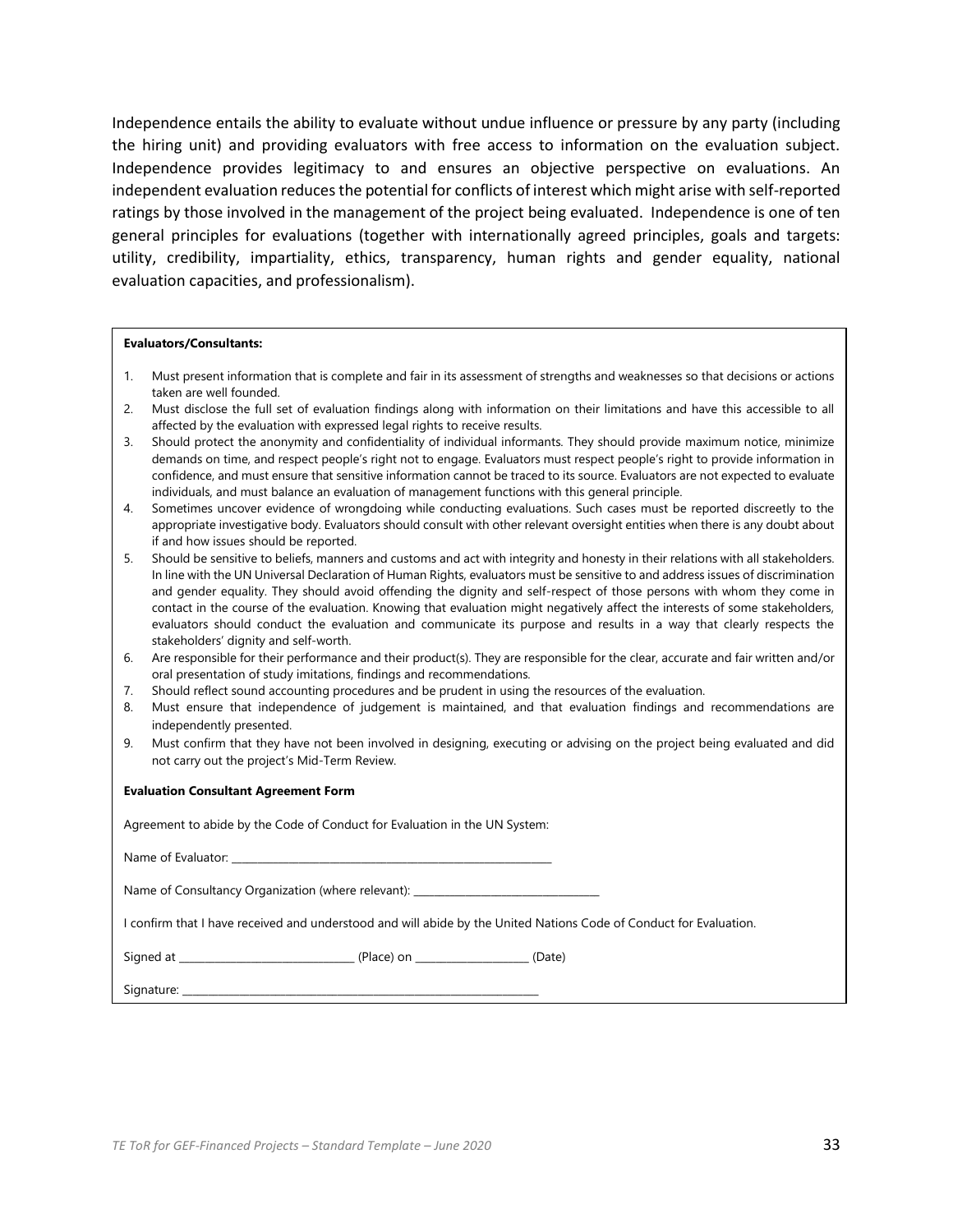## **ToR Annex F: TE Rating Scales & Evaluation Ratings Table**

| <b>TE Rating Scales</b>                                                                                                                                                                                                                                                                                                                                                                                                                                                                                                                                                                                              |                                                                                                                                                                                                                                                                                                                                                                         |  |  |
|----------------------------------------------------------------------------------------------------------------------------------------------------------------------------------------------------------------------------------------------------------------------------------------------------------------------------------------------------------------------------------------------------------------------------------------------------------------------------------------------------------------------------------------------------------------------------------------------------------------------|-------------------------------------------------------------------------------------------------------------------------------------------------------------------------------------------------------------------------------------------------------------------------------------------------------------------------------------------------------------------------|--|--|
| Ratings for Outcomes, Effectiveness, Efficiency,<br>M&E, Implementation/Oversight, Execution,<br>Relevance                                                                                                                                                                                                                                                                                                                                                                                                                                                                                                           | Sustainability ratings:                                                                                                                                                                                                                                                                                                                                                 |  |  |
| $6$ = Highly Satisfactory (HS): exceeds<br>expectations and/or no shortcomings<br>$5 =$ Satisfactory (S): meets expectations<br>and/or no or minor shortcomings<br>$4$ = Moderately Satisfactory (MS): more or less<br>meets expectations and/or some<br>shortcomings<br>3 = Moderately Unsatisfactory (MU):<br>somewhat below expectations and/or<br>significant shortcomings<br>$2 =$ Unsatisfactory (U): substantially below<br>expectations and/or major shortcomings<br>1 = Highly Unsatisfactory (HU): severe<br>shortcomings<br>Unable to Assess (U/A): available information<br>does not allow an assessment | $4$ = Likely (L): negligible risks to sustainability<br>3 = Moderately Likely (ML): moderate risks to<br>sustainability<br>2 = Moderately Unlikely (MU): significant risks<br>to sustainability<br>$1 =$ Unlikely (U): severe risks to sustainability<br>Unable to Assess (U/A): Unable to assess the<br>expected incidence and magnitude of risks to<br>sustainability |  |  |

| <b>Evaluation Ratings Table</b>             |                     |  |  |
|---------------------------------------------|---------------------|--|--|
| Monitoring & Evaluation (M&E)               | Rating <sup>4</sup> |  |  |
| M&E design at entry                         |                     |  |  |
| M&E Plan Implementation                     |                     |  |  |
| Overall Quality of M&E                      |                     |  |  |
| Implementation & Execution                  | Rating              |  |  |
| Quality of UNDP Implementation/Oversight    |                     |  |  |
| Quality of Implementing Partner Execution   |                     |  |  |
| Overall quality of Implementation/Execution |                     |  |  |
| <b>Assessment of Outcomes</b>               | Rating              |  |  |
| Relevance                                   |                     |  |  |
| Effectiveness                               |                     |  |  |
| Efficiency                                  |                     |  |  |
| <b>Overall Project Outcome Rating</b>       |                     |  |  |
| Sustainability                              | Rating              |  |  |

<sup>4</sup> Outcomes, Effectiveness, Efficiency, M&E, I&E Execution, Relevance are rated on a 6-point rating scale: 6 = Highly Satisfactory (HS), 5 = Satisfactory (S), 4 = Moderately Satisfactory (MS), 3 = Moderately Unsatisfactory (MU), 2 = Unsatisfactory (U), 1 = Highly Unsatisfactory (HU). Sustainability is rated on a 4-point scale: 4 = Likely (L), 3 = Moderately Likely (ML), 2 = Moderately Unlikely (MU), 1 = Unlikely (U)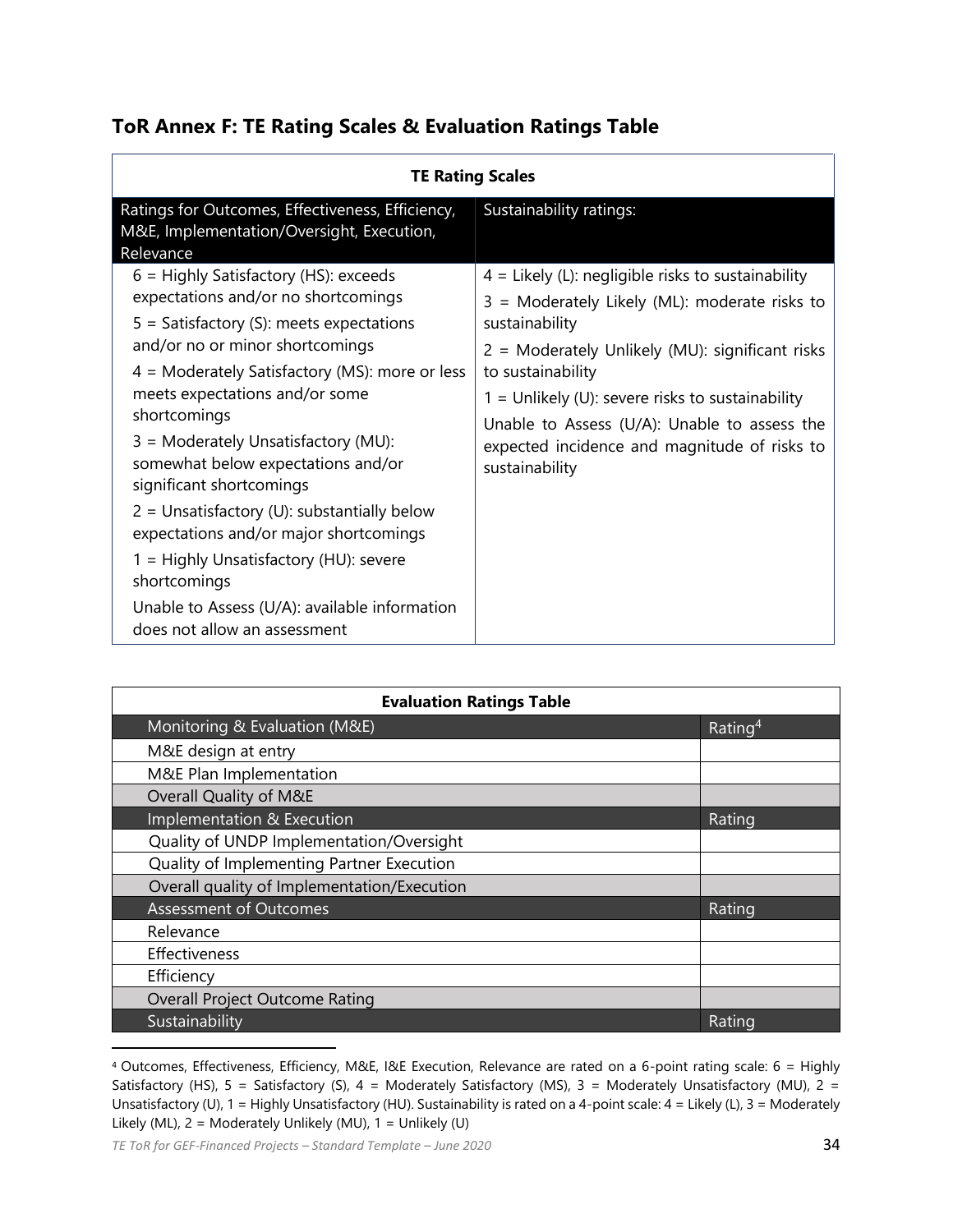| Financial resources                    |  |
|----------------------------------------|--|
| Socio-political/economic               |  |
| Institutional framework and governance |  |
| Environmental                          |  |
| Overall Likelihood of Sustainability   |  |

### **ToR Annex G: TE Report Clearance Form**

| Terminal Evaluation Report for (Project Title & UNDP PIMS ID) Reviewed and Cleared By: |  |  |  |
|----------------------------------------------------------------------------------------|--|--|--|
| <b>Commissioning Unit (M&amp;E Focal Point)</b>                                        |  |  |  |
|                                                                                        |  |  |  |
|                                                                                        |  |  |  |
| <b>Regional Technical Advisor (Nature, Climate and Energy)</b>                         |  |  |  |
|                                                                                        |  |  |  |
|                                                                                        |  |  |  |
|                                                                                        |  |  |  |

## **ToR Annex H: TE Audit Trail**

*This Audit Trail should be listed as an annex in the final TE report but not attached to the report file.* 

**To the comments received on** *(date)* **from the Terminal Evaluation of** Sixth Operational Phase of the GEF SGP in Indonesia (PIMS5529).

The following comments were provided to the draft TE report; they are referenced by institution/organization (do not include the commentator's name) and track change comment number ("#" column):

| Institution/<br><b>Organization</b> | # | Para No./<br>comment<br><b>location</b> | <b>Comment/Feedback on</b><br>the draft TE report | <b>TE team</b><br>response and actions taken |
|-------------------------------------|---|-----------------------------------------|---------------------------------------------------|----------------------------------------------|
|                                     |   |                                         |                                                   |                                              |
|                                     |   |                                         |                                                   |                                              |
|                                     |   |                                         |                                                   |                                              |
|                                     |   |                                         |                                                   |                                              |
|                                     |   |                                         |                                                   |                                              |
|                                     |   |                                         |                                                   |                                              |
|                                     |   |                                         |                                                   |                                              |
|                                     |   |                                         |                                                   |                                              |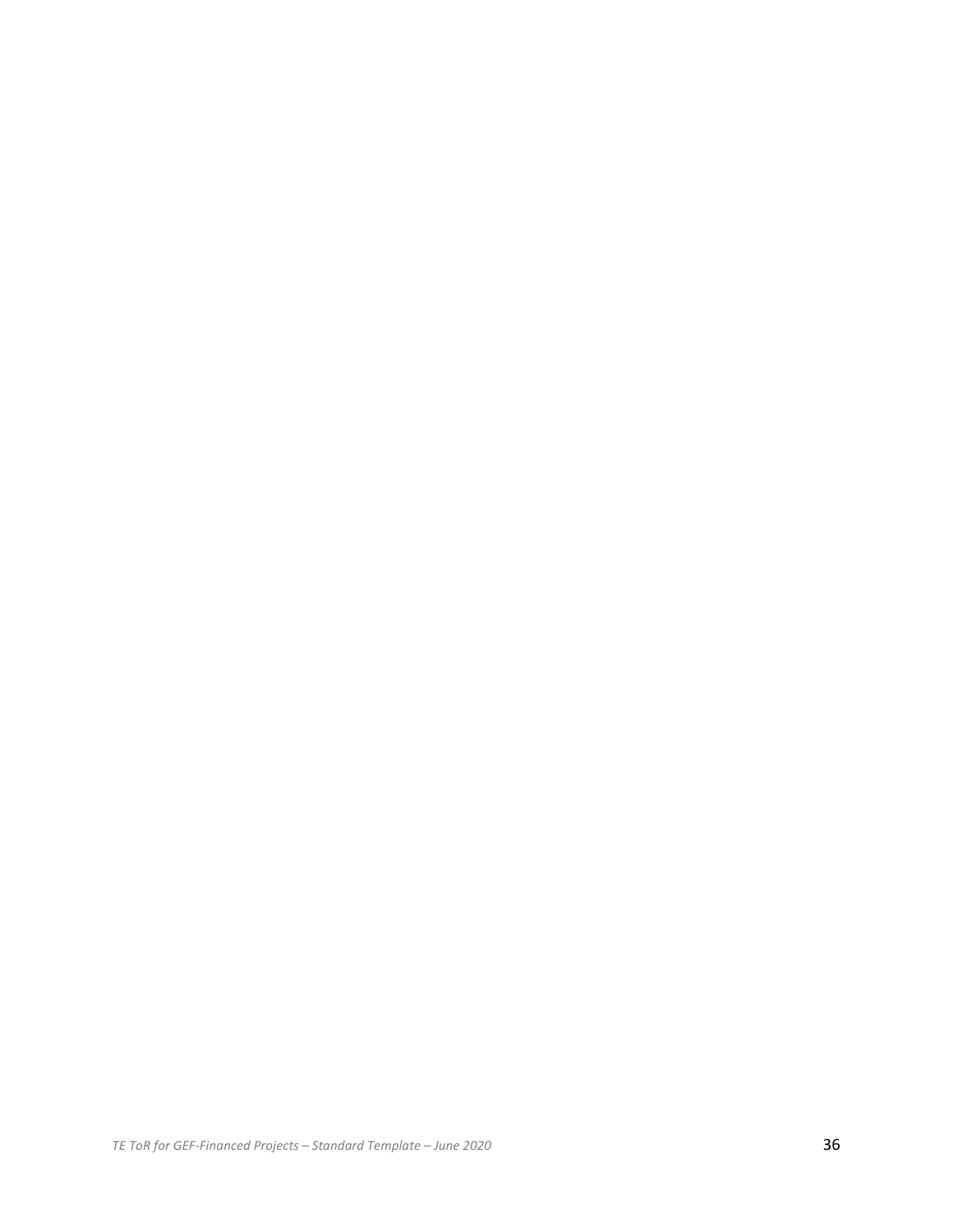# **Annex I: Main Responsibilities/Contributions to the Evaluation of the National Consultant**

| <b>National Consultant Task</b>                              | <b>Notes</b>                                  | <b>Format Use</b> |
|--------------------------------------------------------------|-----------------------------------------------|-------------------|
| Provide input into the Inception                             | The NC should review list of stakeholders     |                   |
| Report to be drafted by the IC. In                           | to be met as proposed in the initial draft of |                   |
| particular, the NC should:                                   | the Inception Report and provide              |                   |
|                                                              | comments as to additional stakeholders to     |                   |
| 1) consult with the PMU to develop                           | meet or, in the case that stakeholders        |                   |
| the draft project site visit itinerary,                      | included in the list of proposed              |                   |
| taking into consideration                                    | consultations are not as important as may     |                   |
| guidelines on site visits and                                | have appeared to the IC, indicate where       |                   |
| stakeholder consultations provided                           | these meetings may not be priority.           |                   |
| by the International                                         |                                               |                   |
| Consultant/Team Leader (IC)                                  |                                               |                   |
| 2) prepare an evaluation question                            |                                               |                   |
| matrix to be used in conjunction                             |                                               |                   |
| with that prepared by the IC and                             |                                               |                   |
| focused specifically on those                                |                                               |                   |
| consultations that will take place                           |                                               |                   |
| during field visits.                                         |                                               |                   |
| Maintain the up-to-date actual                               | Although a tentative itinerary is provided    | Use format        |
| itinerary of the Evaluation Team                             | for the ET, the actual itinerary is often     | provided by IC.   |
| (ET) for all in-country meetings                             | significantly different. We need to include   | See Form A        |
| conducted                                                    | an accurate actual itinerary in the           |                   |
|                                                              | evaluation report.                            |                   |
| Maintain up-to-date                                          | Actual stakeholders met by the ET usually     | Use format        |
| comprehensive list of persons met                            | varies from what was originally planned.      | provided by IC.   |
| by the ET (all meetings, including                           | We need to include the actual list of all     | See Form B        |
| those held by zoom, skype or                                 | stakeholders met in the evaluation report.    |                   |
| otherwise virtually)<br>Prepare list of all products/outputs | A good starting point is to review the        | Use format        |
| (technical reports, land use or                              | project Mid-Term Review (MTR) as this         | provided by IC.   |
| management plans, curricula, etc.)                           | should have information as to what was        | See Form C        |
| produced with project financial                              | produced as of the time of the MTR.           |                   |
| support                                                      |                                               |                   |
| Review products as indicated by                              |                                               | Use format        |
| the IC & provide product                                     |                                               | provided by IC    |
| assessment                                                   |                                               | See Form C        |
| Prepare list of all trainings                                | A good starting point is to review the        | Use format        |
| conducted with project financial                             | project Mid-Term Review (MTR) as this         | provided by IC    |
| support                                                      | should have information as to what            | See Form D        |
|                                                              | trainings were conducted as of the time of    |                   |
|                                                              | the MTR.                                      |                   |
| At outset of assignment, brief IC on                         | Although the ICs will have read the           |                   |
| updated institutional/                                       | PRODOC which normally describes this in       |                   |
| policy/legislative frameworks                                | some detail, several years will have passed   |                   |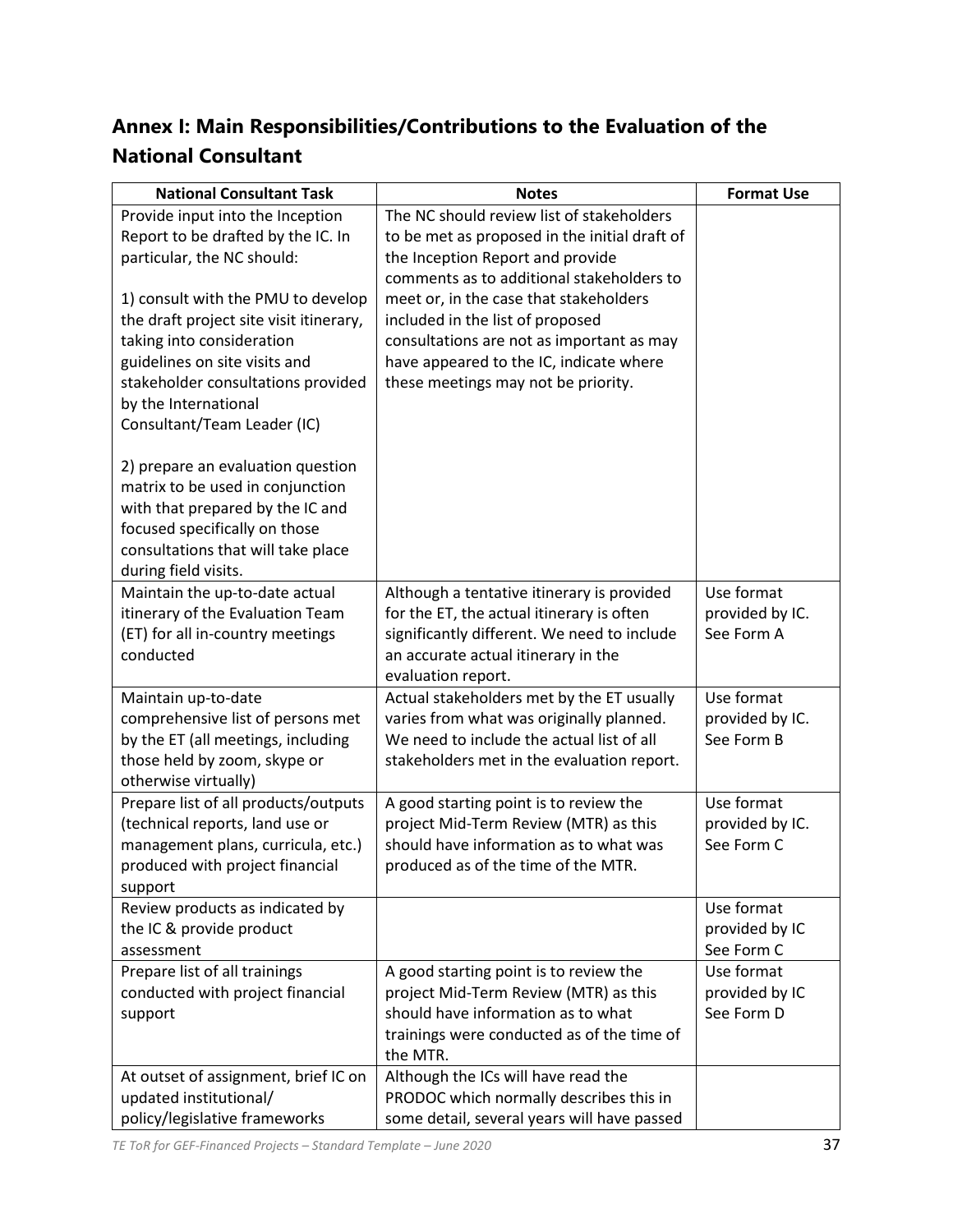| relevant to the project and on key  | since the time the PRODOC was written        |              |
|-------------------------------------|----------------------------------------------|--------------|
| relevant in-country initiatives     | and significant changes may have taken       |              |
| (national and state government      | place. It is important for the entire        |              |
| programmes/campaigns), NGO          | evaluation team to be up-to-date on the      |              |
| activities, and donor-supported     | institutional, policy, and legislative       |              |
| projects).                          | frameworks.                                  |              |
| Undertake in-country consultations  | In the event that the IC is not present in   |              |
|                                     | country due to COVID restrictions, the NC    |              |
|                                     | will undertake all in-country consultations. |              |
|                                     | The IC will participate remotely when        |              |
|                                     | feasible and when this would not be          |              |
|                                     | obtrusive or distracting for stakeholders    |              |
|                                     | being interviewed.                           |              |
| Summarize each consultation         | Although all ET members involved in          | Use format   |
| undertaken ensuring that            | meetings will normally do this, during       | provided See |
| important data is recorded that     | COVID restrictions that do not allow the IC  | Form E       |
| allows for detailed, evidence-based | to be physically present at meetings (and in |              |
| observations and conclusions to be  | some cases, not even present remotely),      |              |
| drawn.                              | the primary responsibility for capture of    |              |
|                                     | detailed data shared during such meetings    |              |
|                                     | is with the NC. For example, mention may     |              |
|                                     | be made that 67 out of 123 farmers who       |              |
|                                     | underwent crab farming training provided     |              |
|                                     | by the project are not currently engaged in  |              |
|                                     | crab farming. Although is clear that crab    |              |
|                                     | farming was not broadly adopted by that      |              |
|                                     | group, the specific figures should be        |              |
|                                     | recorded as best as possible. Often people   |              |
|                                     | interviewed will cite facts and figures      |              |
|                                     | quickly and move on without pause. It is     |              |
|                                     | our job to ensure we capture important       |              |
|                                     | data as we go.                               |              |
| Engage with IC in review and        | This is normally done at the end of each     |              |
| analysis of important information   | day to ensure important information is       |              |
| gained during the day's meetings    | captured and that team members are able      |              |
| during regularly scheduled twice    | to share their perspectives and analysis for |              |
| weekly zoom or skype calls          | a more thorough and accurate evaluation.     |              |
|                                     | Due to COVID restrictions that do not allow  |              |
|                                     | the IC to be present in country, and given   |              |
|                                     | that internet access may be limited during   |              |
|                                     | field visits, twice weekly zoom or skype     |              |
|                                     | calls will be planned instead.               |              |
| Engage with IC in analysis of       | All team members have been contracted        |              |
| evaluation findings                 | because of their relevant expertise. All     |              |
|                                     | should contribute to the analysis of         |              |
|                                     | information obtained during the evaluation   |              |
|                                     | to ensure an accurate, objective, thorough   |              |
|                                     | evaluation.                                  |              |